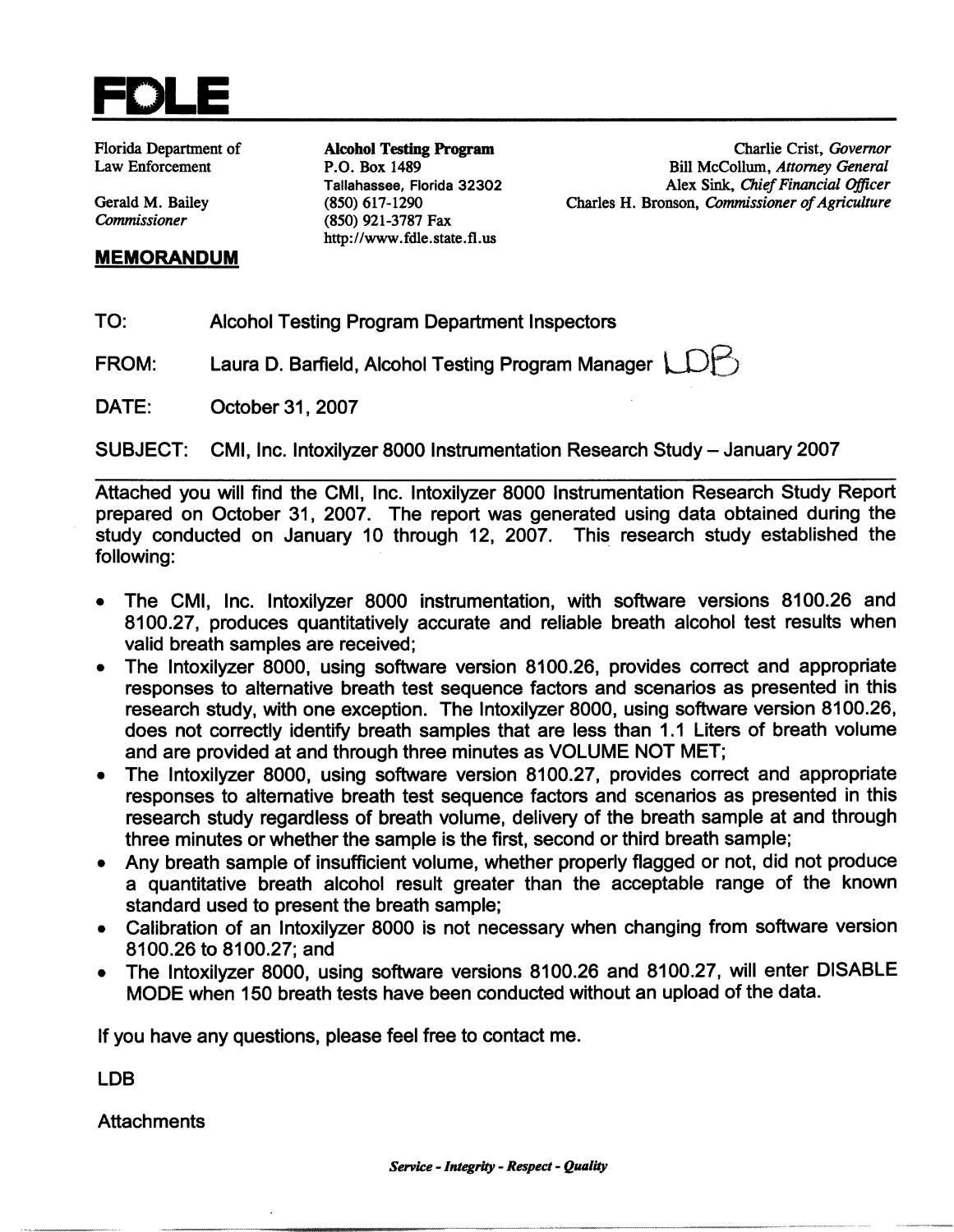### **Florida Department of Law Enforcement Alcohol Testing Program**

# **CMI, Inc. Intoxilyzer 8000 Instrumentation Research Study Report**

**Report Prepared October 31, 2007** 

**January 10, 11 and 12, 2007 Tallahassee, Florida**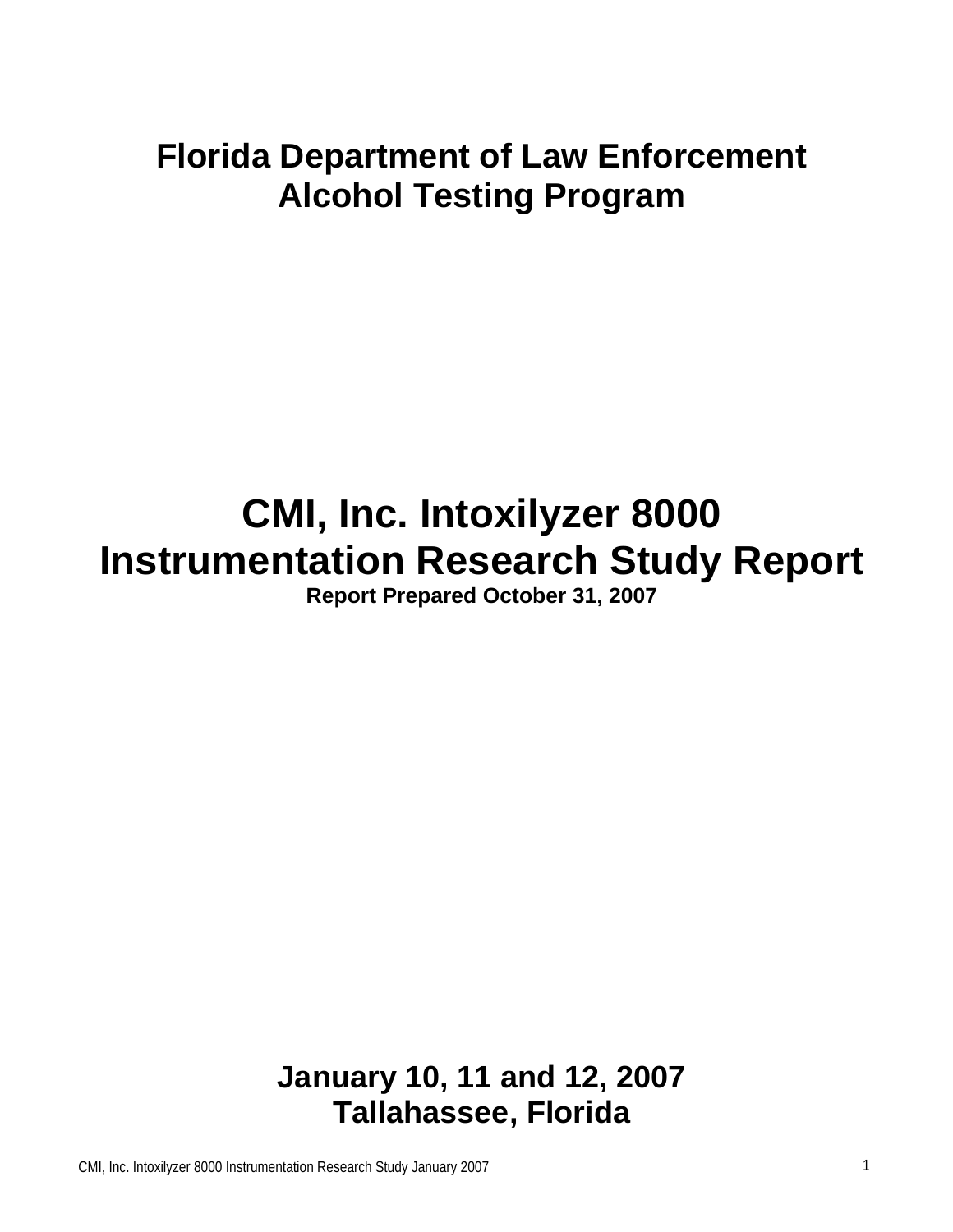#### **January 2007 CMI, Inc. Intoxilyzer 8000 Instrumentation Research Study Report**

#### **Purpose**

The purpose of this research study is to assess the instrument responses of the Intoxilyzer 8000 breath test instrument, using software version 8100.26 or software version 8100.27, to alternative breath test sequence factors and situations; to demonstrate that calibration of the Intoxilyzer 8000 is not necessary when changing from software version 8100.26 to 8100.27; and to demonstrate that the Intoxilyzer 8000, using software version 8100.26 and 8100.27, will enter DISABLE MODE when 150 breath tests have been conducted without an upload of the data.

#### **Testing Location and Operating Conditions**

| Testing Location:            | Pat Thomas Law Enforcement Academy<br>85 Academy Drive<br>Havana, FL 32333                                                          |  |  |  |
|------------------------------|-------------------------------------------------------------------------------------------------------------------------------------|--|--|--|
| <b>Operating Conditions:</b> | Florida Department of Law Enforcement<br>1819 Miccosukee Commons Boulevard<br>Tallahassee, FL 32308<br>Indoors, $65 - 73^{\circ}$ F |  |  |  |

Operating Conditions:

#### **FDLE Personnel Present**

Laura D. Barfield, Program Manager Matthew E. Malhiot, Department Inspector Roger G. Skipper, Department Inspector Donald P. Suereth, Department Inspector Dwite N. Hackney, Department Inspector George L. Venturi, Department Inspector Sandra F. Veiga, Department Inspector-In-Training Margaret M. Geddings, Department Inspector-In-Training

#### **Instrumentation Used**

The following Intoxilyzer 8000 breath test instruments were provided on loan by the manufacturer, CMI, Inc. These instruments were received by the Alcohol Testing Program, along with a Certificate of Calibration for each, on January 8, 2007, via Federal Express.

- **CMI, Inc. Intoxilyzer 8000, Serial Number 80-001173** No shrink wrap cover on the ends of the breath hose, no room temperature vulcanization (RTV) applied to the power supply coils, case part number(s) cover (top) 440980 and chassis (bottom) 440988, ring detect capacitor – 0.047 Microfarad, 2MB memory storage capacity, system board part number 310338E.
- **CMI, Inc. Intoxilyzer 8000, Serial Number 80-001175** Shrink wrap cover on both ends of the breath hose, room temperature vulcanization (RTV) applied to the power supply coils, case part number(s) cover (top) 440980 Rev B and chassis (bottom) 440988 Rev A, ring detect capacitor – 0.47 Microfarad, 2MB memory storage capacity, system board part number 310338G.
- **CMI, Inc. Intoxilyzer 8000, Serial Number 80-001181** No shrink wrap cover on the ends of the breath hose, no room temperature vulcanization (RTV) applied to the power supply coils, case part number(s) cover (top) 440980 and chassis (bottom) 440988, ring detect capacitor – 0.047 Microfarad, 1MB memory storage capacity, system board part number 310338E.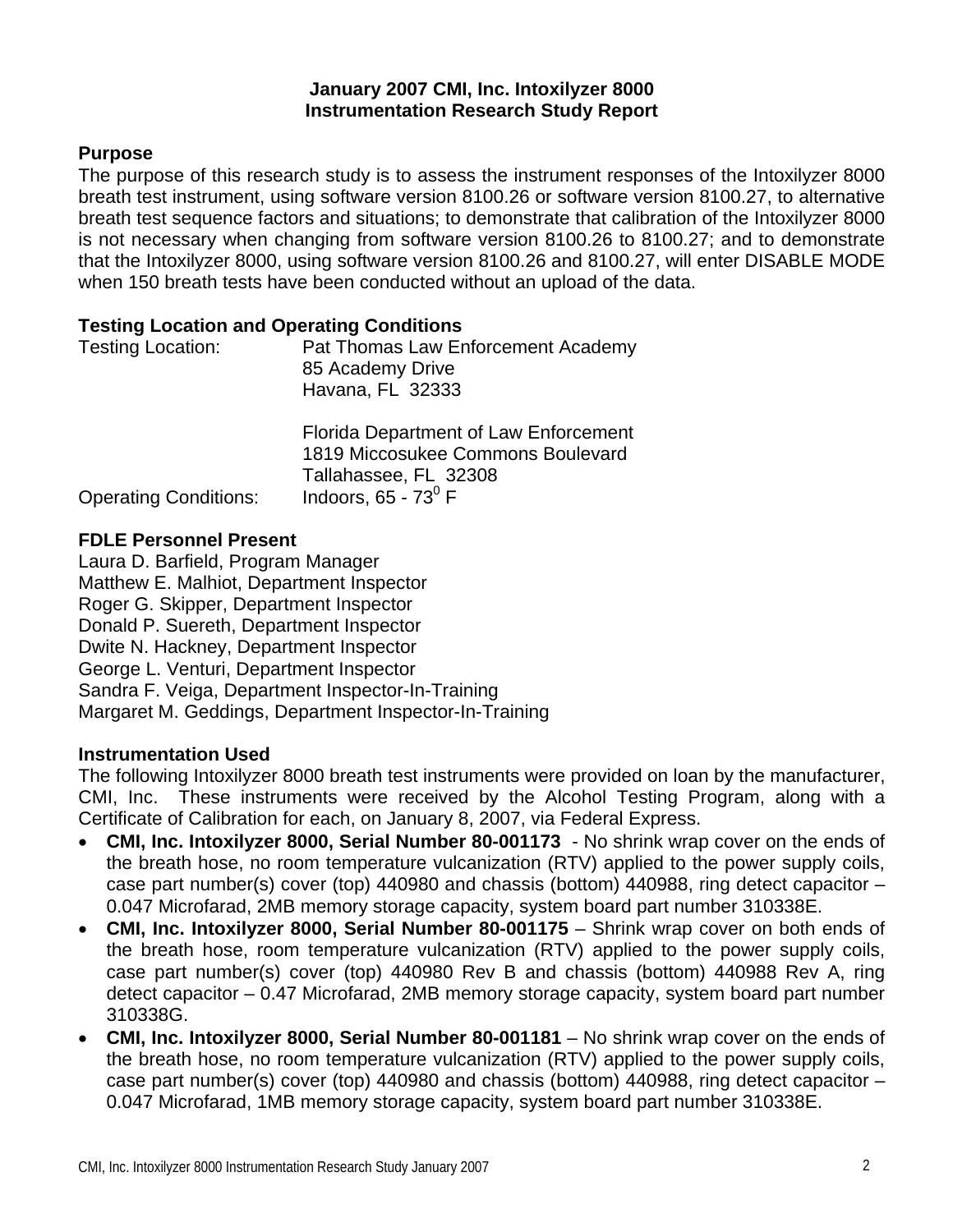The following Intoxilyzer 8000 breath test instruments were only used to conduct 150 breath tests.

- CMI, Inc. Intoxilyzer 8000, Serial Number 80-000747, using software version 8100.26
- CMI, Inc. Intoxilyzer 8000, Serial Number 80-000220, using software version 8100.27

#### **Instrumentation Description**

- Make and Model Designation: CMI, Inc. Intoxilyzer 8000, listed on the US Department of Transportation Conforming Products List of Evidential Breath Measurement Devices.
- Method of Analysis: Non-dispersive infrared light absorption.
- Software Version: 8100.26 or 8100.27
- Description of Instrumentation: An infrared-based instrument designed for both mobile and stationary evidential breath alcohol testing.

#### **Equipment and Supplies**

#### *Reference Sample Devices (Simulators)*

All simulators were operated within 34 + 0.2C and had air leak resistant seals. The make, model and serial number of each simulator is outlined in Appendix A.

#### *Digital Thermometer*

The make, model and serial number of the digital thermometer is outlined in Appendix A. *External Printers*

The make, model and serial number of each external printer is outlined in Appendix A.

#### *External Printer Switch*

The make, model and serial number of each external printer switch is outlined in Appendix A. *Standards and Solutions*

All alcohol reference solutions were analyzed by the Florida Department of Law Enforcement in accordance with Rule 11D-8.0035(2)(a), FAC. The dry gas standard was prepared and certified by Scott Specialty Gases, Inc. The results of the alcohol reference solution analyses and the certified concentration of the dry gas standard are outlined in Appendix B. Acetone Stock Solution, Lot Number 2006-C, and Mouth Alcohol Solution, Lot Number 2006-A, prepared and analyzed by the Florida Department of Law Enforcement were used for the acetone interference tests and the mouth alcohol tests, respectively.

#### *Stop Watches*

Three (3) commercially purchased stop watches were used during portions of this research study. The make and model are of each stop watch is outlined in Appendix A.

#### *Other Supplies*

All other supplies and equipment used were commercially available and compatible with this type of instrumentation (printer tape, mouthpieces, tubing, office supplies, etc.).

#### COBRA and Laptop Computer

COBRA is a software program used to upload and/or download information to and from the Intoxilyzer 8000 using either a phone line or a direct connection with a laptop computer. COBRA is also a database program used to store the uploaded information. The laptop computer contains the COBRA software and is connected directly to the RS232 serial port on the Intoxilyzer 8000.

#### **Procedures**

The following breath test sequences were conducted using Intoxilyzer 8000 instrumentation containing software version 8100.26 and the same Intoxilyzer 8000 instrumentation containing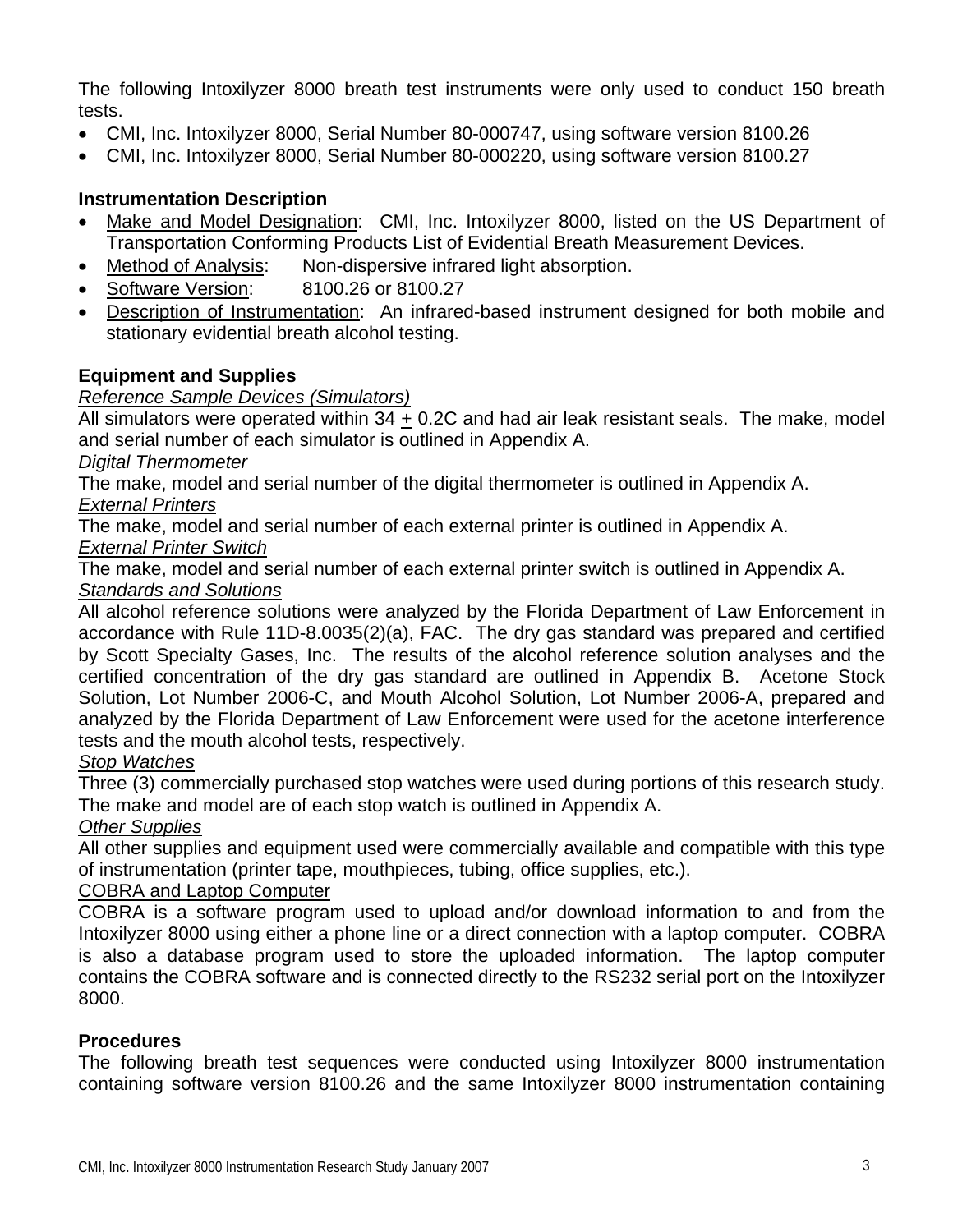software version 8100.27, in accordance with FDLE/ ATP Form 37 Operational Procedures – Intoxilyzer 8000 August 2005, to assess instrument messages and responses.

All breath test sequences were conducted with the display results and display volume turned on. All breath samples, when provided, were submitted by providing the sample through the breath tube.

- 1. Breath Test Sequence Evaluating Decreasing Slope Detection During First Breath Sample Provided At and Through Three (3) Minutes
	- Rinse mouth with mouth alcohol solution and provide the first breath sample when PROVIDE SAMPLE NOW is displayed. Begin providing the breath sample at approximately two (2) minutes and fifty-five (55) seconds and continue providing the breath sample past three (3) minutes.
- 2. Breath Test Sequence Evaluating Decreasing Slope Detection During Second Breath Sample Provided at and Through Three (3) Minutes
	- Use a 0.08 g/210L simulator to provide the first breath sample when PROVIDE SAMPE NOW is displayed.
	- Rinse mouth with mouth alcohol solution and provide the second breath sample, if prompted, when PROVIDE SAMPLE NOW is displayed. Begin providing the breath sample at approximately two (2) minutes and fifty-five (55) seconds and continue providing the breath sample past three (3) minutes.
- 3. Breath Test Sequence Evaluating Decreasing Slope Detection During Third Breath Sample Provided At and Through Three (3) Minutes
	- Use a 0.08 g/210L simulator to provide the first breath sample when PROVIDE SAMPLE NOW is displayed.
	- Use a 0.05 g/210L simulator to provide the second breath sample, if prompted, when PROVIDE SAMPLE NOW is displayed.
	- Rinse mouth with mouth alcohol solution and provide the third breath sample, if prompted, when PROVIDE SAMPLE NOW is displayed. Begin providing the breath sample at approximately two (2) minutes and fifty-five (55) seconds and continue providing the breath sample past three (3) minutes.
- 4. Breath Test Sequence Evaluating Detection of Acetone Interferent During First Breath Sample Provided At and Through Three (3) Minutes
	- Use a 0.08 g/210L simulator containing three (3) mL acetone stock solution to provide the first breath sample when PROVIDE SAMPLE NOW is displayed. Begin providing the breath sample at approximately two (2) minutes and fifty-five (55) seconds and continue providing the breath sample past three (3) minutes.
- 5. Breath Test Sequence Evaluating Detection of Acetone Interferent During Second Breath Sample Provided At and Through Three (3) Minutes
	- Use a 0.08 g/210L simulator to provide the first breath sample when PROVIDE SAMPLE NOW is displayed.
	- Use a 0.08 g/210L simulator containing three (3) mL acetone stock solution to provide the second breath sample, if prompted, when PROVIDE SAMPLE NOW is displayed. Begin providing the breath sample at approximately two (2) minutes and fifty-five (55) seconds and continue providing the breath sample past three (3) minutes.
- 6. Breath Test Sequence Evaluating Detection of Acetone Interferent During Third Breath Sample Provided At and Through Three (3) Minutes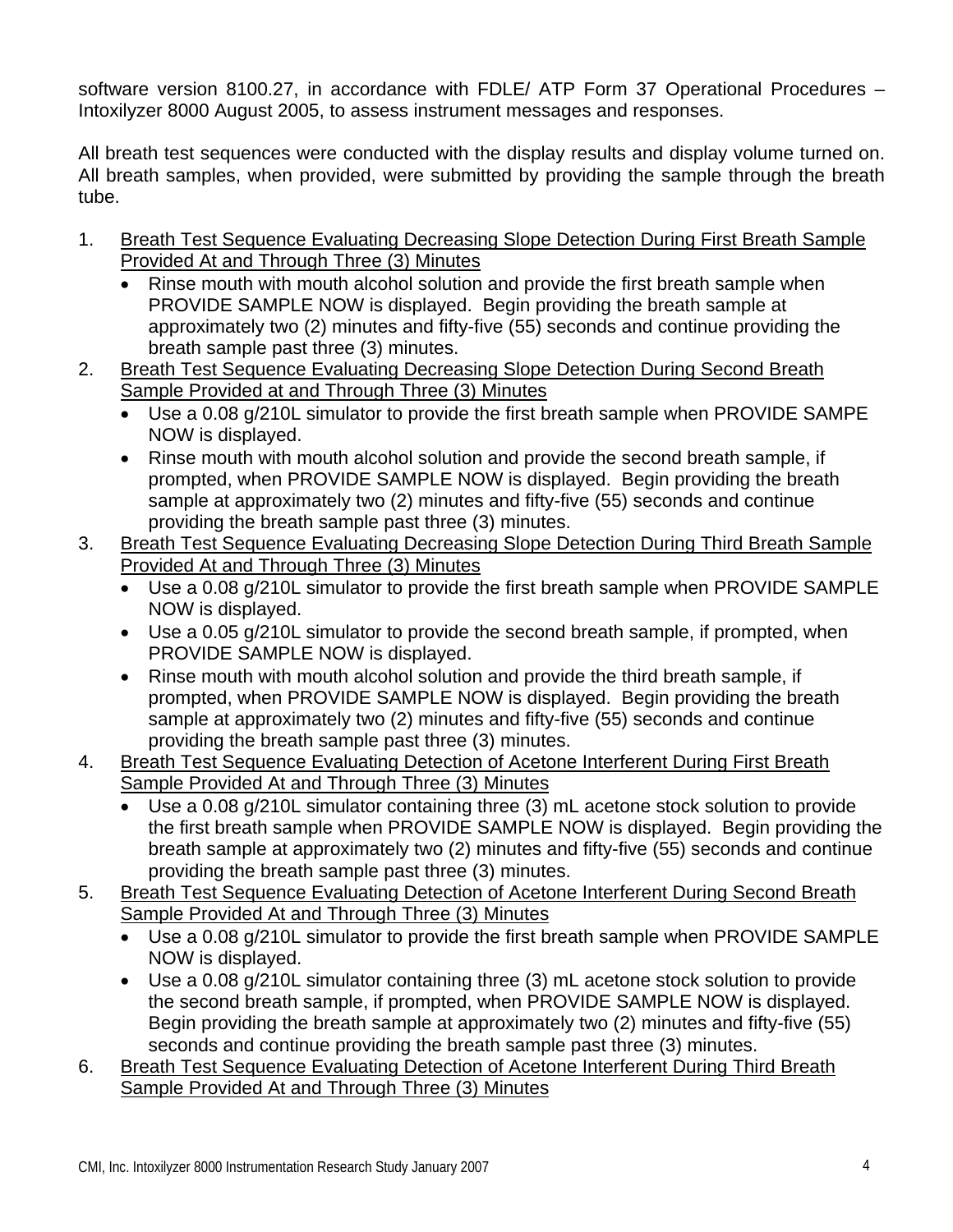- Use a 0.08 g/210L simulator to provide the first breath sample when PROVIDE SAMPLE NOW is displayed.
- Use a 0.05 g/210L simulator to provide the second breath sample, if prompted, when PROVIDE SAMPLE NOW is displayed.
- Use a 0.08 g/210L simulator containing three (3) mL acetone stock solution to provide the third breath sample, if prompted, when PROVIDE SAMPLE NOW is displayed. Begin providing the breath sample at approximately two (2) minutes and fifty-five (55) seconds and continue providing the breath sample past three (3) minutes.
- 7. Breath Test Sequence Evaluating 0.020 Agreement in Breath Samples Provided At and Through Three (3) Minutes
	- Use an Alcohol Free Subject Breath Sample to provide the first breath sample when PROVIDE SAMPLE NOW is displayed. Begin providing the breath sample at approximately two (2) minutes and fifty-five (55) seconds and continue providing the breath sample past three (3) minutes.
	- Use a 0.05 g/210L simulator to provide the second breath sample, if prompted, when PROVIDE SAMPLE NOW is displayed. Begin providing the breath sample at approximately two (2) minutes and fifty-five (55) seconds and continue providing the breath sample past three (3) minutes.
	- Use a 0.08 g/210L simulator to provide the third breath sample, if prompted, when PROVIDE SAMPLE NOW is displayed. Begin providing the breath sample at approximately two (2) minutes and fifty-five (55) seconds and continue providing the breath sample past three (3) minutes.
- 8. Breath Test Sequence Evaluating RFI Detection During First Breath Sample Provided At and Through Three (3) Minutes
	- Use a 0.08 g/210L simulator to provide the first breath sample when PROVIDE SAMPLE NOW is displayed and key a hand-held radio transmitter while providing this breath sample. Begin providing the breath sample at approximately two (2) minutes and fiftyfive (55) seconds and continue providing the breath sample past three (3) minutes.
- 9. Breath Test Sequence Evaluating RFI Detection During Second Breath Sample Provided At and Through Three (3) Minutes
	- Use a 0.08 g/210L simulator to provide the first breath sample when PROVIDE SAMPLE NOW is displayed.
	- Use a 0.08 g/210L simulator to provide the second breath sample, if prompted, when PROVIDE SAMPLE NOW is displayed and key a hand-held radio transmitter while providing this breath sample. Begin providing the breath sample at approximately two (2) minutes and fifty-five (55) seconds and continue providing the breath sample past three (3) minutes.
- 10. Breath Test Sequence Evaluating RFI Detection During Third Breath Sample Provided At and Through Three (3) Minutes
	- Use a 0.08 g/210L simulator to provide the first breath sample when PROVIDE SAMPLE NOW is displayed.
	- Use a 0.05 g/210L simulator to provide the second breath sample, if prompted, when PROVIDE SAMPLE NOW is displayed.
	- Use a 0.08 g/210L simulator to provide the third breath sample, if prompted, when PROVIDE SAMPLE NOW is displayed and key a hand-held radio transmitter while providing this breath sample. Begin providing the breath sample at approximately two (2) minutes and fifty-five (55) seconds and continue providing the breath sample past three (3) minutes.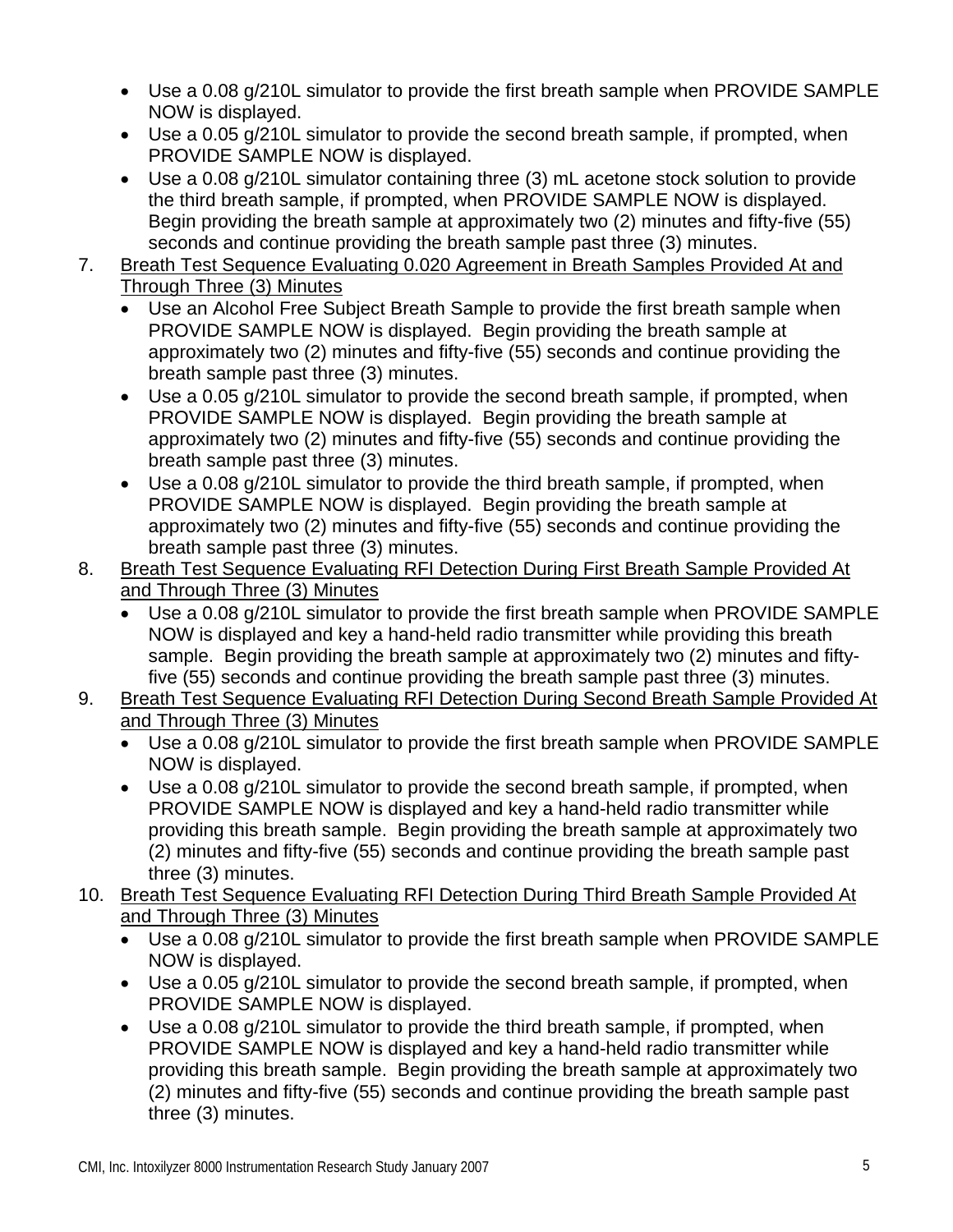- 11. Breath Test Sequence Evaluating Insufficient Breath Volume During First Breath Sample Provided At and Through Three (3) Minutes
	- Use a 0.08 g/210L simulator to provide the first breath sample for approximately two (2) seconds when PROVIDE SAMPLE NOW is displayed. Begin providing the breath sample at approximately two (2) minutes and fifty-five (55) seconds and continue providing the breath sample past three (3) minutes.
	- Use a 0.08 g/210L simulator to provide the second breath sample, if prompted, when PROVIDE SAMPLE NOW is displayed
	- Do not provide a third breath sample, if prompted, when PROVIDE SAMPLE NOW is displayed.
- 12. Breath Test Sequence Evaluating Insufficient Breath Volume During Second Breath Sample Provided At and Through Three (3) Minutes
	- Use a 0.08 g/210L simulator to provide the first breath sample when PROVIDE SAMPLE NOW is displayed.
	- Use a 0.08 g/210L simulator to provide the second breath sample, if prompted, for approximately two (2) seconds when PROVIDE SAMPLE NOW is displayed. Begin providing the breath sample at approximately two (2) minutes and fifty-five (55) seconds and continue providing the breath sample past three (3) minutes.
	- Use a 0.05 g/210L simulator to provide the third breath sample, if prompted, when PROVIDE SAMPLE NOW is displayed.
- 13. Breath Test Sequence Evaluating a Breath Sample Introduced at an Improper Time After the Third Breath Sample and 0.020 Agreement Between the Breath Samples Provided
	- Use an Alcohol Free Subject Breath Sample to provide the first breath sample when PROVIDE SAMPLE NOW is displayed.
	- Use a 0.05 g/210L simulator to provide the second breath sample, if prompted, when PROVIDE SAMPLE NOW is displayed.
	- Use a 0.08 g/210L simulator to provide the third breath sample, if prompted, when PROVIDE SAMPLE NOW is displayed.
	- Use an Alcohol Free Subject Breath Sample to provide a breath sample during the Air Blank following the third breath sample.
- 14. Breath Test Sequence Evaluating 0.020 Agreement and Subject Test Refused During the Third Breath Sample
	- Use a 0.05 g/210L simulator to provide the first breath sample when PROVIDE SAMPLE NOW is displayed.
	- Use a 0.08 g/210L simulator to provide the second breath sample, if prompted, when PROVIDE SAMPLE NOW is displayed.
	- Press the "R" key on the keyboard during the third breath sample, if prompted, when PROVIDE SAMPLE NOW is displayed.
- 15. Breath Test Sequence Evaluating 0.020 Agreement and Second Control Outside Tolerance
	- Use a 0.08 g/210L simulator to provide the first sample for approximately two (2) seconds when PROVIDE SAMPLE NOW is displayed.
	- Use a 0.05 g/210L simulator to provide the second breath sample, if prompted, when PROVIDE SAMPLE NOW is displayed.
	- Use a 0.08 g/210L simulator to provide the third breath sample, if prompted, when PROVIDE SAMPLE NOW is displayed.
	- Disconnect the dry gas standard cylinder after providing the third breath sample.
- 16. Breath Test Sequence Evaluating 0.020 Agreement and Insufficient Breath Volume During First Breath Sample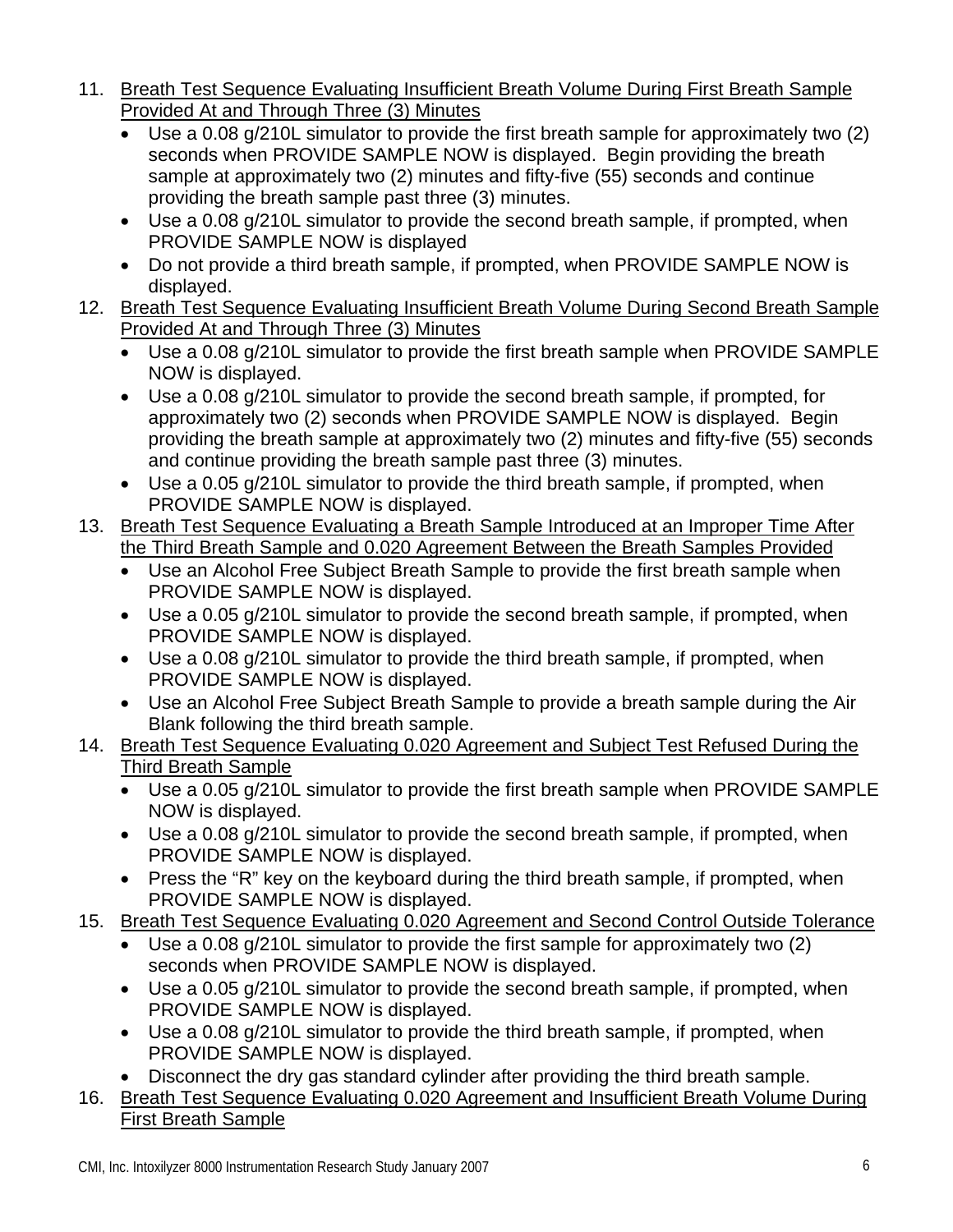- Use a 0.08 g/210L simulator to provide the first breath sample for approximately two (2) seconds when PROVIDE SAMPLE NOW is displayed.
- Use a 0.08 g/210L simulator to provide the second breath sample, if prompted, when PROVIDE SAMPLE NOW is displayed.
- Use a 0.05 g/210L simulator to provide the third breath sample, if prompted, when PROVIDE SAMPLE NOW is displayed.
- 17. Breath Test Sequence Evaluating Insufficient Breath Volume During First and Second Breath Samples Provided At and Through Three (3) Minutes and Insufficient Breath Volume During Third Breath Sample, If Requested
	- Use a 0.08 g/210L simulator to provide the first breath sample for approximately two (2) seconds when PROVIDE SAMPLE NOW is displayed. Begin providing the breath sample at approximately two (2) minutes and fifty-five (55) seconds and continue providing the breath sample past three (3) minutes.
	- Use a 0.05 g/210L simulator to provide the second breath sample, if prompted, for approximately two (2) seconds when PROVIDE SAMPLE NOW is displayed. Begin providing the breath sample at approximately two (2) minutes and fifty-five (55) seconds and continue providing the breath sample past three (3) minutes.
	- Use a 0.08 g/210L simulator to provide the third breath sample, if prompted, for approximately two (2) seconds when PROVIDE SAMPLE NOW is displayed.
- 18. Breath Test Sequence Evaluating Insufficient Breath Volume During First Breath Sample Provided At and Through Three (3) Minutes, and No Second Sample
	- Use a 0.08 g/210L simulator to provide the first breath sample for approximately two (2) seconds when PROVIDE SAMPLE NOW is displayed. Begin providing the breath sample at approximately two (2) minutes and fifty-five (55) seconds and continue providing the breath sample past three (3) minutes.
	- Do not provide a second breath sample, if prompted, when PROVIDE SAMPLE NOW is displayed.
	- Use a 0.05 g/210L simulator to provide the third breath sample, if prompted, when PROVIDE SAMPLE NOW is displayed.
- 19. Breath Test Sequence Evaluating Insufficient Breath Volume During First Breath Sample (Alcohol Result with Zero Breath Volume)
	- Use a 0.08 g/210L simulator to provide the first breath sample for approximately two (2) seconds when PROVIDE SAMPLE NOW is displayed. After providing the above sample, provide an additional strong puff of breath when the instrument displays PROVIDE SAMPLE NOW.
	- Press the "R" key on the keyboard during the second breath sample, if prompted, when PROVIDE SAMPLE NOW is displayed.
- 20. Breath Test Sequence Evaluating Insufficient Breath Volume During Second Breath Sample (Alcohol Result with Zero Breath Volume)
	- Use a 0.08 g/210L simulator to provide the first breath sample when PROVIDE SAMPLE NOW is displayed.
	- Use a 0.08 g/210L simulator to provide the second breath sample, if prompted, for approximately two (2) seconds when PROVIDE SAMPLE NOW is displayed. After providing the above sample, provide an additional strong puff of breath when the instrument displays PROVIDE SAMPLE NOW.
	- Press the "R" key on the keyboard during the third breath sample, if prompted, when PROVIDE SAMPLE NOW is displayed.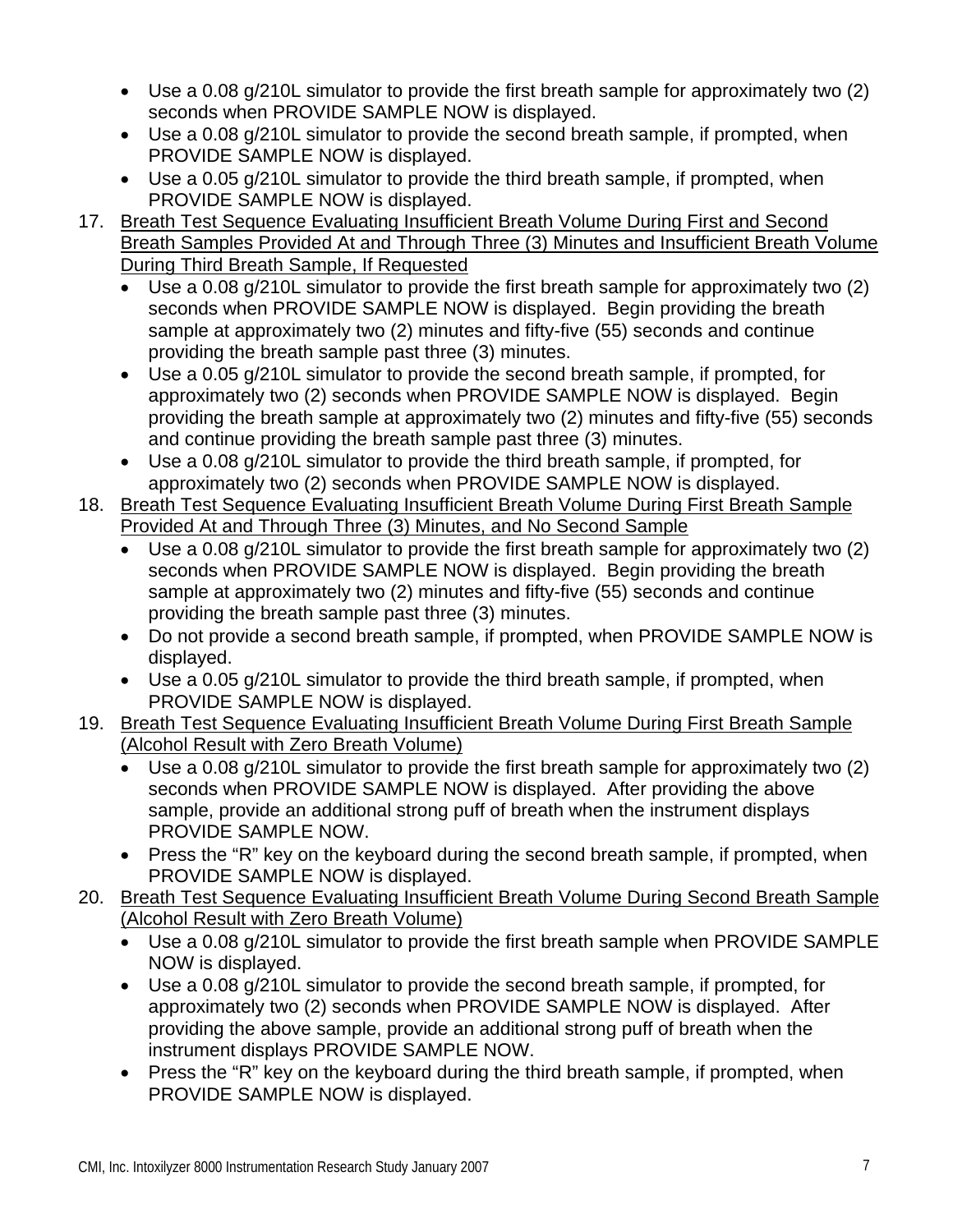- 21. Breath Test Sequence Evaluating Insufficient Breath Volume During Third Breath Sample (Alcohol Result with Zero Breath Volume)
	- Use a 0.08 g/210L simulator to provide the first breath sample when PROVIDE SAMPLE NOW is displayed.
	- Use a 0.05 g/210L simulator to provide the second breath sample, if prompted, when PROVIDE SAMPLE NOW is displayed.
	- Use a 0.08 g/210L simulator to provide the third breath sample, if prompted, for approximately two (2) seconds when PROVIDE SAMPLE NOW is displayed. After providing the above sample, provide an addition strong puff of breath when the instrument displays PROVIDE SAMPLE NOW.

Additionally, Intoxilyzer 8000 serial number 80-000220, using software version 8100.27, and 80- 000747, using software version 8100.26, were used to conduct a total of 150 breath tests on each instrument in accordance with FDLE/ATP Form 37 Operational Procedures – Intoxilyzer 8000.

#### **Analytical Results and Discussion**

All results of analyses for the above procedures are outlined in Appendix C.

#### **Update to Software Revision without Calibration**

During this research study, software version 8100.26 and 8100.27 were changed without recalibration of the Intoxilyzer 8000 breath test instruments. The analytical results remained accurate throughout the entire study.

#### **Procedure One**

#### **Breath Test Sequence Evaluating Decreasing Slope Detection During First Breath Sample Provided At and Through Three (3) Minutes**

The appropriate instrument response for this scenario is SLOPE NOT MET for the first breath sample. No additional breath samples should be requested

The Intoxilyzer 8000 breath test instrumentation provided the correct instrument response – SLOPE NOT MET for the first breath sample, regardless of the following:

- Software version:
- Breath Samples less than or greater than 1.1 Liters; or
- Delivery of the breath sample at and through three (3) minutes.

#### **Procedure Two**

#### **Breath Test Sequence Evaluating Decreasing Slope Detection During Second Breath Sample Provided At and Through Three (3) Minutes**

The appropriate instrument response for this scenario is a breath alcohol result between 0.075 and 0.085 g/210L for the first breath sample, and SLOPE NOT MET for the second breath sample. A third breath sample should not be requested.

The Intoxilyzer 8000 breath test instrumentation provided the correct instrument response – SLOPE NOT MET for the second breath sample, regardless of the following:

- Software version:
- Breath Samples less than or greater than 1.1 Liters; or
- Delivery of the breath sample at and through three (3) minutes.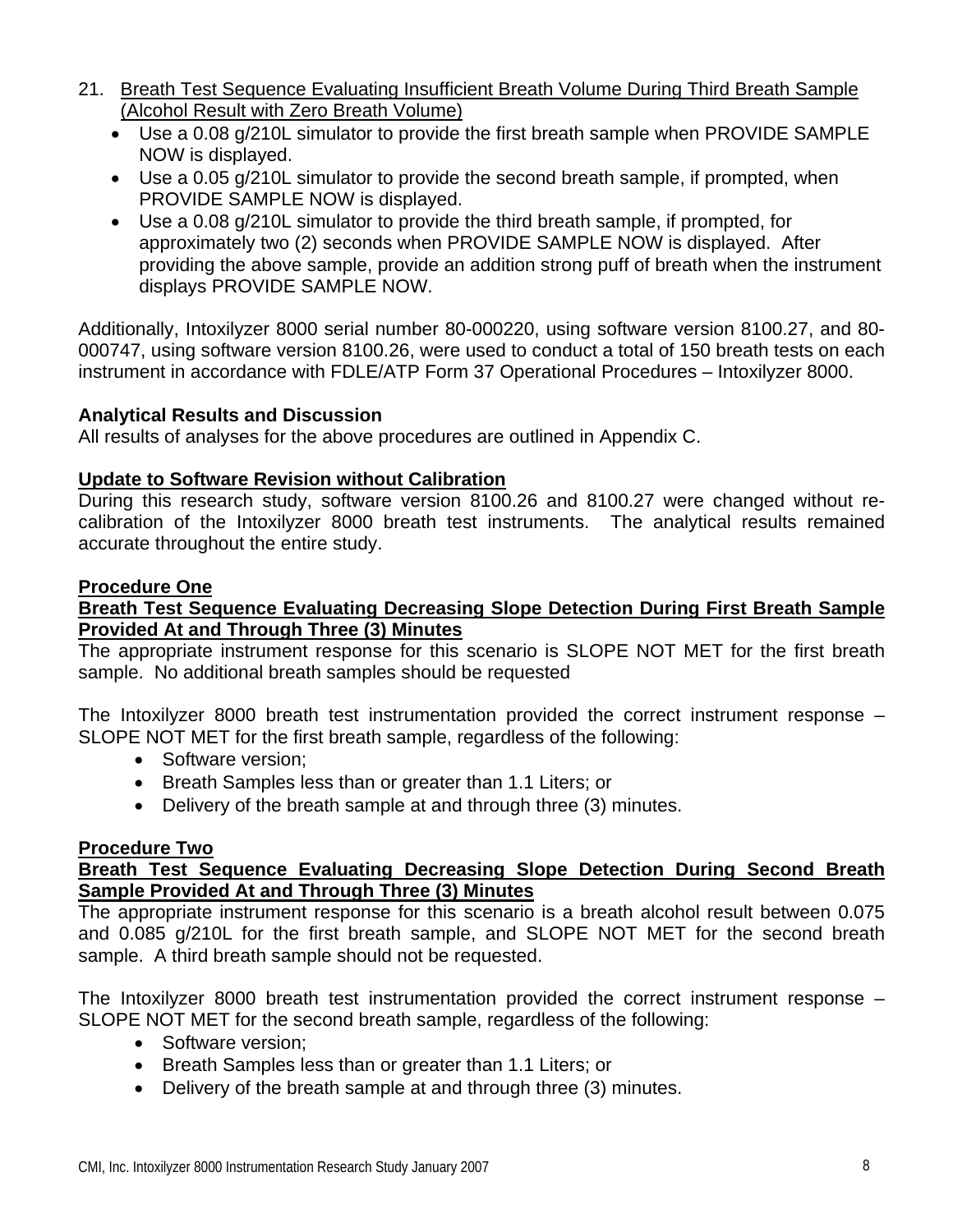#### **Procedure Three**

#### **Breath Test Sequence Evaluating Decreasing Slope Detection During Third Breath Sample Provided At and Through Three (3) Minutes**

The appropriate instrument response for this scenario is a breath alcohol result between 0.075 and 0.085 g/210L for the first breath sample, a breath alcohol result between 0.045 and 0.055 g/210L for the second breath sample, and SLOPE NOT MET for the third breath sample.

The Intoxilyzer 8000 breath test instrumentation provided the correct instrument response – SLOPE NOT MET for the third breath sample, regardless of the following:

- Software version;
- Breath Samples less than or greater than 1.1 Liters; or
- Delivery of the breath sample at and through three (3) minutes.

#### **Procedure Four**

#### **Breath Test Sequence Evaluating Detection of Acetone Interferent During First Breath Sample Provided At and Through Three (3) Minutes**

The appropriate instrument response for this scenario is INTERFERENT DETECT for the first breath sample. No additional breath samples should be requested.

The Intoxilyzer 8000 breath test instrumentation provided the correct instrument response – INTERFERENT DETECT for the first breath sample, regardless of the following:

- Software version; or
- Delivery of the breath sample at and through three (3) minutes.

#### **Procedure Five**

#### **Breath Test Sequence Evaluating Detection of Acetone Interferent During Second Breath Sample Provided At and Through Three (3) Minutes**

The appropriate instrument response for this scenario is a breath alcohol result between 0.075 and 0.085 g/210L for the first breath sample, and INTERFERENT DETECT for the second breath sample. A third breath sample should not be requested.

The Intoxilyzer 8000 breath test instrumentation provided the correct instrument response – INTERFERENT DETECT for the second breath sample, regardless of the following:

- Software version;
- Breath Samples less than or greater than 1.1 Liters; or
- Delivery of the breath sample at and through three (3) minutes.

#### **Procedure Six**

#### **Breath Test Sequence Evaluating Detection of Acetone Interferent During Third Breath Sample Provided At and Through Three (3) Minutes**

The appropriate instrument response for this scenario is a breath alcohol result between 0.075 and 0.085 g/210L for the first breath sample, a breath alcohol result between 0.045 and 0.055 g/210L for the second breath sample, and INTERFERENT DETECT for the third breath sample.

The Intoxilyzer 8000 breath test instrumentation provided correct instrument responses, including INTERFERENT DETECT for the third breath sample, regardless of the following:

- Software version: or
- Delivery of the breath sample at and through three (3) minutes.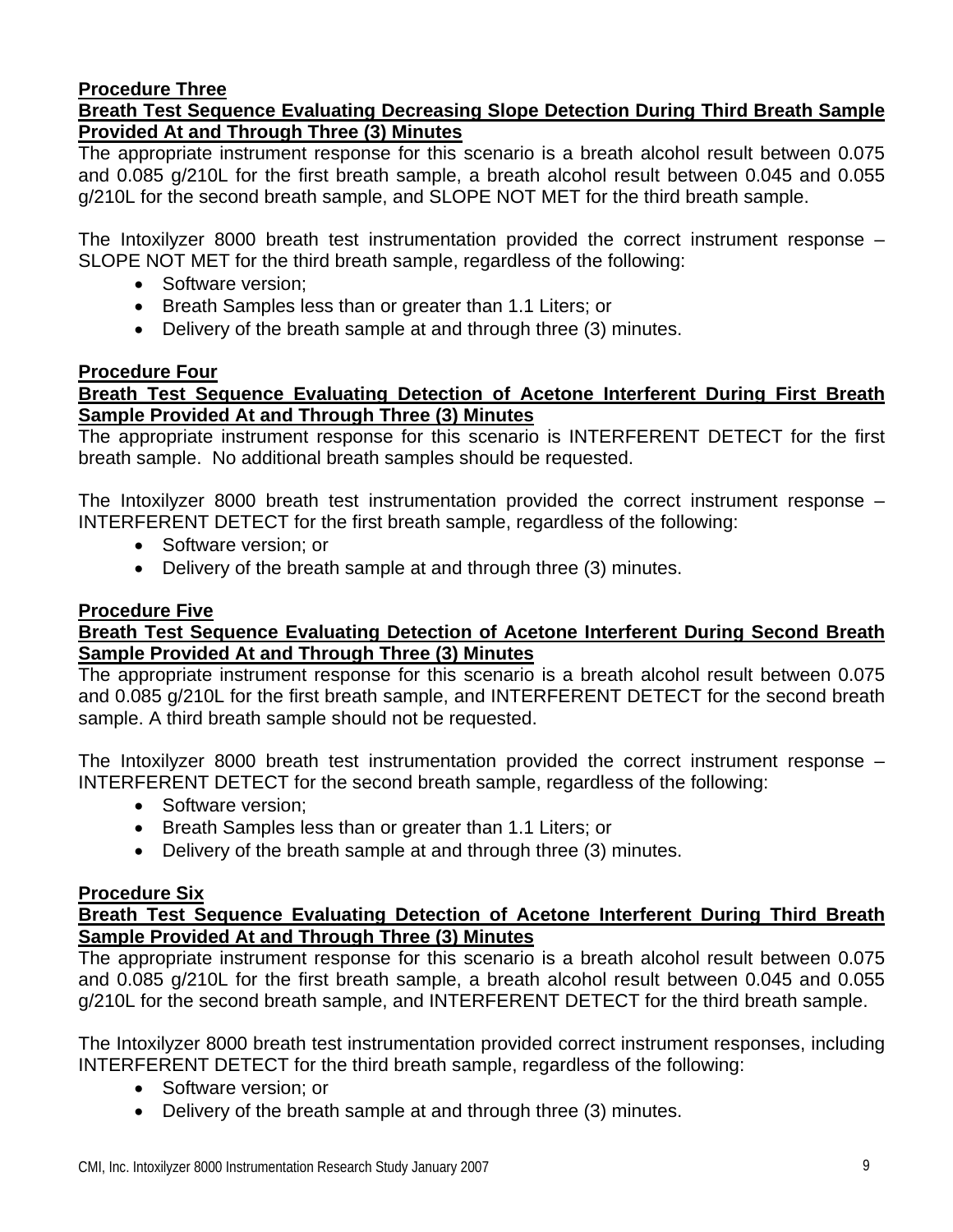#### **Procedure Seven**

#### **Breath Test Sequence Evaluating 0.020 Agreement in Breath Samples Provided At and Through Three (3) Minutes**

The appropriate instrument response for this scenario is a breath alcohol result of 0.000 g/210L for the first breath sample, a breath alcohol result between 0.045 and 0.055 g/210L for the second breath sample, and a breath alcohol result between 0.075 and 0.085 g/210L for the third breath sample. All breath sample should be flagged NO .020 AGREEMENT.

The Intoxilyzer 8000 breath test instrument provided the correct instrument response – NO .020 AGREEMENT for all of the breath samples provided, regardless of the following:

- Software version; or
- Delivery of the breath sample at and through three (3) minutes.

It is important to note that the test results for 80-001181 with software version 8100.26 had the second sample (which was provided at and through three (3) minutes) that did not meet volume. Although the instrument did not properly flag this sample as VOLUME NOT MET (no software instructions in version 8100.26 for this situation), it did properly flag the sample as NO .020 AGREEMENT and the result was quantitatively accurate.

#### **Procedures Eight**

#### **Breath Test Sequence Evaluating RFI Detection During First Breath Sample Provided At and Through Three (3) Minutes**

The appropriate instrument response for this scenario is RFI DETECT for the first breath sample. No additional breath samples should be requested.

The Intoxilyzer 8000 breath test instrumentation provided the correct instrument response – RFI DETECT for the first breath sample, regardless of the following:

- Software version:
- Breath Samples less than or greater than 1.1 Liters; or
- Delivery of the breath sample at and through three (3) minutes.

#### **Procedures Nine**

#### **Breath Test Sequence Evaluating RFI Detection During Second Breath Sample Provided At and Through Three (3) Minutes**

The appropriate instrument response for this scenario is a breath alcohol result between 0.075 and 0.085 g/210L for the first breath sample, and RFI DETECT for the second breath sample. A third breath sample should not be requested.

The Intoxilyzer 8000 breath test instrumentation provided the correct instrument response – RFI DETECT for the second breath sample, regardless of the following:

- Software version:
- Breath Samples less than or greater than 1.1 Liters; or
- Delivery of the breath sample at and through three (3) minutes.

#### **Procedures Ten**

#### **Breath Test Sequence Evaluating RFI Detection During Third Breath Sample Provided At and Through Three (3) Minutes**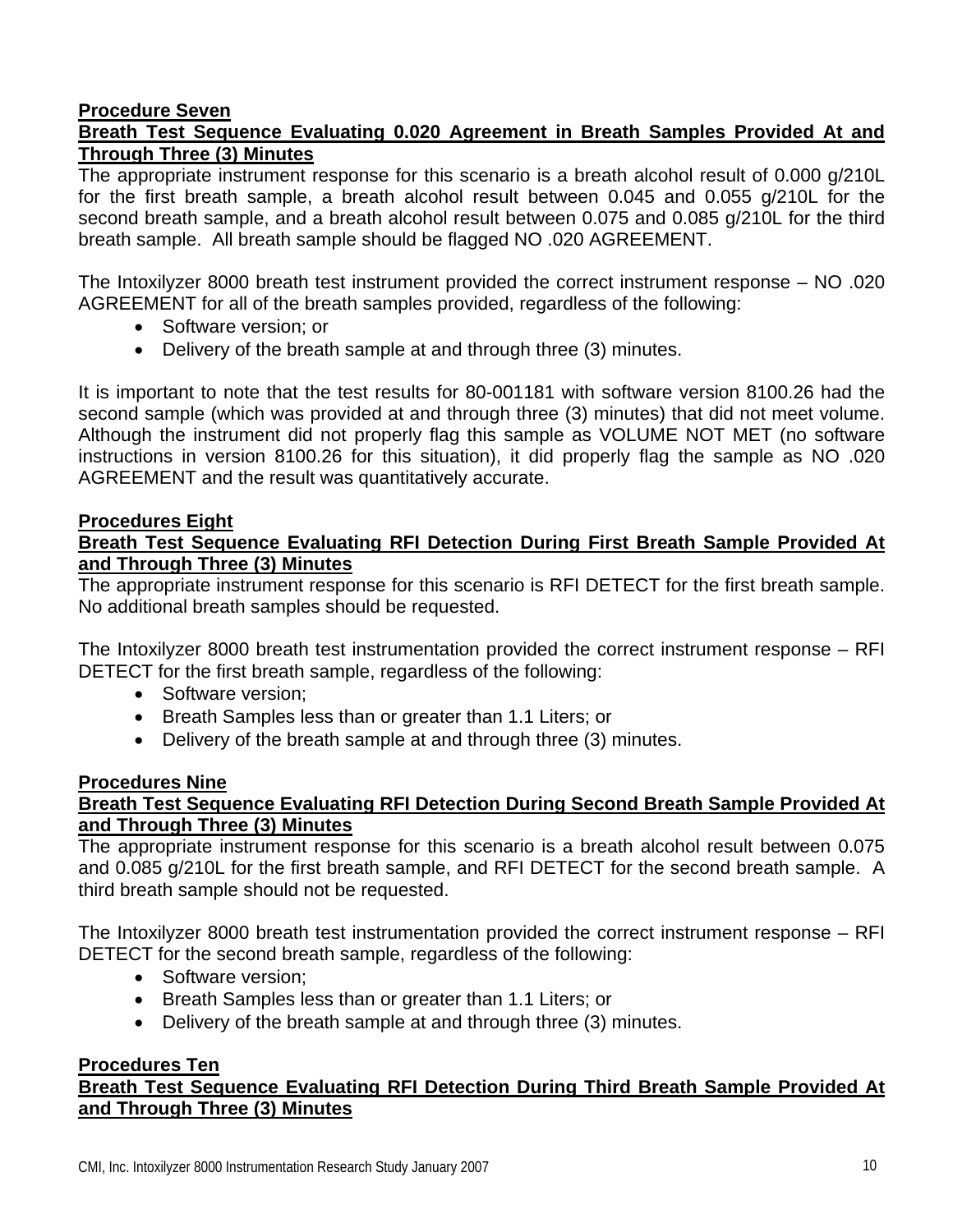The appropriate instrument response for this scenario is a breath alcohol result between 0.075 and 0.085 g/210L for the first breath sample, a breath alcohol result between 0.045 and 0.055 g/210L for the second breath sample, and RFI DETECT for the third breath sample.

The Intoxilyzer 8000 breath test instrumentation provided the correct instrument response – RFI DETECT for the third breath sample, regardless of the following:

- Software version;
- Breath Samples less than or greater than 1.1 Liters; or
- Delivery of the breath sample at and through three (3) minutes.

#### **Procedure Eleven**

#### **Breath Test Sequence Evaluating Insufficient Breath Volume During First Breath Sample Provided At and Through Three (3) Minutes**

The correct instrument response for this scenario is VOLUME NOT MET for the first breath sample, a breath alcohol result between 0.075 and 0.085 g/210L for the second breath sample, and NO SAMPLE PROVIDED for the third breath sample.

The correct instrument response for this scenario was not achieved using software version 8100.26. All three instruments produced results that appeared to be valid breath test results for the first breath sample and a third breath sample was not requested. The instrument should have flagged the first breath sample as VOLUME NOT MET. This message on the first breath sample was not achieved due to the missing software instructions in software version 8100.26. There were no instructions for the instrument to go back and look at the volume of a sample provided at and through three (3) minutes. It is important to note that the quantitative results obtained from the first breath sample were within the acceptable range for the 0.08 g/210L simulator used to provide the breath sample. No results for the first breath sample were higher than expected.

The correct instrument response for this scenario was achieved using software version 8100.27. It is also important to note that the quantitative results for the first breath sample flagged VOLUME NOT MET were either lower than expected or within acceptable range for the 0.08 g/210L simulator used to provide the breath sample. No results for the first breath sample were higher than expected.

#### **Procedure Twelve**

#### **Breath Test Sequence Evaluating Insufficient Breath Volume During Second Breath Sample Provided At and Through Three (3) Minutes**

The correct instrument response for this scenario is a breath alcohol result between 0.075 and 0.085 g/210L for the first breath sample, VOLUME NOT MET for the second breath sample, and a breath alcohol result between 0.045 and 0.055 g/210L for the third breath sample. The first and third breath samples should be flagged NO .020 AGREEMENT.

The correct instrument response for this scenario was not achieved using software version 8100.26. All three instruments produced results that appeared to be valid breath test results for the second breath sample and a third breath sample was not requested. The instrument should have flagged the second breath sample as VOLUME NOT MET. This message on the second breath sample was not achieved due to the missing software instructions in software version 8100.26. There were no instructions for the instrument to go back and look at the volume of a sample provided at and through three (3) minutes. It is important to note that the quantitative results obtained from the second breath sample were either lower than or within the acceptable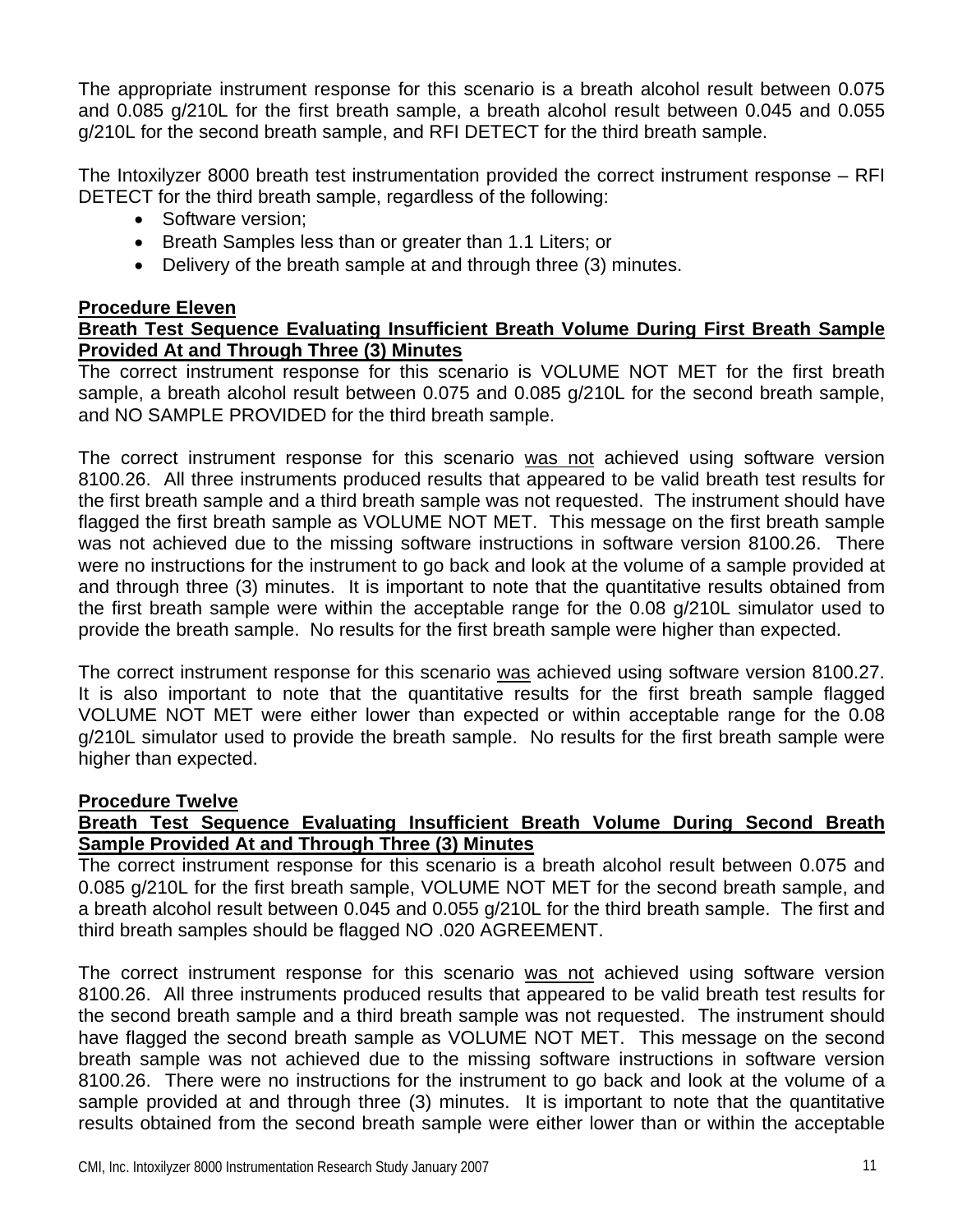range for the 0.08 g/210L simulator used to provide the breath sample. No results for the second breath sample were higher than expected. Additionally, the first and third breath samples were not flagged NO .020 AGREEMENT because a third breath sample was not requested.

The correct instrument response for this scenario was achieved using software version 8100.27. It is also important to note that the quantitative results for the second breath sample flagged VOLUME NOT MET were within acceptable range for the 0.08 g/210L simulator used to provide the breath sample. No results for the second breath sample were higher than expected.

#### **Procedure Thirteen**

#### **Breath Test Sequence Evaluating a Breath Sample Introduced at an Improper Time After the Third Breath Sample and 0.020 Agreement Between the Breath Samples Provided**

The correct instrument response for this scenario is a breath alcohol result of 0.000 g/210L for the first breath sample, a breath alcohol result between 0.045 and 0.055 g/210L for the second breath sample, and a breath alcohol result between 0.075 and 0.085 g/210L for the third breath sample. IMPROPER SAMPLE should be flagged during an air blank after the third breath sample. A second control test and diagnostics check will not be conducted. Due to the IMPROPER SAMPLE message received during the breath test sequence, none of the three breath samples provided will be flagged NO .020 AGREEMENT.

The Intoxilyzer 8000 breath test instrumentation provided the correct instrument response for this scenario, regardless of the software version.

#### **Procedure Fourteen**

#### **Breath Test Sequence Evaluating 0.020 Agreement and Subject Test Refused During the Third Breath Sample**

The correct instrument response for this scenario is a breath alcohol result between 0.045 and 0.055 g/210L for the first breath sample, a breath alcohol result between 0.075 and 0.085 for the second breath sample, and SUBJECT TEST REFUSED for the third breath sample. Due to the SUBJECT TEST REFUSED messaged received on the third breath sample, the first and second breath samples will not be flagged No .020 AGREEMENT.

The Intoxilyzer 8000 breath test instrumentation provided the correct instrument response for this scenario regardless of the software version.

#### **Procedure Fifteen**

#### **Breath Test Sequence Evaluating 0.020 Agreement and Second Control Test Outside Tolerance**

The correct instrument response for this scenario is VOLUME NOT MET for the first breath sample, a breath alcohol result between 0.045 and 0.055 g/210L for the second breath sample, a breath alcohol result between 0.075 and 0.085 g/210L for the third breath sample, and CONTROL OUTSIDE TOLERANCE for the second control test. Due to CONTROL OUTSIDE TOLERANCE received on the second control test, the second and third breath samples will not be flagged NO .020 AGREEMENT.

The Intoxilyzer 8000 breath test instrumentation provided the correct instrument response for this scenario regardless of the software version.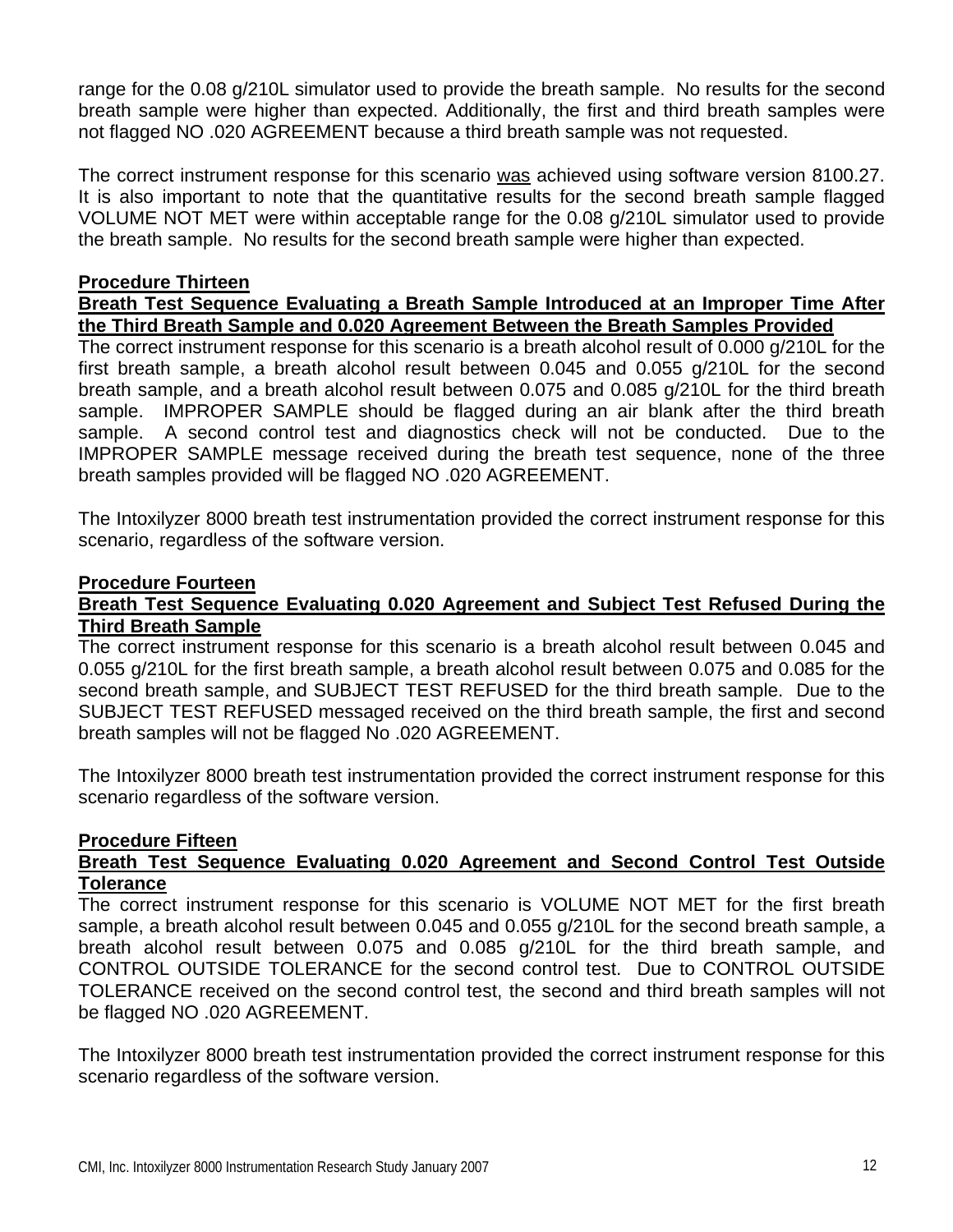Additionally, this procedure demonstrated that the Intoxilyzer 8000, regardless of software version, correctly responded to the insufficient breath volume provided with the first breath sample. The procedure further demonstrated that the VOLUME NOT MET issue with version 8100.26 is limited to samples provided at and through three (3) minutes. It is also important to note that the quantitative results obtained from the first breath sample were either lower than expected or within the acceptable range for the 0.08 g/210L simulator used to provide the breath sample. No results for the first breath sample were higher than expected.

#### **Procedure Sixteen**

#### **Breath Test Sequence Evaluating 0.020 Agreement and Insufficient Breath Volume During First Breath Sample**

The correct instrument response for this scenario is VOLUME NOT MET for the first breath sample, a breath alcohol result between 0.075 and 0.085 g/210L for the second breath sample, a breath alcohol result between 0.045 and 0.055 g/210L for the third breath sample. The second and third breath samples should be flagged NO .020 AGREEMENT.

The Intoxilyzer 8000 breath test instrumentation provided the correct instrument response for this scenario regardless of the software version.

Additionally, this procedure demonstrated that the Intoxilyzer 8000, regardless of software version, correctly responded to the insufficient breath volume provided with the first breath sample. The procedure further demonstrated that the VOLUME NOT MET issue with version 8100.26 is limited to samples provided at and through three (3) minutes. It is also important to note that the quantitative results obtained from the first breath sample were either lower than expected or within the acceptable range for the 0.08 g/210L simulator used to provide the breath sample. No results for the first breath sample were higher than expected.

#### **Procedure Seventeen**

**Breath Test Sequence Evaluating Insufficient Breath Volume During First and Second Breath Samples Provided At and Through Three (3) Minutes and Insufficient Breath Volume During Third Breath Sample, If Requested**

The correct instrument response for this scenario is VOLUME NOT MET for the first breath sample, VOLUME NOT MET for the second breath sample, and no request for the third breath sample.

The correct instrument response for this situation was not achieved using software version 8100.26. Intoxilyzer 8000 serial number 80-001173 produced results that appeared to be valid breath test results and a third breath sample was not requested because there was a 0.020 agreement between the samples provided. Intoxilyzer 8000 serial numbers 80-001175 and 80- 001181 did not flag the first and second breath samples as VOLUME NOT MET, but did flag them as NO .020 AGREEMENT and a third breath sample was requested. The third breath sample for these two instruments was properly flagged VOLUME NOT MET. The instruments should have flagged the first and second breath samples as VOLUME NOT MET and not requested a third breath sample. The VOLUME NOT MET message for the first and second breath samples was not achieved due to the missing software instructions in software version 8100.26. There were no instructions for the instrument to go back and look at the volume of a sample provided at and through three (3) minutes. It is important to note that the quantitative results obtained from the first, second and third breath samples were either lower than expected or within the acceptable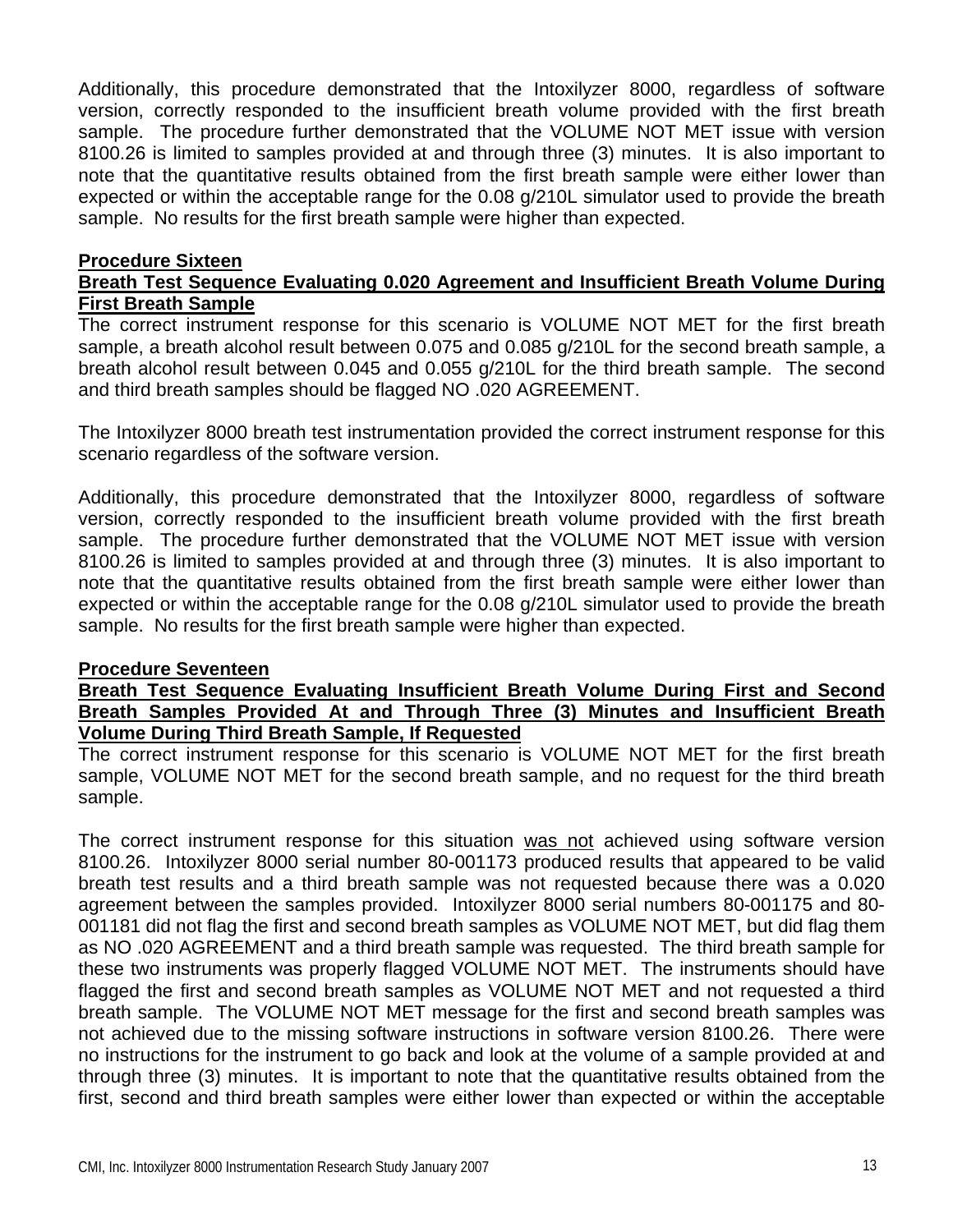range for the 0.08 g/210L simulator and 0.05 g/210L simulator used to provide the breath samples. No results for any of the breath samples were higher than expected.

The correct instrument response for this situation was achieved using software version 8100.27. It is also important to note that the quantitative results for the first and second breath samples flagged VOLUME NOT MET were either lower than expected or within acceptable range for the 0.08 g/210L simulator and 0.05 g/210L simulator used to provide the breath samples. No results for any of the breath samples were higher than expected.

#### **Procedure Eighteen**

#### **Breath Test Sequence Evaluating Insufficient Breath Volume During First Breath Sample Provided At and Through Three (3) Minutes, and No Second Sample**

The correct instrument response for this scenario is VOLUME NOT MET for the first breath sample, NO SAMPLE PROVIDED for the second breath sample, and no request for the third breath sample.

The correct instrument response for this scenario was not achieved using software version 8100.26. All three instruments produced results that appeared to be valid results for the first sample and a third breath sample was requested due to the second breath sample being NO SAMPLE PROVIDED. The result of the third breath sample did not agree within 0.020 of the first breath sample, and the instrument flagged the first and third breath samples as NO .020 AGREEMENT. The instrument should have flagged the first breath sample as VOLUME NOT MET. This message on the first breath sample was not achieved due to the missing software instructions in software version 8100.26. There were no instructions for the instrument to go back and look at the volume of a sample provided at and through three (3) minutes. It is important to note that the quantitative results obtained from the first and third breath samples were within the acceptable range for the 0.08 g/210L simulator used to provide the first breath sample. No results for any of the breath samples provided were higher than expected.

The correct instrument response for this scenario was achieved using software version 8100.27. It is also important to note that the quantitative results for the first breath sample flagged VOLUME NOT MET were either lower than expected or within the acceptable range for the 0.08 g/210L simulator used to provide the breath sample. No results for the first breath sample were higher than expected.

#### **Procedure Nineteen**

#### **Breath Test Sequence Evaluating Insufficient Breath Volume During First Breath Sample (Alcohol Result with Zero Breath Volume)**

The correct instrument response for this scenario is VOLUME NOT MET for the first breath sample and SUBJECT TEST REFUSED for the second breath sample. No third breath sample should be requested.

The Intoxilyzer 8000 breath test instrumentation provided the correct instrument response for this scenario regardless of the software version.

For Subject Sample #1, a subject provides a breath sample that does not meet volume into the instrument; the instrument saves the alcohol result obtained and the breath volume associated with that breath sample. Because a valid sample has not been received, the instrument will display PROVIDE SAMPLE NOW. The subject will have up to three (3) minutes to provide a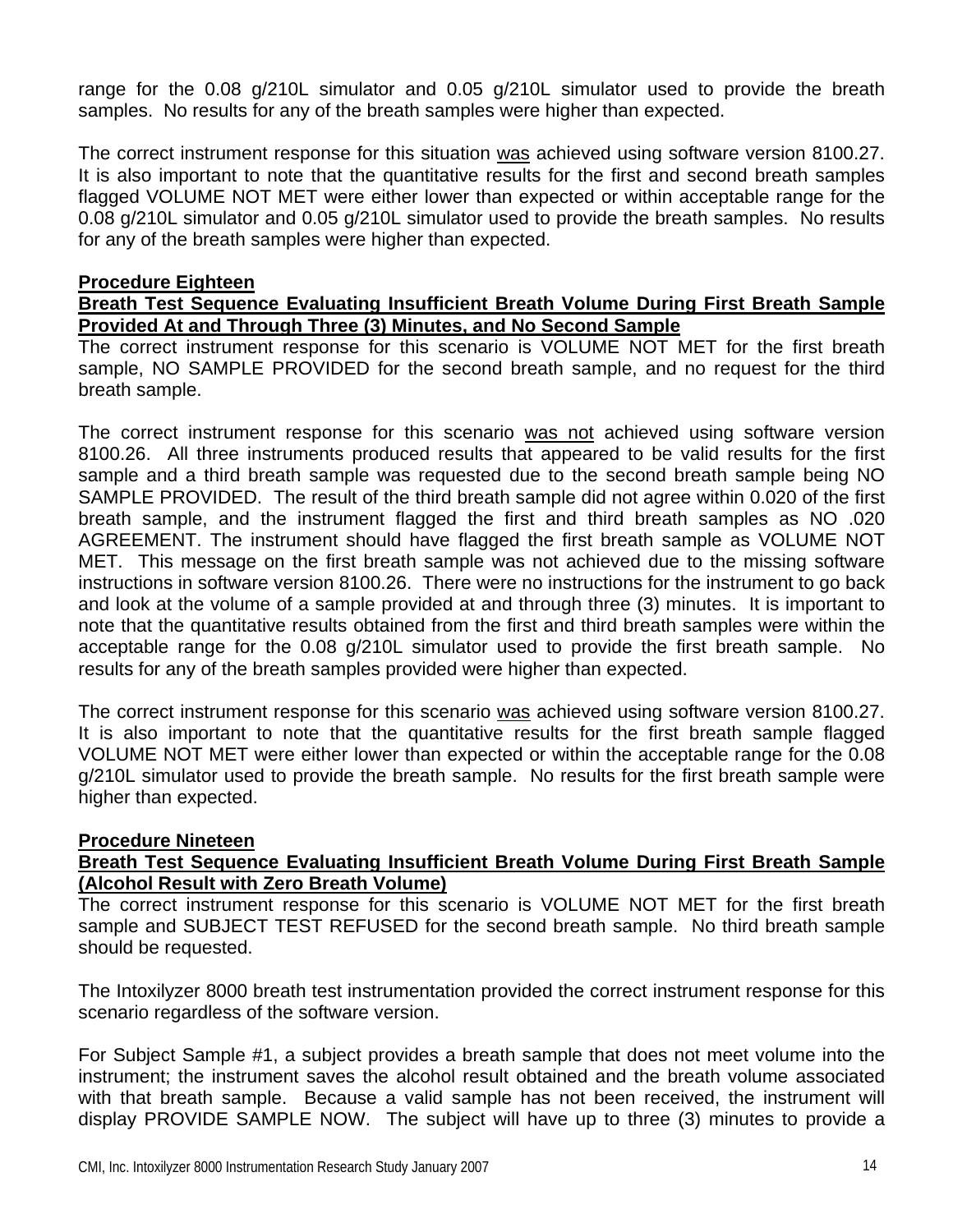valid sample. The subject subsequently provides an additional strong puff of breath that is sufficient to reset the flow meter to 0.000 Liters, but the puff is not sufficient enough in flow or sustained long enough to begin the calculation of an alcohol result. The instrument reports the alcohol result from the first insufficient volume breath sample (reported as VOLUME NOT MET) but reports the breath volume (0.000 Liters) from the second additional strong, non-sustained puff of breath.

It is also important to note that the quantitative results for the first breath sample flagged VOLUME NOT MET were within acceptable range for the 0.08 g/210L simulator used to provide the breath sample. No results for the first breath sample were higher than expected.

#### **Procedure Twenty**

#### **Breath Test Sequence Evaluating Insufficient Breath Volume During Second Breath Sample (Alcohol Result with Zero Breath Volume)**

The correct instrument response for this scenario is a breath alcohol result between 0.075 and 0.085 g/210L for the first breath sample, VOLUME NOT MET for the second breath sample and SUBJECT TEST REFUSED for the third breath sample.

The Intoxilyzer 8000 breath test instrumentation provided the correct instrument response for this scenario regardless of the software version.

For Subject Sample #2, a subject provides a breath sample that does not meet volume into the instrument; the instrument saves the alcohol result obtained and the breath volume associated with that breath sample. Because a valid sample has not been received, the instrument will display PROVIDE SAMPLE NOW. The subject will have up to three (3) minutes to provide a valid sample. The subject subsequently provides an additional strong puff of breath that is sufficient to reset the flow meter to 0.000 Liters, but the puff is not sufficient enough in flow or sustained long enough to begin the calculation of an alcohol result. The instrument reports the alcohol result from the first insufficient volume breath sample (reported as VOLUME NOT MET) but reports the breath volume (0.000 Liters) from the second additional strong, non-sustained puff of breath.

It is also important to note that the quantitative results for the second breath sample flagged VOLUME NOT MET were either lower than expected or within the acceptable range for the 0.08 g/210L simulator used to provide the breath sample. No results for the second breath sample were higher than expected.

#### **Procedure Twenty-One**

#### **Breath Test Sequence Evaluating Insufficient Breath Volume During Third Breath Sample (Alcohol Result with Zero Breath Volume)**

The correct instrument response for this scenario is a breath alcohol result between 0.075 and 0.085 g/210L for the first breath sample, a breath alcohol result between 0.045 and 0.055 g/210L for the second breath sample and VOLUME NOT MET for the third breath sample. The first and second breath samples should be flagged NO .020 AGREEMENT.

The Intoxilyzer 8000 breath test instrumentation provided the correct instrument response for this scenario regardless of the software version.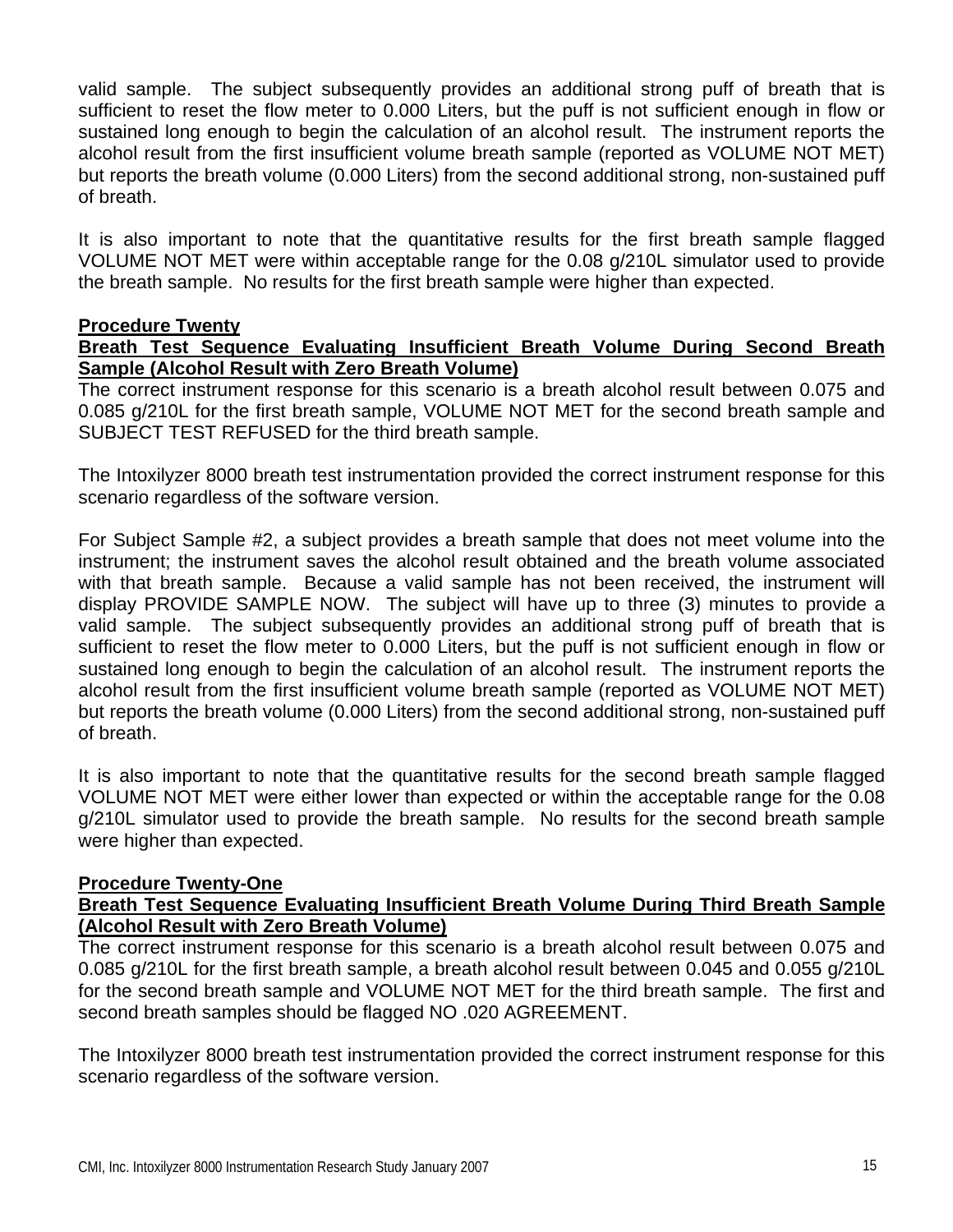For Subject Sample #3, a subject provides a breath sample that does not meet volume into the instrument; the instrument saves the alcohol result obtained and the breath volume associated with that breath sample. Because a valid sample has not been received, the instrument will display PROVIDE SAMPLE NOW. The subject will have up to three (3) minutes to provide a valid sample. The subject subsequently provides an additional strong puff of breath that is sufficient to reset the flow meter to 0.000 Liters, but the puff is not sufficient enough in flow or sustained long enough to begin the calculation of an alcohol result. The instrument reports the alcohol result from the first insufficient volume breath sample (reported as VOLUME NOT MET) but reports the breath volume (0.000 Liters) from the second additional strong, non-sustained puff of breath.

It is also important to note that the quantitative results for the third breath sample flagged VOLUME NOT MET were either lower than expected or within the acceptable range for the 0.08 g/210L simulator used to provide the breath sample. No results for the third breath sample were higher than expected.

#### **Conclusion**

This research study establishes the following:

- The CMI, Inc. Intoxilyzer 8000 instrumentation, with software versions 8100.26 and 8100.27, produces quantitatively accurate and reliable breath alcohol test results when valid breath samples are received;
- The Intoxilyzer 8000, using software version 8100.26, provides correct and appropriate responses to alternative breath test sequence factors and scenarios as presented in this research study, with one exception. The Intoxilyzer 8000, using software version 8100.26, does not correctly identify breath samples that are less than 1.1 Liters of breath volume and are provided at and through three minutes as VOLUME NOT MET;
- The Intoxilyzer 8000, using software version 8100.27, provides correct and appropriate responses to alternative breath test sequence factors and scenarios as presented in this research study regardless of breath volume, delivery of the breath sample at and through three minutes or whether the sample is the first, second or third breath sample;
- Any breath sample of insufficient volume, whether properly flagged or not, did not produce a quantitative breath alcohol result greater than the acceptable range of the known standard used to present the breath sample;
- Calibration of an Intoxilyzer 8000 is not necessary when changing from software version 8100.26 to 8100.27; and
- The Intoxilyzer 8000, using software versions 8100.26 and 8100.27, will enter DISABLE MODE when 150 breath tests have been conducted without an upload of the data.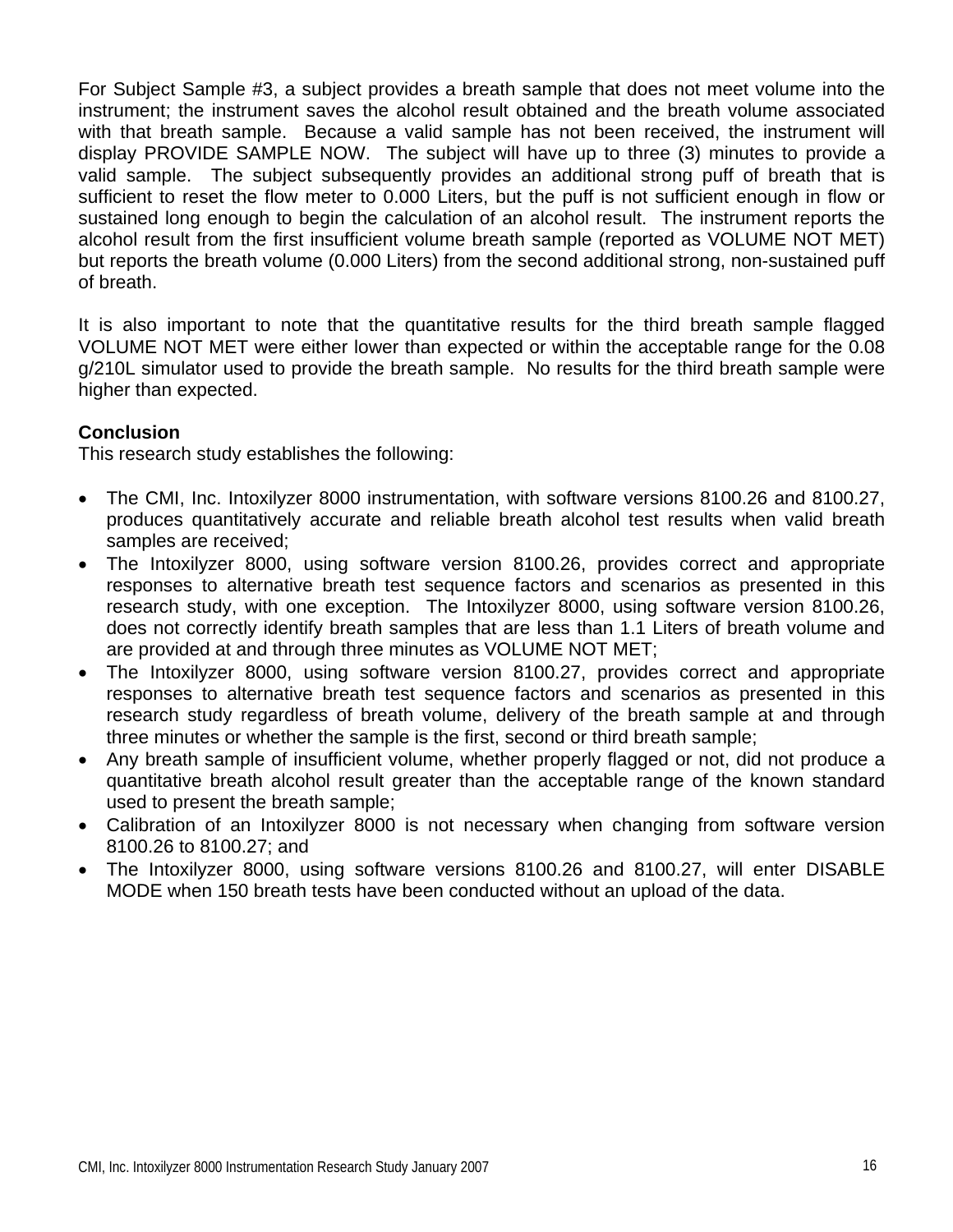### **APPENDIX A**

### **External Equipment**

#### **Reference Sample Devices (Simulators)**

| Make            | <b>Model</b> | <b>Serial Number</b> |
|-----------------|--------------|----------------------|
| Guth            | $10-4D$      | SD1015               |
| Guth            | $10-4D$      | SD1065               |
| Guth            | $10-4D$      | SD1016               |
| Guth            | 210021       | DR1280               |
| Guth            | 210021       | DR1279               |
| Guth            | 34C          | G2883                |
| Guth            | 34C          | G2840                |
| Guth            | $10-4D$      | SD1011               |
| Guth            | $10-4D$      | SD1018               |
| Guth            | $10-4D$      | SD1022               |
| Repco Marketing | 3402-2K      | 2235                 |
| Repco Marketing | 3402-2K      | 2236                 |
| Repco Marketing | 3402-2K      | 2237                 |
| Repco Marketing | 3402-2K      | 2238                 |
| Repco Marketing | 3402-2K      | 2239                 |
| Guth            | 34C          | G3709                |
| Guth            | 34C          | G2407                |

| <b>Digital Thermometers</b>                  |      |        |  |  |  |
|----------------------------------------------|------|--------|--|--|--|
| <b>Serial Number</b><br>Make<br><b>Model</b> |      |        |  |  |  |
| Ertco-Eutechnics                             | 5500 | 300505 |  |  |  |

| <b>External Printers</b> |                 |                      |  |  |  |  |
|--------------------------|-----------------|----------------------|--|--|--|--|
| Make                     | Model           | <b>Serial Number</b> |  |  |  |  |
| Samsung                  | ML1750          | BAAX303958M          |  |  |  |  |
| <b>Brother</b>           | <b>HL-2070N</b> | U61230G6J169439      |  |  |  |  |
| Samsung                  | ML1750          | BAAX303716R          |  |  |  |  |
| HP                       | 1200            | <b>CNBJK47835</b>    |  |  |  |  |

| <b>External Printer Switch</b>        |                    |            |  |  |  |
|---------------------------------------|--------------------|------------|--|--|--|
| Make<br><b>Serial Number</b><br>Model |                    |            |  |  |  |
| <b>Belkin Bitronics</b>               | <sup>⊑</sup> 1U126 | 3045341496 |  |  |  |

|                  | <b>Stop Watch</b> |                      |
|------------------|-------------------|----------------------|
| Make             | <b>Model</b>      | <b>Serial Number</b> |
| Sportline        | Go Walking        | N/A                  |
| <b>Sportline</b> | Go Walking        | N/A                  |
| Sportline        | Go Walking        | N/A                  |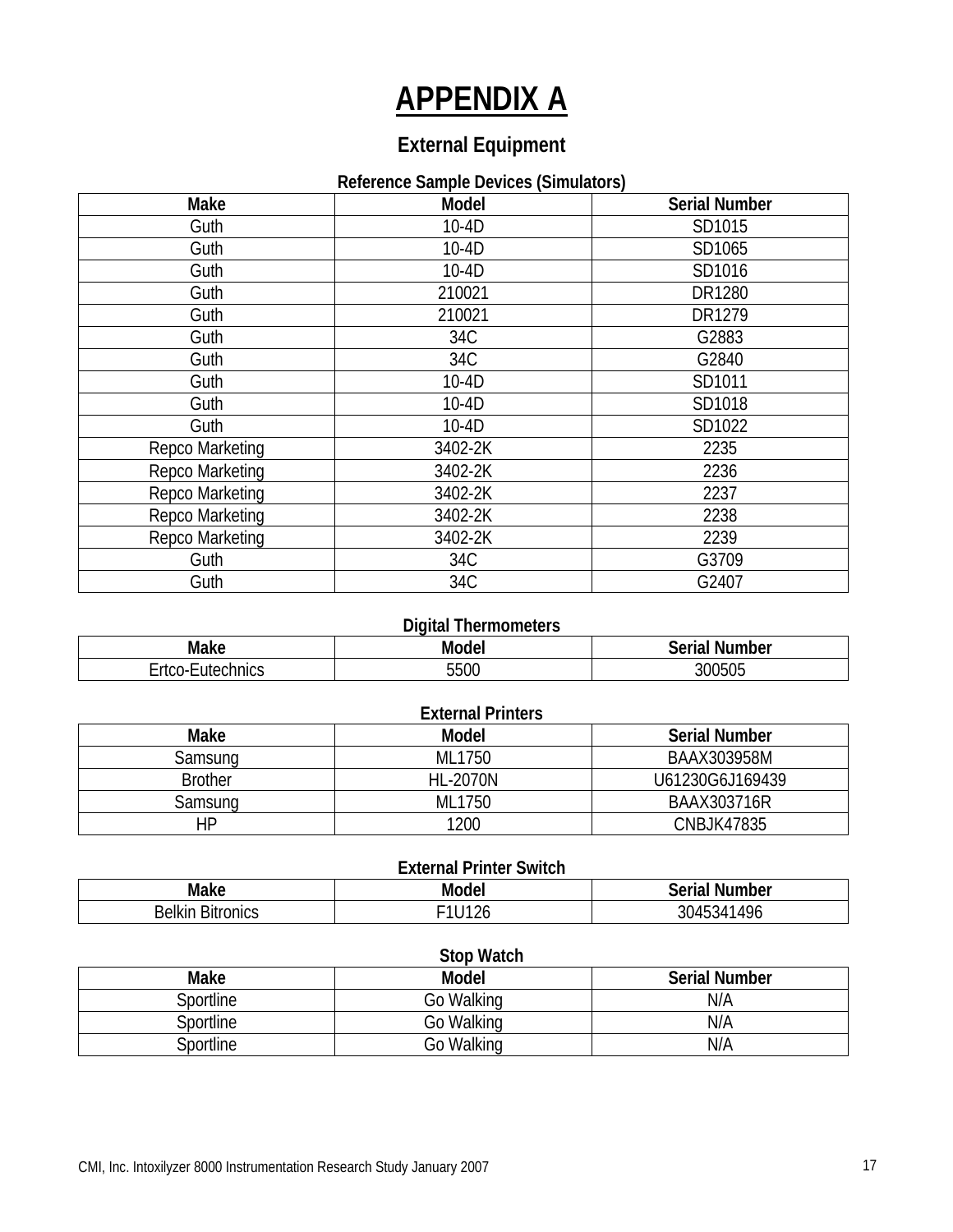### **APPENDIX B Alcohol Reference Solution**

|                                       | 0.05 g/210L<br>(q/100mL) | 0.08 g/210L<br>(g/100mL)      | 0.20 g/210L<br>(q/100mL) |
|---------------------------------------|--------------------------|-------------------------------|--------------------------|
| Source                                | Alcohol Countermeasure   | <b>Alcohol Countermeasure</b> | Alcohol Countermeasure   |
|                                       | Systems, Inc.            | Systems, Inc.                 | Systems, Inc.            |
| <b>Lot Number</b>                     | 200605B                  | 200509B                       | 200509C                  |
| <b>Manufacture Date</b>               | 5/4/2006                 | 9/22/2005                     | 9/22/2005                |
| <b>Expiration Date</b>                | 5/4/2008                 | 9/22/2007                     | 9/22/2007                |
| <b>Approval Date</b>                  | 7/9/2006                 | 11/17/2005                    | 11/17/2005               |
| <b>Target Concentration (g/100mL)</b> | 0.0605                   | 0.0968                        | 0.2420                   |
| Acceptable Range (g/100mL)            | 0.0586 to 0.0623         | 0.0938 to 0.0997              | 0.2347 to 0.2492         |
| $\mathbf{1}$                          | 0.0608                   | 0.0973                        | 0.2457                   |
| $\overline{2}$                        | 0.0607                   | 0.0976                        | 0.2459                   |
| $\overline{3}$                        | 0.0605                   | 0.0978                        | 0.2473                   |
| 4                                     | 0.0603                   | 0.0987                        | 0.2444                   |
| $\overline{5}$                        | 0.0607                   | 0.0982                        | 0.2456                   |
| 6                                     | 0.0607                   | 0.0972                        | 0.2446                   |
| $\overline{7}$                        | 0.0608                   | 0.0972                        | 0.2456                   |
| 8                                     | 0.0608                   | 0.0980                        | 0.2459                   |
| $\overline{9}$                        | 0.0604                   | 0.0981                        | 0.2462                   |
| 10                                    | 0.0608                   | 0.0976                        | 0.2456                   |
| 11                                    | 0.0603                   | 0.0971                        | 0.2464                   |
| 12                                    | 0.0604                   | 0.0973                        | 0.2458                   |
| $\overline{13}$                       | 0.0607                   | 0.0972                        | 0.2451                   |
| $\overline{14}$                       | 0.0610                   | 0.0968                        | 0.2448                   |
| $\overline{15}$                       | 0.0605                   | 0.0977                        | 0.2455                   |
| 16                                    | 0.0610                   | 0.0972                        | 0.2453                   |
| $\overline{17}$                       | 0.0602                   | 0.0979                        | 0.2467                   |
| 18                                    | 0.0609                   | 0.0970                        | 0.2461                   |
| 19                                    | 0.0602                   | 0.0972                        | 0.2460                   |
| 20                                    | 0.0605                   | 0.0973                        | 0.2474                   |
| Mean                                  | 0.0606                   | 0.0975                        | 0.2458                   |
| <b>Std Dev</b>                        | 0.0003                   | 0.0005                        | 0.0008                   |
| Minimum                               | 0.0602                   | 0.0968                        | 0.2444                   |
| Maximum                               | 0.0610                   | 0.0987                        | 0.2474                   |
|                                       |                          |                               |                          |

### **Dry Gas Standard**

| <b>Manufacturer</b>                | <b>Lot Number</b> | <b>Expiration Date</b> | <b>Certified Concentration</b> |
|------------------------------------|-------------------|------------------------|--------------------------------|
| Scott Specialty Gases, Inc.        | 618801I           | 7/10/2008              | 0.080                          |
| Scott Specialty Gases, Inc.        | 6272011           | 10/3/2008              | 0.080                          |
| Scott Specialty Gases, Inc.        | 518602I           | 7/7/2007               | 0.080                          |
| Scott Specialty Gases, Inc.        | 610201G           | 4/17/2008              | 0.080                          |
| <b>Scott Specialty Gases, Inc.</b> | 5187021           | 07/08/2007             | 0.080                          |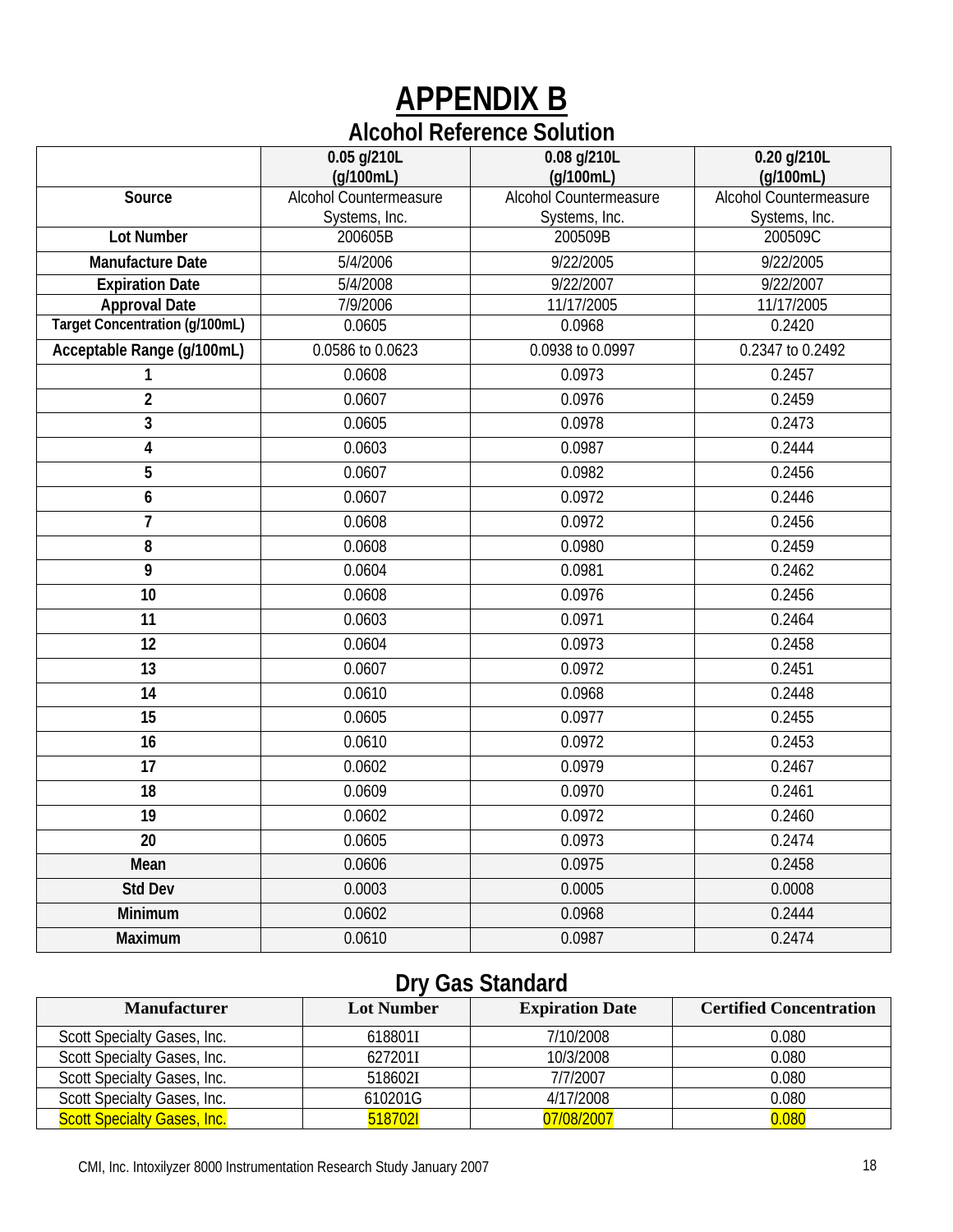|                                                                                                                                                                                                      | 80-001173 version 8100.26                                                                              |  | 80-001175 version 8100.26                                                                                                                                                                                   |                                                                                                        | 80-001181 version 8100.26                                                                                                                                                                            |                                                                                                                     |
|------------------------------------------------------------------------------------------------------------------------------------------------------------------------------------------------------|--------------------------------------------------------------------------------------------------------|--|-------------------------------------------------------------------------------------------------------------------------------------------------------------------------------------------------------------|--------------------------------------------------------------------------------------------------------|------------------------------------------------------------------------------------------------------------------------------------------------------------------------------------------------------|---------------------------------------------------------------------------------------------------------------------|
| <b>Test</b><br>Diagnostics Check<br>Air Blank<br><b>Control Test</b><br>Air Blank<br>Subject Sample #1<br><b>Breath Volume</b><br>Air Blank<br><b>Control Test</b><br>Air Blank<br>Diagnostics Check | g/210L<br>OK<br>0.000<br>0.077<br>0.000<br>SNM*<br>2.566L<br>0.000<br>0.077<br>0.000<br>OK             |  | <b>Test</b><br>Diagnostics Check<br>Air Blank<br><b>Control Test</b><br>Air Blank<br>Subject Sample #1<br><b>Breath Volume</b><br>Air Blank<br><b>Control Test</b><br>Air Blank<br>Diagnostics Check        | g/210L<br>OK<br>0.000<br>0.076<br>0.000<br>SNM*<br>1.253L<br>0.000<br>0.077<br>0.000<br>OK             | Test<br><b>Diagnostics Check</b><br>Air Blank<br><b>Control Test</b><br>Air Blank<br>Subject Sample #1<br><b>Breath Volume</b><br>Air Blank<br><b>Control Test</b><br>Air Blank<br>Diagnostics Check | g/210L<br>OK<br>0.000<br>0.077<br>0.000<br>SNM <sup>*</sup><br>2.054L<br>0.000<br>0.078<br>0.000<br><b>OK</b>       |
| * Slope Not Met<br>80-001173 version 8100.27                                                                                                                                                         |                                                                                                        |  | * Slope Not Met<br>80-001175 version 8100.27                                                                                                                                                                |                                                                                                        | * Slope Not Met<br>80-001181 version 8100.27                                                                                                                                                         |                                                                                                                     |
| <b>Test</b><br>Diagnostics Check<br>Air Blank<br><b>Control Test</b><br>Air Blank<br>Subject Sample #1<br><b>Breath Volume</b><br>Air Blank<br><b>Control Test</b><br>Air Blank<br>Diagnostics Check | g/210L<br>OK<br>0.000<br>0.078<br>0.000<br>SNM <sup>*</sup><br>1.121L<br>0.000<br>0.078<br>0.000<br>OK |  | <b>Test</b><br><b>Diagnostics Check</b><br>Air Blank<br><b>Control Test</b><br>Air Blank<br>Subject Sample #1<br><b>Breath Volume</b><br>Air Blank<br><b>Control Test</b><br>Air Blank<br>Diagnostics Check | g/210L<br>OK<br>0.000<br>0.078<br>0.000<br>SNM <sup>*</sup><br>1.035L<br>0.000<br>0.078<br>0.000<br>OK | <b>Test</b><br>Diagnostics Check<br>Air Blank<br><b>Control Test</b><br>Air Blank<br>Subject Sample #1<br><b>Breath Volume</b><br>Air Blank<br><b>Control Test</b><br>Air Blank<br>Diagnostics Check | g/210L<br>$\overline{OK}$<br>0.000<br>0.078<br>0.000<br>SNM <sup>*</sup><br>1.375L<br>0.000<br>0.078<br>0.000<br>OK |
| * Slope Not Met                                                                                                                                                                                      |                                                                                                        |  | * Slope Not Met                                                                                                                                                                                             |                                                                                                        | * Slope Not Met                                                                                                                                                                                      |                                                                                                                     |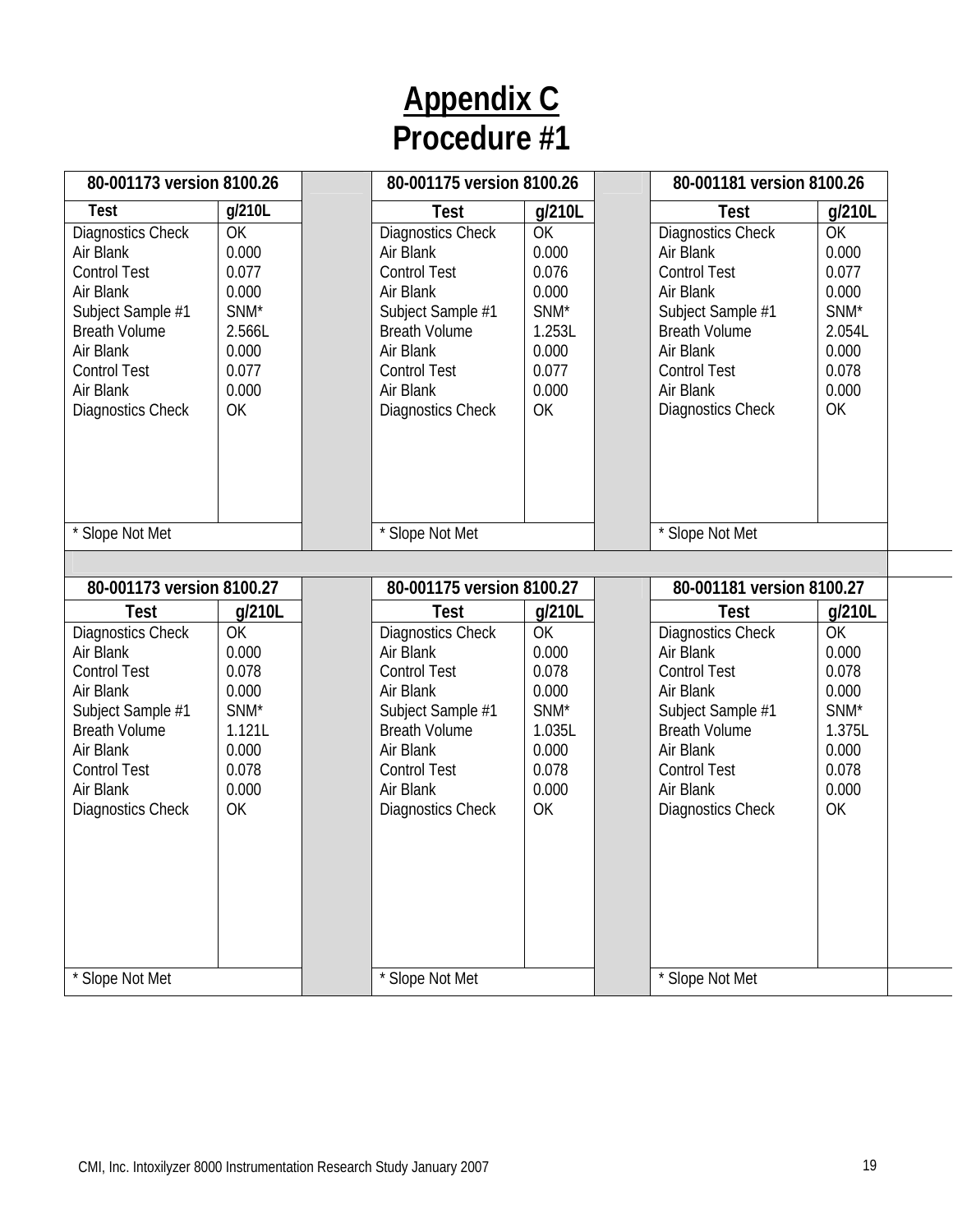| 80-001173 version 8100.26 |           | 80-001175 version 8100.26 |                  | 80-001181 version 8100.26 |        |
|---------------------------|-----------|---------------------------|------------------|---------------------------|--------|
| Test                      | g/210L    | Test                      | g/210L           | <b>Test</b>               | g/210L |
| <b>Diagnostics Check</b>  | <b>OK</b> | <b>Diagnostics Check</b>  | OK               | Diagnostics Check         | OK     |
| Air Blank                 | 0.000     | Air Blank                 | 0.000            | Air Blank                 | 0.000  |
| <b>Control Test</b>       | 0.078     | <b>Control Test</b>       | 0.078            | <b>Control Test</b>       | 0.078  |
| Air Blank                 | 0.000     | Air Blank                 | 0.000            | Air Blank                 | 0.000  |
| Subject Sample #1         | 0.080     | Subject Sample #1         | 0.077            | Subject Sample #1         | 0.079  |
| <b>Breath Volume</b>      | 2.785L    | <b>Breath Volume</b>      | 1.453L           | <b>Breath Volume</b>      | 1.421L |
| Air Blank                 | 0.000     | Air Blank                 | 0.000            | Air Blank                 | 0.000  |
| Air Blank                 | 0.000     | Air Blank                 | 0.000            | Air Blank                 | 0.000  |
| Subject Sample #2         | SNM*      | Subject Sample #2         | SNM*             | Subject Sample #2         | SNM*   |
| <b>Breath Volume</b>      | 2.410L    | <b>Breath Volume</b>      | 1.792L           | <b>Breath Volume</b>      | 1.828L |
| Air Blank                 | 0.000     | Air Blank                 | 0.000            | Air Blank                 | 0.000  |
| <b>Control Test</b>       | 0.077     | <b>Control Test</b>       | 0.078            | <b>Control Test</b>       | 0.078  |
| Air Blank                 | 0.000     | Air Blank                 | 0.000            | Air Blank                 | 0.000  |
| Diagnostics Check         | OK        | <b>Diagnostics Check</b>  | OK               | <b>Diagnostics Check</b>  | OK     |
|                           |           |                           |                  |                           |        |
| *Slope Not Met            |           | *Slope Not Met            |                  | *Slope Not Met            |        |
|                           |           |                           |                  |                           |        |
| 80-001173 version 8100.27 |           | 80-001175 version 8100.27 |                  | 80-001181 version 8100.27 |        |
| Test                      | g/210L    | Test                      | g/210L           | <b>Test</b>               | g/210L |
| Diagnostics Check         | OK        | Diagnostics Check         | OK               | Diagnostics Check         | OK     |
| Air Blank                 | 0.000     | Air Blank                 | 0.000            | Air Blank                 | 0.000  |
| <b>Control Test</b>       | 0.078     | <b>Control Test</b>       | 0.078            | <b>Control Test</b>       | 0.078  |
| Air Blank                 | 0.000     | Air Blank                 | 0.000            | Air Blank                 | 0.000  |
| Subject Sample #1         | 0.081     | Subject Sample #1         | 0.077            | Subject Sample #1         | 0.083  |
| <b>Breath Volume</b>      | 1.253L    | <b>Breath Volume</b>      | 1.484L           | <b>Breath Volume</b>      | 1.652L |
| Air Blank                 | 0.000     | Air Blank                 | 0.000            | Air Blank                 | 0.000  |
| Air Blank                 | 0.000     | Air Blank                 | 0.000            | Air Blank                 | 0.000  |
| Subject Sample #2         | SNM*      | Subject Sample #2         | SNM <sup>*</sup> | Subject Sample #2         | SNM*   |
| <b>Breath Volume</b>      | 1.492L    | <b>Breath Volume</b>      | 1.074L           | <b>Breath Volume</b>      | 1.703L |
| Air Blank                 | 0.000     | Air Blank                 | 0.000            | Air Blank                 | 0.000  |
| <b>Control Test</b>       | 0.077     | <b>Control Test</b>       | 0.078            | <b>Control Test</b>       | 0.078  |
| Air Blank                 | 0.000     | Air Blank                 | 0.000            | Air Blank                 | 0.000  |
| Diagnostics Check         | OK.       | <b>Diagnostics Check</b>  | OK               | <b>Diagnostics Check</b>  | OK     |
|                           |           |                           |                  |                           |        |
| *Slope Not Met            |           | *Slope Not Met            |                  | *Slope Not Met            |        |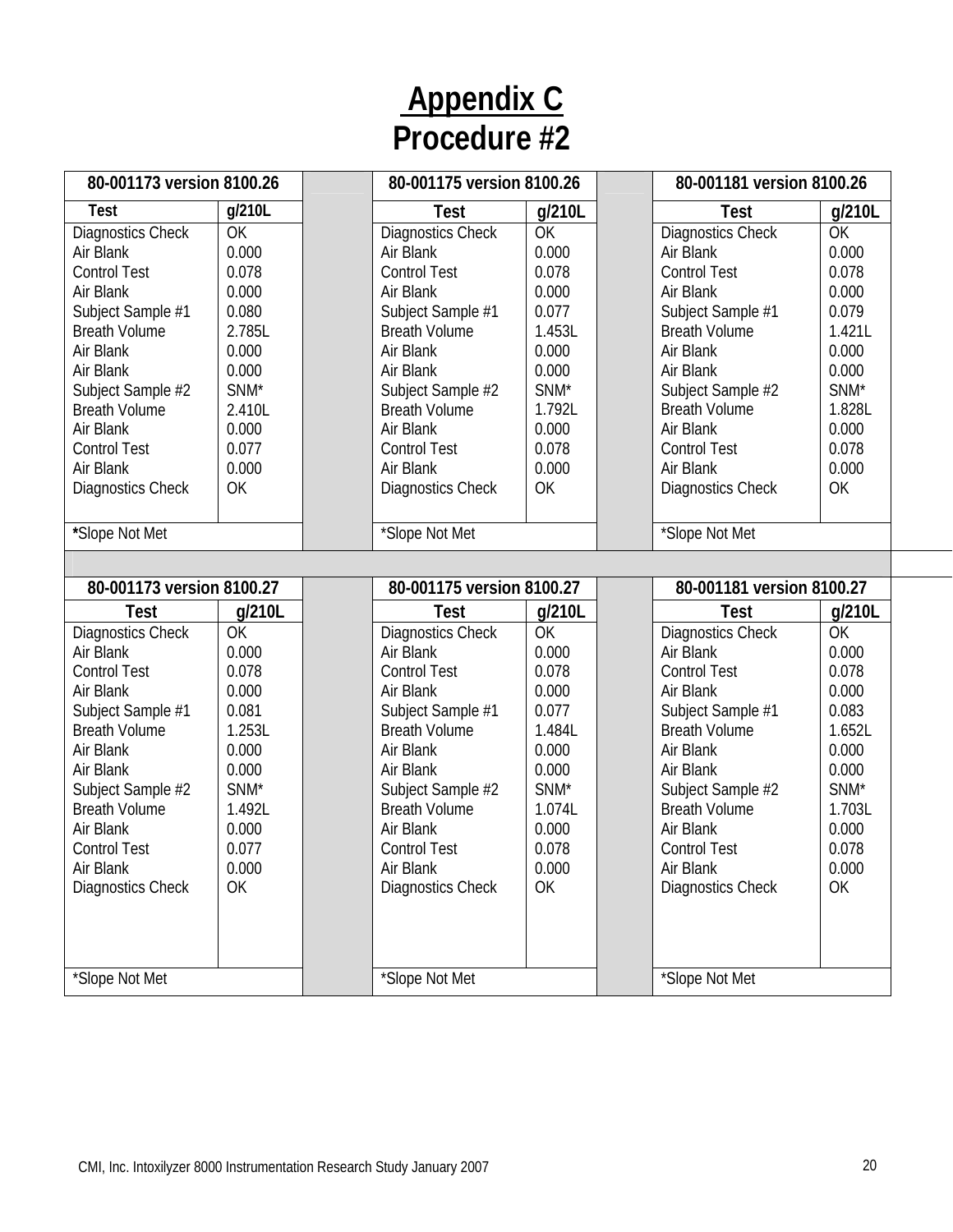|                                     | 80-001173 version 8100.26 |  | 80-001175 version 8100.26                  |                  | 80-001181 version 8100.26                  |                  |
|-------------------------------------|---------------------------|--|--------------------------------------------|------------------|--------------------------------------------|------------------|
| <b>Test</b>                         | g/210L                    |  | <b>Test</b>                                | g/210L           | <b>Test</b>                                | g/210L           |
| Diagnostics Check                   | OK                        |  | <b>Diagnostics Check</b>                   | OK               | <b>Diagnostics Check</b>                   | <b>OK</b>        |
| Air Blank                           | 0.000                     |  | Air Blank                                  | 0.000            | Air Blank                                  | 0.000            |
| <b>Control Test</b>                 | 0.077                     |  | <b>Control Test</b>                        | 0.076            | <b>Control Test</b>                        | 0.078            |
| Air Blank                           | 0.000                     |  | Air Blank                                  | 0.000            | Air Blank                                  | 0.000            |
| Subject Sample #1                   | 0.077                     |  | Subject Sample #1                          | 0.077            | Subject Sample #1                          | 0.079            |
| <b>Breath Volume</b>                | 2.828L                    |  | <b>Breath Volume</b>                       | 1.210L           | <b>Breath Volume</b>                       | 1.546L           |
| Air Blank                           | 0.000                     |  | Air Blank                                  | 0.000            | Air Blank                                  | 0.000            |
| Air Blank                           | 0.000                     |  | Air Blank                                  | 0.000            | Air Blank                                  | 0.000            |
| Subject Sample #2                   | 0.050                     |  | Subject Sample #2                          | 0.048            | Subject Sample #2                          | 0.050            |
| <b>Breath Volume</b>                | 2.519L                    |  | <b>Breath Volume</b>                       | 1.371L           | <b>Breath Volume</b>                       | 1.226L           |
| Air Blank                           | 0.000                     |  | Air Blank                                  | 0.000            | Air Blank                                  | 0.000            |
| Air Blank                           | 0.000                     |  | Air Blank                                  | 0.000            | Air Blank                                  | 0.000            |
| Subject Sample #3                   | SNM <sup>*</sup>          |  | Subject Sample #3                          | SNM <sup>*</sup> | Subject Sample #3                          | SNM <sup>*</sup> |
| <b>Breath Volume</b>                | 2.515L                    |  | <b>Breath Volume</b>                       | 1.992L           | <b>Breath Volume</b>                       | 1.144L           |
| Air Blank                           | 0.000                     |  | Air Blank                                  | 0.000            | Air Blank                                  | 0.000            |
| <b>Control Test</b>                 | 0.077                     |  | <b>Control Test</b>                        | 0.077            | <b>Control Test</b>                        | 0.079            |
| Air Blank                           | 0.000                     |  | Air Blank                                  | 0.000            | Air Blank                                  | 0.000            |
| Diagnostics Check                   | OK                        |  | Diagnostics Check                          | OK               | <b>Diagnostics Check</b>                   | OK               |
| *Slope Not Met                      |                           |  | *Slope Not Met                             |                  | *Slope Not Met                             |                  |
|                                     |                           |  |                                            |                  |                                            |                  |
| 80-001173 version 8100.27           |                           |  | 80-001175 version 8100.27                  |                  | 80-001181 version 8100.27                  |                  |
| <b>Test</b>                         | g/210L                    |  | <b>Test</b>                                | g/210L           | <b>Test</b>                                | g/210L           |
| Diagnostics Check                   |                           |  |                                            |                  |                                            |                  |
|                                     | OK                        |  | Diagnostics Check                          | OK               | <b>Diagnostics Check</b>                   | <b>OK</b>        |
| Air Blank                           | 0.000                     |  | Air Blank                                  | 0.000            | Air Blank                                  | 0.000            |
| <b>Control Test</b>                 | 0.078                     |  | <b>Control Test</b>                        | 0.078            | <b>Control Test</b>                        | 0.078            |
| Air Blank                           | 0.000                     |  | Air Blank                                  | 0.000            | Air Blank                                  | 0.000            |
| Subject Sample #1                   | 0.081                     |  | Subject Sample #1                          | 0.078            | Subject Sample #1                          | 0.083            |
| <b>Breath Volume</b>                | 1.167L                    |  | <b>Breath Volume</b>                       | 1.191L           | <b>Breath Volume</b>                       | 1.496L           |
| Air Blank                           | 0.000                     |  | Air Blank                                  | 0.000            | Air Blank                                  | 0.000            |
| Air Blank                           | 0.000                     |  | Air Blank                                  | 0.000            | Air Blank                                  | 0.000            |
| Subject Sample #2                   | 0.049                     |  | Subject Sample #2                          | 0.048            | Subject Sample #2                          | 0.052            |
| <b>Breath Volume</b>                | 1.277L                    |  | <b>Breath Volume</b>                       | 1.246L           | <b>Breath Volume</b>                       | 1.167L           |
| Air Blank                           | 0.000                     |  | Air Blank                                  | 0.000            | Air Blank                                  | 0.000            |
| Air Blank                           | 0.000                     |  | Air Blank                                  | 0.000            | Air Blank                                  | 0.000            |
| Subject Sample #3                   | SNM*                      |  | Subject Sample #3                          | SNM*             | Subject Sample #3                          | SNM*             |
| <b>Breath Volume</b>                | 1.035L                    |  | <b>Breath Volume</b>                       | 0.781L           | <b>Breath Volume</b>                       | 1.976L           |
| Air Blank                           | 0.000                     |  | Air Blank                                  | 0.000            | Air Blank                                  | 0.000            |
| <b>Control Test</b>                 | 0.078                     |  | <b>Control Test</b>                        | 0.076            | <b>Control Test</b>                        | 0.078            |
| Air Blank                           | 0.000                     |  | Air Blank                                  | 0.000            | Air Blank                                  | 0.000            |
| Diagnostics Check<br>*Slope Not Met | OK                        |  | <b>Diagnostics Check</b><br>*Slope Not Met | OK               | <b>Diagnostics Check</b><br>*Slope Not Met | OK               |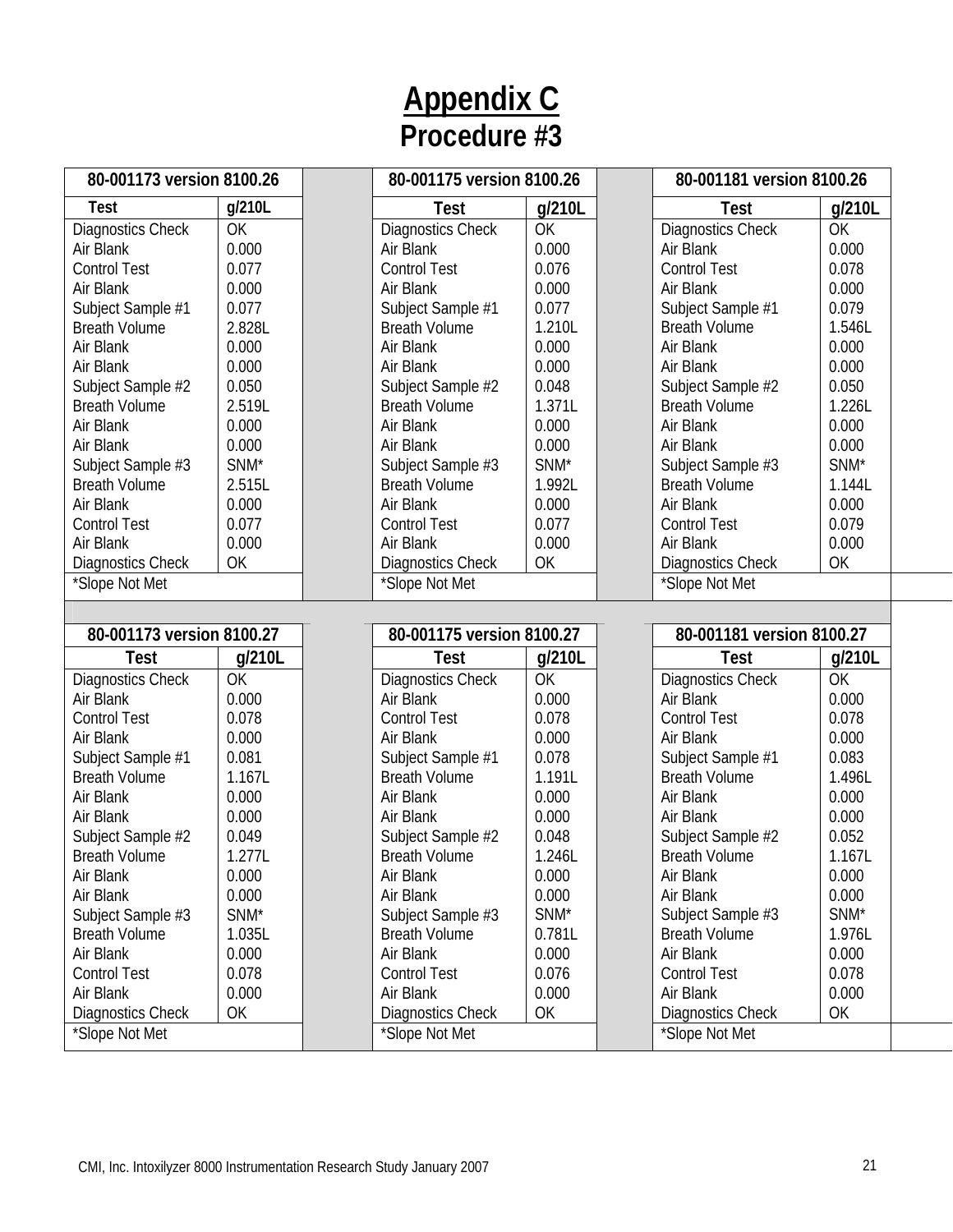| 80-001173 version 8100.26                                                                                                                                                             |                                                                                            | 80-001175 version 8100.26                                                                                                                                                             |                                                                                           | 80-001181 version 8100.26                                                                                                                                                                    |                                                                                     |
|---------------------------------------------------------------------------------------------------------------------------------------------------------------------------------------|--------------------------------------------------------------------------------------------|---------------------------------------------------------------------------------------------------------------------------------------------------------------------------------------|-------------------------------------------------------------------------------------------|----------------------------------------------------------------------------------------------------------------------------------------------------------------------------------------------|-------------------------------------------------------------------------------------|
| <b>Test</b>                                                                                                                                                                           | g/210L                                                                                     | <b>Test</b>                                                                                                                                                                           | g/210L                                                                                    | <b>Test</b>                                                                                                                                                                                  | g/210L                                                                              |
| Diagnostics Check<br>Air Blank<br><b>Control Test</b><br>Air Blank<br>Subject Sample #1<br><b>Breath Volume</b><br>Air Blank<br><b>Control Test</b><br>Air Blank<br>Diagnostics Check | <b>OK</b><br>0.000<br>0.078<br>0.000<br>$INT*$<br>2.871L<br>0.000<br>0.078<br>0.000<br>OK  | Diagnostics Check<br>Air Blank<br><b>Control Test</b><br>Air Blank<br>Subject Sample #1<br><b>Breath Volume</b><br>Air Blank<br><b>Control Test</b><br>Air Blank<br>Diagnostics Check | OK<br>0.000<br>0.076<br>0.000<br>$INT*$<br>2.148L<br>0.000<br>0.077<br>0.000<br>OK        | Diagnostics Check<br>Air Blank<br><b>Control Test</b><br>Air Blank<br>Subject Sample #1<br><b>Breath Volume</b><br>Air Blank<br><b>Control Test</b><br>Air Blank<br>Diagnostics Check        | OK<br>0.000<br>0.079<br>0.000<br>$INT^*$<br>1.527L<br>0.000<br>0.079<br>0.000<br>OK |
| *Interferent Detect                                                                                                                                                                   |                                                                                            | *Interferent Detect                                                                                                                                                                   |                                                                                           | *Interferent Detect                                                                                                                                                                          |                                                                                     |
|                                                                                                                                                                                       |                                                                                            |                                                                                                                                                                                       |                                                                                           |                                                                                                                                                                                              |                                                                                     |
| 80-001173 version 8100.27                                                                                                                                                             |                                                                                            | 80-001175 version 8100.27                                                                                                                                                             |                                                                                           | 80-001181 version 8100.27                                                                                                                                                                    |                                                                                     |
| <b>Test</b>                                                                                                                                                                           | g/210L                                                                                     | <b>Test</b>                                                                                                                                                                           | g/210L                                                                                    | <b>Test</b>                                                                                                                                                                                  | g/210L                                                                              |
| Diagnostics Check<br>Air Blank<br><b>Control Test</b><br>Air Blank<br>Subject Sample #1<br><b>Breath Volume</b><br>Air Blank<br><b>Control Test</b><br>Air Blank<br>Diagnostics Check | <b>OK</b><br>0.000<br>0.077<br>0.000<br>$INT^*$<br>2.183L<br>0.000<br>0.078<br>0.000<br>OK | Diagnostics Check<br>Air Blank<br><b>Control Test</b><br>Air Blank<br>Subject Sample #1<br><b>Breath Volume</b><br>Air Blank<br><b>Control Test</b><br>Air Blank<br>Diagnostics Check | <b>OK</b><br>0.000<br>0.077<br>0.000<br>$INT*$<br>3.203L<br>0.000<br>0.078<br>0.000<br>OK | <b>Diagnostics Check</b><br>Air Blank<br><b>Control Test</b><br>Air Blank<br>Subject Sample #1<br><b>Breath Volume</b><br>Air Blank<br><b>Control Test</b><br>Air Blank<br>Diagnostics Check | OK<br>0.000<br>0.077<br>0.000<br>$INT*$<br>2.000L<br>0.000<br>0.078<br>0.000<br>OK  |
| *Interferent Detect                                                                                                                                                                   |                                                                                            | *Interferent Detect                                                                                                                                                                   |                                                                                           | *Interferent Detect                                                                                                                                                                          |                                                                                     |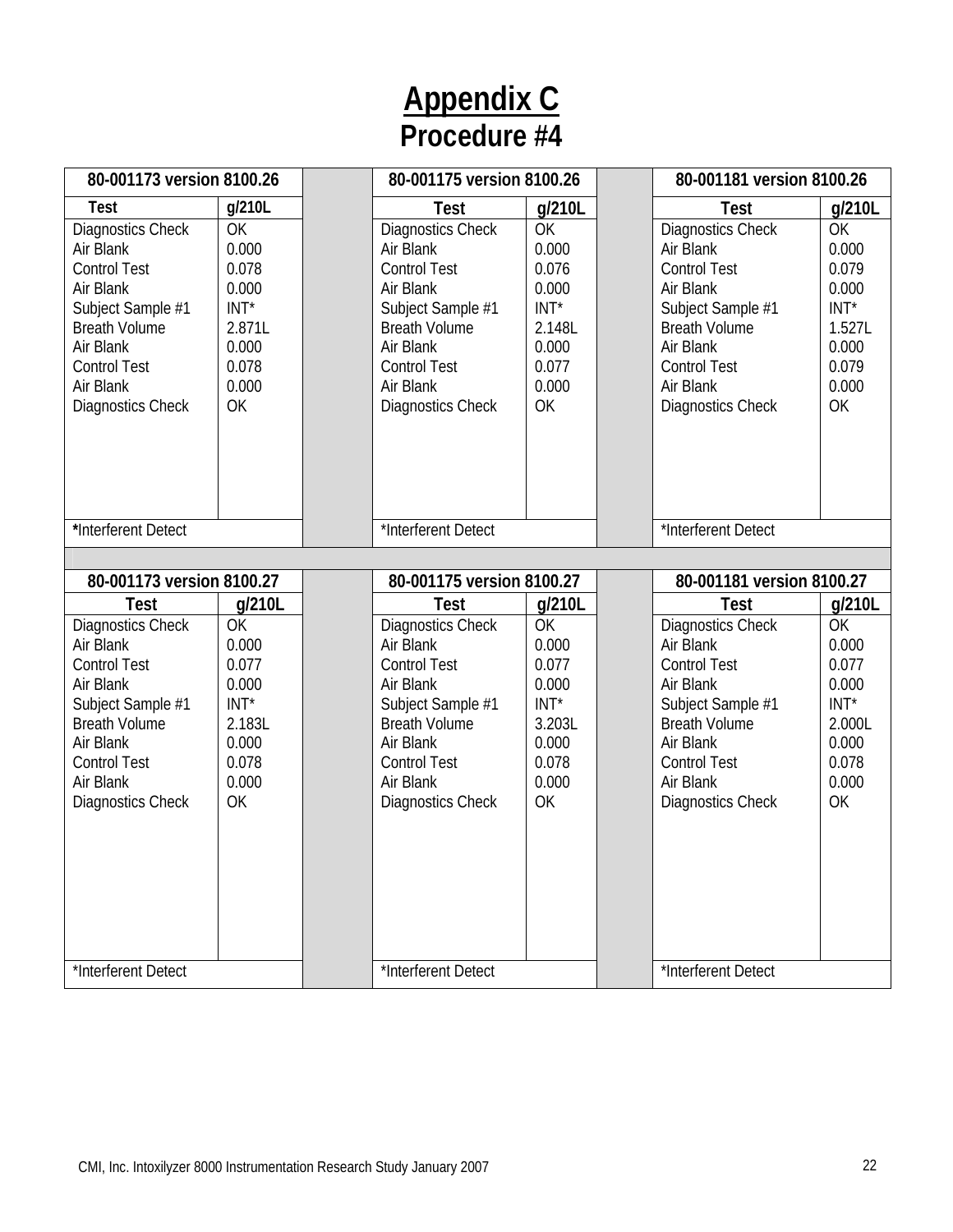| 80-001173 version 8100.26 |           | 80-001175 version 8100.26 |        | 80-001181 version 8100.26 |         |
|---------------------------|-----------|---------------------------|--------|---------------------------|---------|
| <b>Test</b>               | g/210L    | Test                      | g/210L | Test                      | g/210L  |
| Diagnostics Check         | OK        | Diagnostics Check         | OK     | <b>Diagnostics Check</b>  | OK      |
| Air Blank                 | 0.000     | Air Blank                 | 0.000  | Air Blank                 | 0.000   |
| <b>Control Test</b>       | 0.077     | <b>Control Test</b>       | 0.078  | <b>Control Test</b>       | 0.079   |
| Air Blank                 | 0.000     | Air Blank                 | 0.000  | Air Blank                 | 0.000   |
| Subject Sample #1         | 0.076     | Subject Sample #1         | 0.081  | Subject Sample #1         | 0.080   |
| <b>Breath Volume</b>      | 3.371L    | <b>Breath Volume</b>      | 1.300L | <b>Breath Volume</b>      | 1.632L  |
| Air Blank                 | 0.000     | Air Blank                 | 0.000  | Air Blank                 | 0.000   |
| Air Blank                 | 0.000     | Air Blank                 | 0.000  | Air Blank                 | 0.000   |
| Subject Sample #2         | $INT*$    | Subject Sample #2         | INT*   | Subject Sample #2         | $INT^*$ |
| <b>Breath Volume</b>      | 2.257L    | <b>Breath Volume</b>      | 2.964L | <b>Breath Volume</b>      | 0.582L  |
| Air Blank                 | 0.000     | Air Blank                 | 0.000  | Air Blank                 | 0.000   |
| <b>Control Test</b>       | 0.077     | <b>Control Test</b>       | 0.077  | <b>Control Test</b>       | 0.079   |
| Air Blank                 | 0.000     | Air Blank                 | 0.000  | Air Blank                 | 0.000   |
| Diagnostics Check         | OK        | Diagnostics Check         | OK     | <b>Diagnostics Check</b>  | OK      |
|                           |           |                           |        |                           |         |
| *Interferent Detect       |           | *Interferent Detect       |        | *Interferent Detect       |         |
|                           |           |                           |        |                           |         |
| 80-001173 version 8100.27 |           | 80-001175 version 8100.27 |        | 80-001181 version 8100.27 |         |
| Test                      | g/210L    | Test                      | g/210L | Test                      | g/210L  |
| Diagnostics Check         | <b>OK</b> | Diagnostics Check         | OK     | <b>Diagnostics Check</b>  | OK      |
| Air Blank                 | 0.000     | Air Blank                 | 0.000  | Air Blank                 | 0.000   |
| <b>Control Test</b>       | 0.078     | <b>Control Test</b>       | 0.078  | <b>Control Test</b>       | 0.079   |
| Air Blank                 | 0.000     | Air Blank                 | 0.000  | Air Blank                 | 0.000   |
| Subject Sample #1         | 0.080     | Subject Sample #1         | 0.081  | Subject Sample #1         | 0.083   |
| <b>Breath Volume</b>      | 2.246L    | <b>Breath Volume</b>      | 1.480L | <b>Breath Volume</b>      | 1.761L  |
| Air Blank                 | 0.000     | Air Blank                 | 0.000  | Air Blank                 | 0.000   |
| Air Blank                 | 0.000     | Air Blank                 | 0.000  | Air Blank                 | 0.000   |
| Subject Sample #2         | $INT*$    | Subject Sample #2         | $INT*$ | Subject Sample #2         | $INT^*$ |
| <b>Breath Volume</b>      | 3.078L    | <b>Breath Volume</b>      | 2.500L | <b>Breath Volume</b>      | 1.261L  |
| Air Blank                 | 0.000     | Air Blank                 | 0.000  | Air Blank                 | 0.000   |
| <b>Control Test</b>       | 0.078     | <b>Control Test</b>       | 0.078  | <b>Control Test</b>       | 0.078   |
| Air Blank                 | 0.000     | Air Blank                 | 0.000  | Air Blank                 | 0.000   |
| Diagnostics Check         | OK        | Diagnostics Check         | OK     | <b>Diagnostics Check</b>  | OK      |
|                           |           |                           |        |                           |         |
|                           |           |                           |        |                           |         |
| *Interferent Detect       |           | *Interferent Detect       |        | *Interferent Detect       |         |
|                           |           |                           |        |                           |         |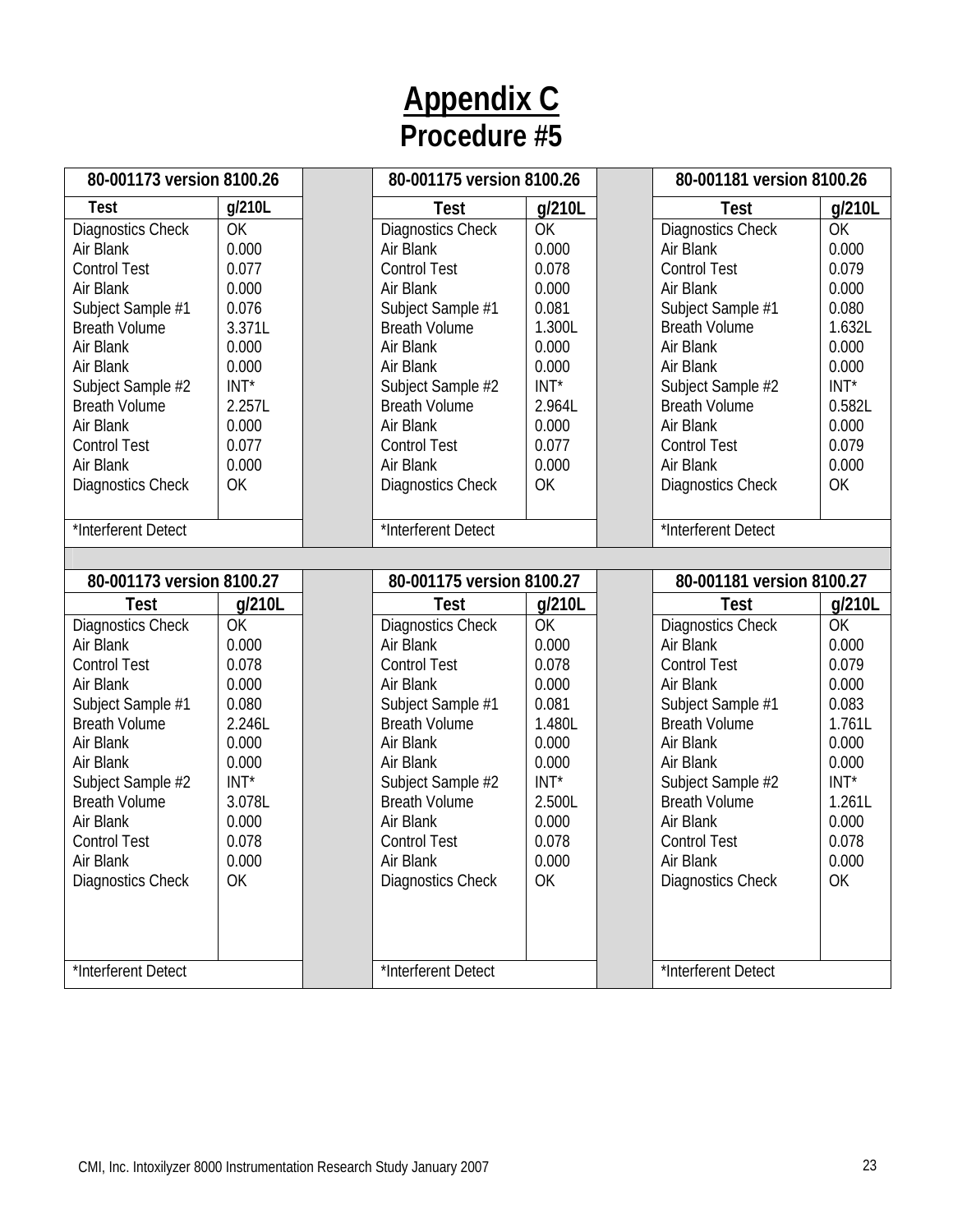| 80-001173 version 8100.26                       |         | 80-001175 version 8100.26                       |         | 80-001181 version 8100.26                       |         |
|-------------------------------------------------|---------|-------------------------------------------------|---------|-------------------------------------------------|---------|
| <b>Test</b>                                     | g/210L  | Test                                            | g/210L  | Test                                            | g/210L  |
| Diagnostics Check                               | OK      | Diagnostics Check                               | OK      | <b>Diagnostics Check</b>                        | OK      |
| Air Blank                                       | 0.000   | Air Blank                                       | 0.000   | Air Blank                                       | 0.000   |
| <b>Control Test</b>                             | 0.078   | <b>Control Test</b>                             | 0.078   | <b>Control Test</b>                             | 0.078   |
| Air Blank                                       | 0.000   | Air Blank                                       | 0.000   | Air Blank                                       | 0.000   |
| Subject Sample #1                               | 0.080   | Subject Sample #1                               | 0.080   | Subject Sample #1                               | 0.079   |
| <b>Breath Volume</b>                            | 2.894L  | <b>Breath Volume</b>                            | 1.281L  | <b>Breath Volume</b>                            | 1.812L  |
| Air Blank                                       | 0.000   | Air Blank                                       | 0.000   | Air Blank                                       | 0.000   |
| Air Blank                                       | 0.000   | Air Blank                                       | 0.000   | Air Blank                                       | 0.000   |
| Subject Sample #2                               | 0.049   | Subject Sample #2                               | 0.052   | Subject Sample #2                               | 0.050   |
| <b>Breath Volume</b>                            | 2.734L  | <b>Breath Volume</b>                            | 1.632L  | <b>Breath Volume</b>                            | 1.347L  |
| Air Blank                                       | 0.000   | Air Blank                                       | 0.000   | Air Blank                                       | 0.000   |
| Air Blank                                       | 0.000   | Air Blank                                       | 0.000   | Air Blank                                       | 0.000   |
| Subject Sample #3                               | INT*    | Subject Sample #3                               | $INT*$  | Subject Sample #3                               | $INT^*$ |
| <b>Breath Volume</b>                            | 2.667L  | <b>Breath Volume</b>                            | 2.906L  | <b>Breath Volume</b>                            | 2.480L  |
| Air Blank                                       | 0.000   | Air Blank                                       | 0.000   | Air Blank                                       | 0.000   |
| <b>Control Test</b>                             | 0.078   | <b>Control Test</b>                             | 0.077   | <b>Control Test</b>                             | 0.079   |
| Air Blank                                       | 0.000   | Air Blank                                       | 0.000   | Air Blank                                       | 0.000   |
| Diagnostics Check                               | OK      | Diagnostics Check                               | OK      | <b>Diagnostics Check</b>                        | OK      |
| *Interferent Detect                             |         | *Interferent Detect                             |         | *Interferent Detect                             |         |
|                                                 |         |                                                 |         |                                                 |         |
|                                                 |         |                                                 |         |                                                 |         |
| 80-001173 version 8100.27                       |         | 80-001175 version 8100.27                       |         | 80-001181 version 8100.27                       |         |
| <b>Test</b>                                     | g/210L  | Test                                            | g/210L  | Test                                            | g/210L  |
| Diagnostics Check                               | OK      | Diagnostics Check                               | OK      | <b>Diagnostics Check</b>                        | OK      |
| Air Blank                                       | 0.000   | Air Blank                                       | 0.000   | Air Blank                                       | 0.000   |
| <b>Control Test</b>                             | 0.077   | <b>Control Test</b>                             | 0.078   | <b>Control Test</b>                             | 0.079   |
| Air Blank                                       | 0.000   | Air Blank                                       | 0.000   | Air Blank                                       | 0.000   |
| Subject Sample #1                               | 0.080   | Subject Sample #1                               | 0.081   | Subject Sample #1                               | 0.083   |
| <b>Breath Volume</b>                            | 2.691L  | <b>Breath Volume</b>                            | 1.339L  | <b>Breath Volume</b>                            | 1.921L  |
| Air Blank                                       | 0.000   | Air Blank                                       | 0.000   | Air Blank                                       | 0.000   |
| Air Blank                                       | 0.000   | Air Blank                                       | 0.000   | Air Blank                                       | 0.000   |
| Subject Sample #2                               | 0.051   | Subject Sample #2                               | 0.050   | Subject Sample #2                               | 0.052   |
| <b>Breath Volume</b>                            | 2.781L  | <b>Breath Volume</b>                            | 1.250L  | <b>Breath Volume</b>                            | 1.191L  |
| Air Blank                                       | 0.000   | Air Blank                                       | 0.000   | Air Blank                                       | 0.000   |
| Air Blank                                       | 0.000   | Air Blank                                       | 0.000   | Air Blank                                       | 0.000   |
| Subject Sample #3                               | $INT^*$ | Subject Sample #3                               | $INT^*$ | Subject Sample #3                               | $INT^*$ |
| <b>Breath Volume</b>                            | 3.195L  | <b>Breath Volume</b>                            | 2.558L  | <b>Breath Volume</b>                            | 1.507L  |
| Air Blank                                       | 0.000   | Air Blank                                       | 0.000   | Air Blank                                       | 0.000   |
| <b>Control Test</b>                             | 0.078   | <b>Control Test</b>                             | 0.078   | <b>Control Test</b>                             | 0.079   |
| Air Blank                                       | 0.000   | Air Blank                                       | 0.000   | Air Blank                                       | 0.000   |
| <b>Diagnostics Check</b><br>*Interferent Detect | OK      | <b>Diagnostics Check</b><br>*Interferent Detect | OK      | <b>Diagnostics Check</b><br>*Interferent Detect | OK      |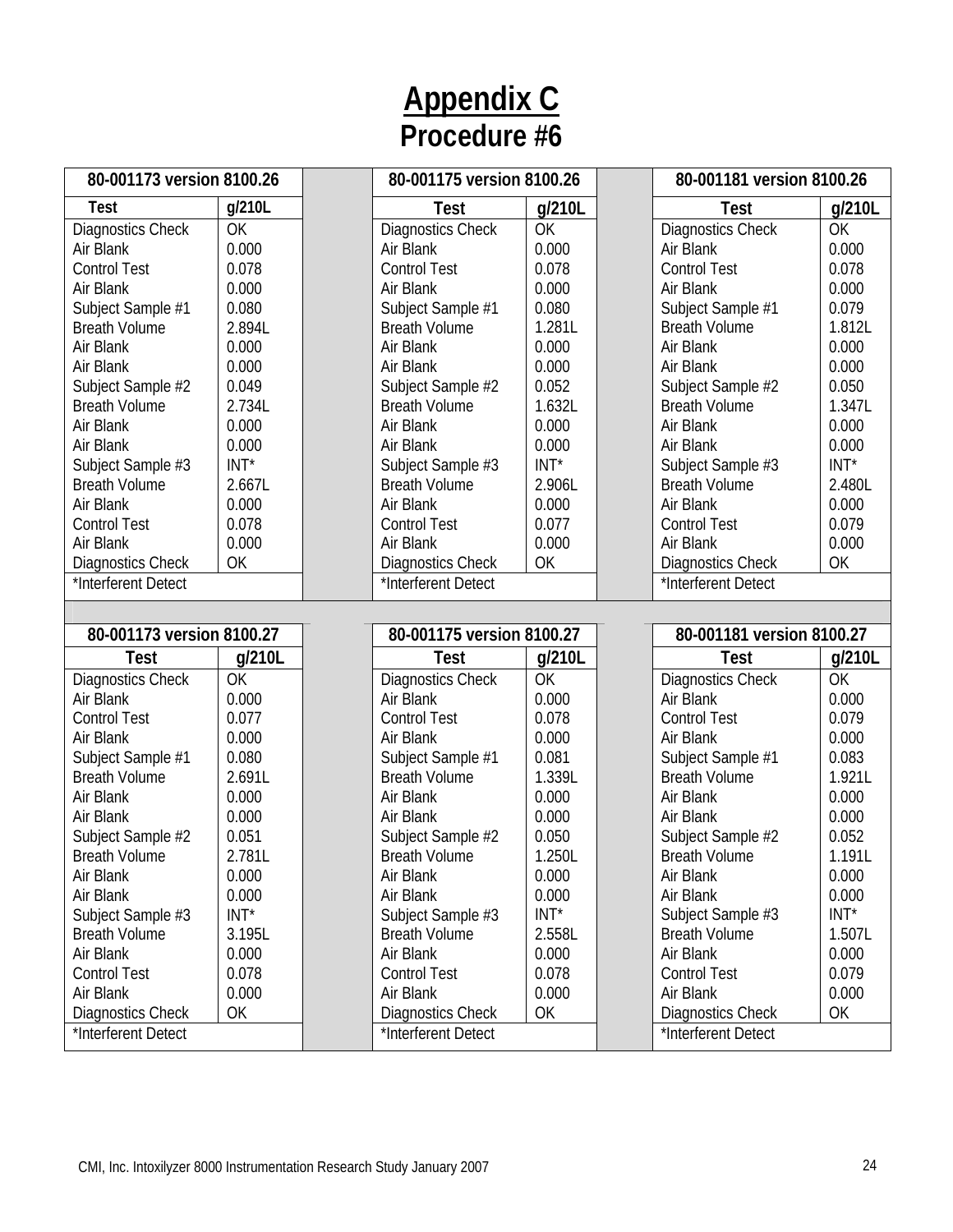| 80-001173 version 8100.26                     |          | 80-001175 version 8100.26              |          | 80-001181 version 8100.26                     |          |
|-----------------------------------------------|----------|----------------------------------------|----------|-----------------------------------------------|----------|
| <b>Test</b>                                   | g/210L   | Test                                   | g/210L   | <b>Test</b>                                   | g/210L   |
| Diagnostics Check                             | OK       | Diagnostics Check                      | OK       | Diagnostics Check                             | OK       |
| Air Blank                                     | 0.000    | Air Blank                              | 0.000    | Air Blank                                     | 0.000    |
| <b>Control Test</b>                           | 0.077    | <b>Control Test</b>                    | 0.078    | <b>Control Test</b>                           | 0.079    |
| Air Blank                                     | 0.000    | Air Blank                              | 0.000    | Air Blank                                     | 0.000    |
| Subject Sample #1                             | $0.000*$ | Subject Sample #1                      | $0.000*$ | Subject Sample #1                             | $0.000*$ |
| <b>Breath Volume</b>                          | 2.437L   | <b>Breath Volume</b>                   | 1.437L   | <b>Breath Volume</b>                          | 1.582L   |
| Air Blank                                     | 0.000    | Air Blank                              | 0.000    | Air Blank                                     | 0.000    |
| Air Blank                                     | 0.000    | Air Blank                              | 0.000    | Air Blank                                     | 0.000    |
| Subject Sample #2                             | $0.050*$ | Subject Sample #2                      | $0.049*$ | Subject Sample #2                             | $0.050*$ |
| <b>Breath Volume</b>                          | 2.796L   | <b>Breath Volume</b>                   | 1.843L   | <b>Breath Volume</b>                          | 0.945L   |
| Air Blank                                     | 0.000    | Air Blank                              | 0.000    | Air Blank                                     | 0.000    |
| Air Blank                                     | 0.000    | Air Blank                              | 0.000    | Air Blank                                     | 0.000    |
| Subject Sample #3                             | $0.077*$ | Subject Sample #3                      | $0.077*$ | Subject Sample #3                             | $0.080*$ |
| <b>Breath Volume</b>                          | 3.007L   | <b>Breath Volume</b>                   | 2.121L   | <b>Breath Volume</b>                          | 1.437L   |
| Air Blank                                     | 0.000    | Air Blank                              | 0.000    | Air Blank                                     | 0.000    |
| <b>Control Test</b>                           | 0.077    | <b>Control Test</b>                    | 0.078    | <b>Control Test</b>                           | 0.078    |
| Air Blank                                     | 0.000    | Air Blank                              | 0.000    | Air Blank                                     | 0.000    |
| Diagnostics Check                             | OK       | Diagnostics Check                      | OK       | <b>Diagnostics Check</b>                      | OK       |
| *No.020 Agreement                             |          | *No.020 Agreement                      |          | *No.020 Agreement                             |          |
|                                               |          |                                        |          |                                               |          |
|                                               |          |                                        |          |                                               |          |
| 80-001173 version 8100.27                     |          | 80-001175 version 8100.27              |          | 80-001181 version 8100.27                     |          |
| Test                                          | g/210L   | <b>Test</b>                            | g/210L   | <b>Test</b>                                   | g/210L   |
| Diagnostics Check                             | OK       | Diagnostics Check                      | OK       | Diagnostics Check                             | OK       |
| Air Blank                                     | 0.000    | Air Blank                              | 0.000    | Air Blank                                     | 0.000    |
| <b>Control Test</b>                           | 0.078    | <b>Control Test</b>                    | 0.076    | <b>Control Test</b>                           | 0.079    |
| Air Blank                                     | 0.000    | Air Blank                              | 0.000    | Air Blank                                     | 0.000    |
| Subject Sample #1                             | $0.000*$ | Subject Sample #1                      | $0.000*$ | Subject Sample #1                             | $0.000*$ |
| <b>Breath Volume</b>                          | 2.773L   | <b>Breath Volume</b>                   | 1.679L   | <b>Breath Volume</b>                          | 1.433L   |
| Air Blank                                     | 0.000    | Air Blank                              | 0.000    | Air Blank                                     | 0.000    |
| Air Blank                                     | 0.000    | Air Blank                              | 0.000    | Air Blank                                     | 0.000    |
| Subject Sample #2                             | $0.051*$ | Subject Sample #2                      | $0.047*$ | Subject Sample #2                             | $0.052*$ |
| <b>Breath Volume</b>                          | 2.769L   | <b>Breath Volume</b>                   | 1.187L   | <b>Breath Volume</b>                          | 1.292L   |
| Air Blank                                     | 0.000    | Air Blank                              | 0.000    | Air Blank                                     | 0.000    |
| Air Blank                                     | 0.000    | Air Blank                              | 0.000    | Air Blank                                     | 0.000    |
| Subject Sample #3                             | $0.081*$ | Subject Sample #3                      | $0.077*$ | Subject Sample #3                             | $0.083*$ |
| <b>Breath Volume</b>                          | 3.437L   | <b>Breath Volume</b>                   | 1.867L   | <b>Breath Volume</b>                          | 1.550L   |
| Air Blank                                     | 0.000    | Air Blank                              | 0.000    | Air Blank                                     | 0.000    |
| <b>Control Test</b>                           | 0.078    | <b>Control Test</b>                    | 0.076    | <b>Control Test</b>                           | 0.079    |
| Air Blank                                     | 0.000    | Air Blank                              | 0.000    | Air Blank                                     | 0.000    |
| <b>Diagnostics Check</b><br>*No.020 Agreement | OK       | Diagnostics Check<br>*No.020 Agreement | OK       | <b>Diagnostics Check</b><br>*No.020 Agreement | OK       |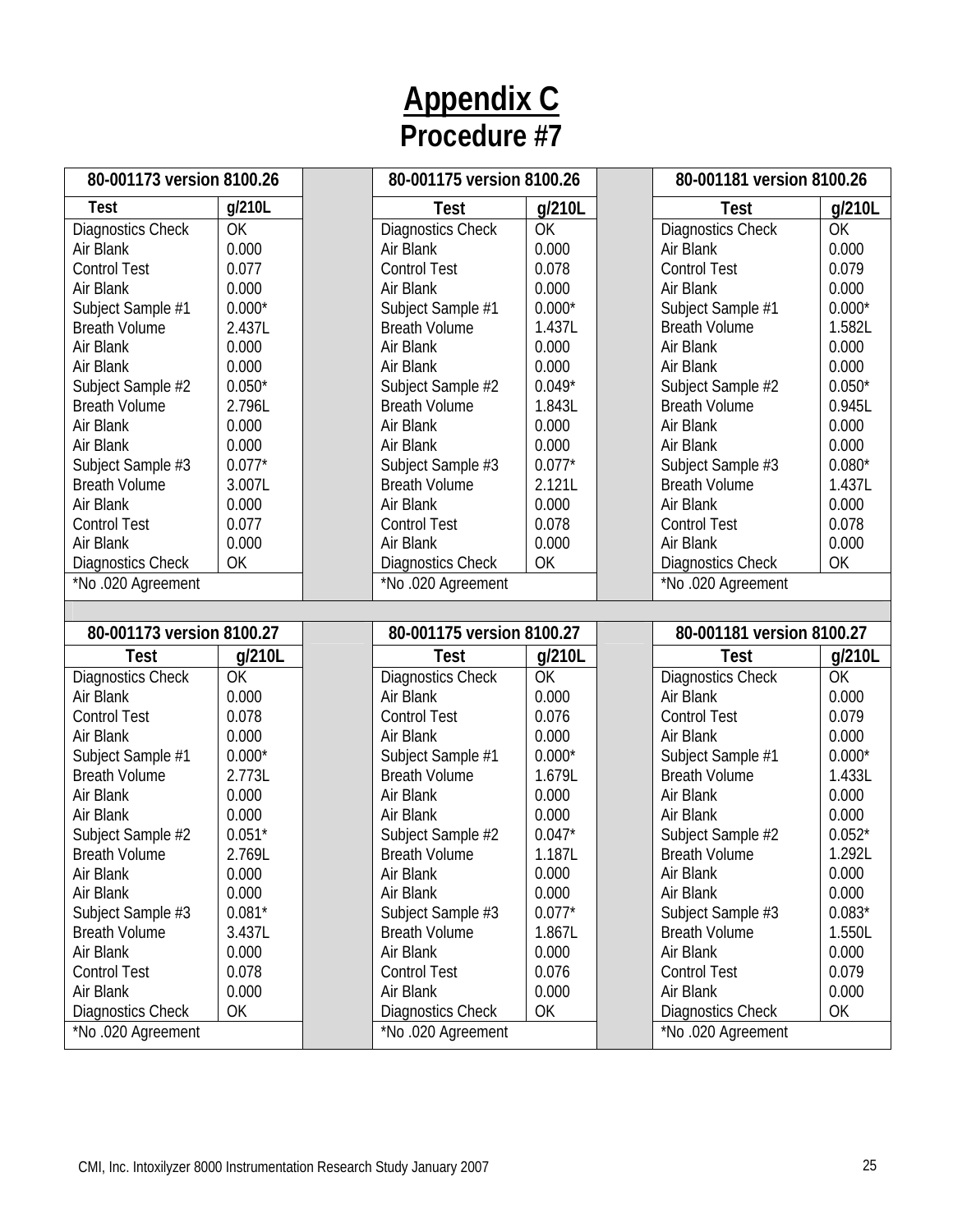| 80-001173 version 8100.26                                                                                                                                                                            |                                                                                               | 80-001175 version 8100.26                                                                                                                                                                            |                                                                                               | 80-001181 version 8100.26                                                                                                                                                                                          |                                                                                               |
|------------------------------------------------------------------------------------------------------------------------------------------------------------------------------------------------------|-----------------------------------------------------------------------------------------------|------------------------------------------------------------------------------------------------------------------------------------------------------------------------------------------------------|-----------------------------------------------------------------------------------------------|--------------------------------------------------------------------------------------------------------------------------------------------------------------------------------------------------------------------|-----------------------------------------------------------------------------------------------|
| <b>Test</b><br>Diagnostics Check<br>Air Blank<br><b>Control Test</b><br>Air Blank<br>Subject Sample #1<br><b>Breath Volume</b><br>Air Blank<br><b>Control Test</b><br>Air Blank<br>Diagnostics Check | g/210L<br>OK<br>0.000<br>0.077<br>0.000<br>$RFI^*$<br>1.312L<br>0.000<br>0.078<br>0.000<br>OK | <b>Test</b><br>Diagnostics Check<br>Air Blank<br><b>Control Test</b><br>Air Blank<br>Subject Sample #1<br><b>Breath Volume</b><br>Air Blank<br><b>Control Test</b><br>Air Blank<br>Diagnostics Check | g/210L<br>OK<br>0.000<br>0.076<br>0.000<br>$RFI^*$<br>0.757L<br>0.000<br>0.077<br>0.000<br>OK | <b>Test</b><br><b>Diagnostics Check</b><br>Air Blank<br><b>Control Test</b><br>Air Blank<br>Subject Sample #1<br><b>Breath Volume</b><br>Air Blank<br><b>Control Test</b><br>Air Blank<br>Diagnostics Check        | g/210L<br>OK<br>0.000<br>0.078<br>0.000<br>$RFI^*$<br>1.265L<br>0.000<br>0.079<br>0.000<br>OK |
| *RFI Detect                                                                                                                                                                                          |                                                                                               | *RFI Detect                                                                                                                                                                                          |                                                                                               | *RFI Detect                                                                                                                                                                                                        |                                                                                               |
| 80-001173 version 8100.27                                                                                                                                                                            |                                                                                               | 80-001175 version 8100.27                                                                                                                                                                            |                                                                                               | 80-001181 version 8100.27                                                                                                                                                                                          |                                                                                               |
| <b>Test</b><br>Diagnostics Check<br>Air Blank<br><b>Control Test</b><br>Air Blank<br>Subject Sample #1<br><b>Breath Volume</b><br>Air Blank<br><b>Control Test</b><br>Air Blank<br>Diagnostics Check | g/210L<br>OK<br>0.000<br>0.078<br>0.000<br>$RFI^*$<br>0.722L<br>0.000<br>0.078<br>0.000<br>OK | <b>Test</b><br>Diagnostics Check<br>Air Blank<br><b>Control Test</b><br>Air Blank<br>Subject Sample #1<br><b>Breath Volume</b><br>Air Blank<br><b>Control Test</b><br>Air Blank<br>Diagnostics Check | g/210L<br>OK<br>0.000<br>0.078<br>0.000<br>$RFI^*$<br>0.820L<br>0.000<br>0.079<br>0.000<br>OK | <b>Test</b><br><b>Diagnostics Check</b><br>Air Blank<br><b>Control Test</b><br>Air Blank<br>Subject Sample #1<br><b>Breath Volume</b><br>Air Blank<br><b>Control Test</b><br>Air Blank<br><b>Diagnostics Check</b> | g/210L<br>OK<br>0.000<br>0.079<br>0.000<br>$RFI^*$<br>0.968L<br>0.000<br>0.079<br>0.000<br>OK |
| *RFI Detect                                                                                                                                                                                          |                                                                                               | *RFI Detect                                                                                                                                                                                          |                                                                                               | *RFI Detect                                                                                                                                                                                                        |                                                                                               |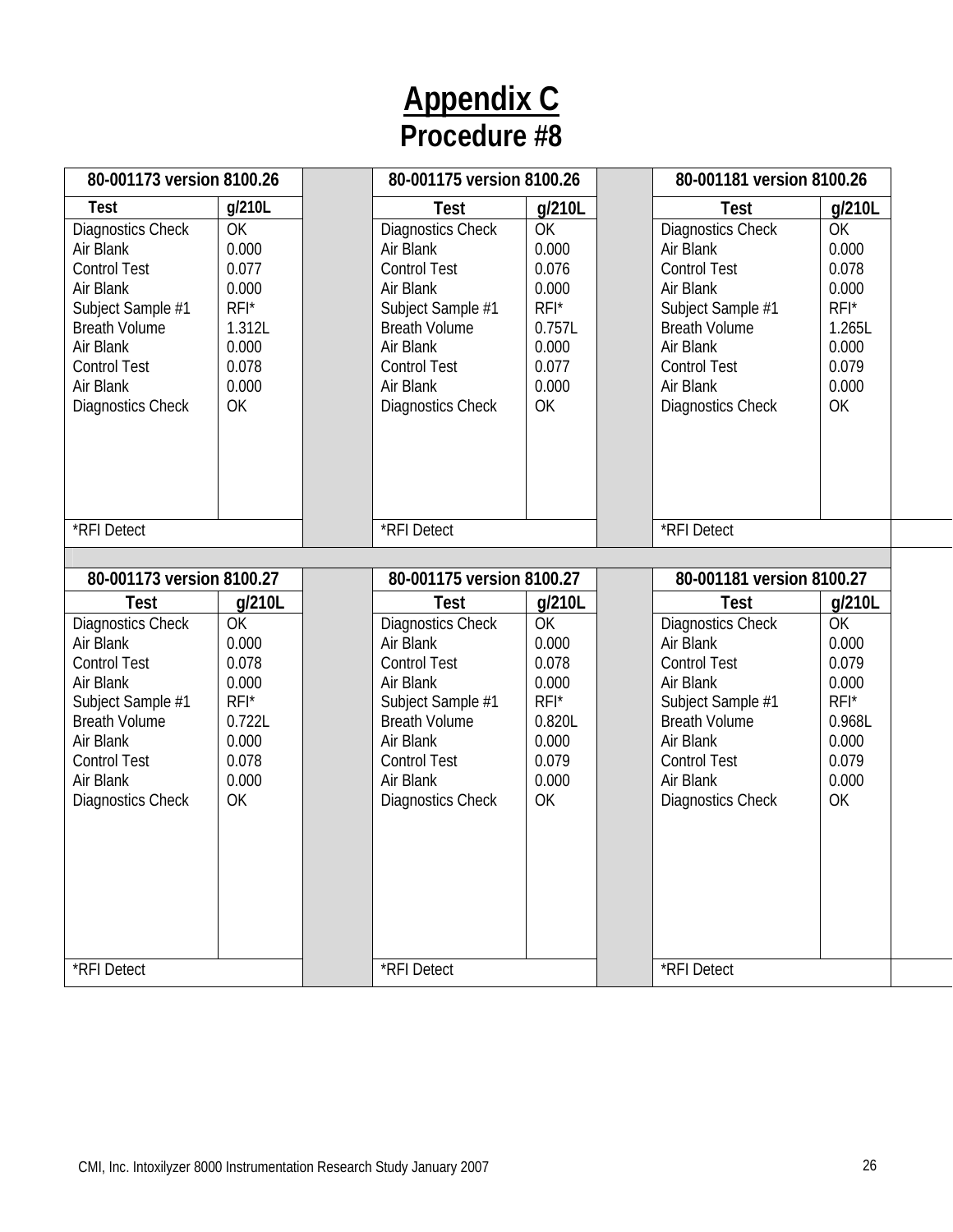| 80-001173 version 8100.26 |         | 80-001175 version 8100.26 |           | 80-001181 version 8100.26 |           |
|---------------------------|---------|---------------------------|-----------|---------------------------|-----------|
| <b>Test</b>               | g/210L  | <b>Test</b>               | g/210L    | <b>Test</b>               | g/210L    |
| Diagnostics Check         | OK      | Diagnostics Check         | <b>OK</b> | Diagnostics Check         | <b>OK</b> |
| Air Blank                 | 0.000   | Air Blank                 | 0.000     | Air Blank                 | 0.000     |
| <b>Control Test</b>       | 0.078   | <b>Control Test</b>       | 0.076     | <b>Control Test</b>       | 0.079     |
| Air Blank                 | 0.000   | Air Blank                 | 0.000     | Air Blank                 | 0.000     |
| Subject Sample #1         | 0.081   | Subject Sample #1         | 0.081     | Subject Sample #1         | 0.078     |
| <b>Breath Volume</b>      | 1.949L  | <b>Breath Volume</b>      | 1.308L    | <b>Breath Volume</b>      | 1.402L    |
| Air Blank                 | 0.000   | Air Blank                 | 0.000     | Air Blank                 | 0.000     |
| Air Blank                 | 0.000   | Air Blank                 | 0.000     | Air Blank                 | 0.000     |
| Subject Sample #2         | $RFI^*$ | Subject Sample #2         | $RFI^*$   | Subject Sample #2         | $RFI^*$   |
| <b>Breath Volume</b>      | 1.523L  | <b>Breath Volume</b>      | 1.378L    | <b>Breath Volume</b>      | 0.996L    |
| Air Blank                 | 0.000   | Air Blank                 | 0.000     | Air Blank                 | 0.000     |
| <b>Control Test</b>       | 0.078   | <b>Control Test</b>       | 0.076     | <b>Control Test</b>       | 0.079     |
| Air Blank                 | 0.000   | Air Blank                 | 0.000     | Air Blank                 | 0.000     |
| Diagnostics Check         | OK      | Diagnostics Check         | OK        | <b>Diagnostics Check</b>  | OK        |
|                           |         |                           |           |                           |           |
| *RFI Detect               |         | *RFI Detect               |           | *RFI Detect               |           |
|                           |         |                           |           |                           |           |
| 80-001173 version 8100.27 |         | 80-001175 version 8100.27 |           | 80-001181 version 8100.27 |           |
| Test                      | q/210L  | <b>Test</b>               | g/210L    | <b>Test</b>               | g/210L    |
| Diagnostics Check         | OK      | Diagnostics Check         | OK        | <b>Diagnostics Check</b>  | OK        |
| Air Blank                 | 0.000   | Air Blank                 | 0.000     | Air Blank                 | 0.000     |
| <b>Control Test</b>       | 0.078   | <b>Control Test</b>       | 0.078     | <b>Control Test</b>       | 0.079     |
| Air Blank                 | 0.000   | Air Blank                 | 0.000     | Air Blank                 | 0.000     |
| Subject Sample #1         | 0.078   | Subject Sample #1         | 0.079     | Subject Sample #1         | 0.082     |
| <b>Breath Volume</b>      | 2.496L  | <b>Breath Volume</b>      | 1.195L    | <b>Breath Volume</b>      | 1.507L    |
| Air Blank                 | 0.000   | Air Blank                 | 0.000     | Air Blank                 | 0.000     |
| Air Blank                 | 0.000   | Air Blank                 | 0.000     | Air Blank                 | 0.000     |
| Subject Sample #2         | $RFI^*$ | Subject Sample #2         | RFI*      | Subject Sample #2         | $RFI^*$   |
| <b>Breath Volume</b>      | 0.871L  | <b>Breath Volume</b>      | 1.140L    | <b>Breath Volume</b>      | 0.953L    |
| Air Blank                 | 0.000   | Air Blank                 | 0.000     | Air Blank                 | 0.000     |
| <b>Control Test</b>       | 0.078   | <b>Control Test</b>       | 0.078     | <b>Control Test</b>       | 0.078     |
| Air Blank                 | 0.000   | Air Blank                 | 0.000     | Air Blank                 | 0.000     |
| Diagnostics Check         | OK      | Diagnostics Check         | OK        | Diagnostics Check         | OK        |
|                           |         |                           |           |                           |           |
|                           |         |                           |           |                           |           |
|                           |         |                           |           |                           |           |
| *RFI Detect               |         | *RFI Detect               |           | *RFI Detect               |           |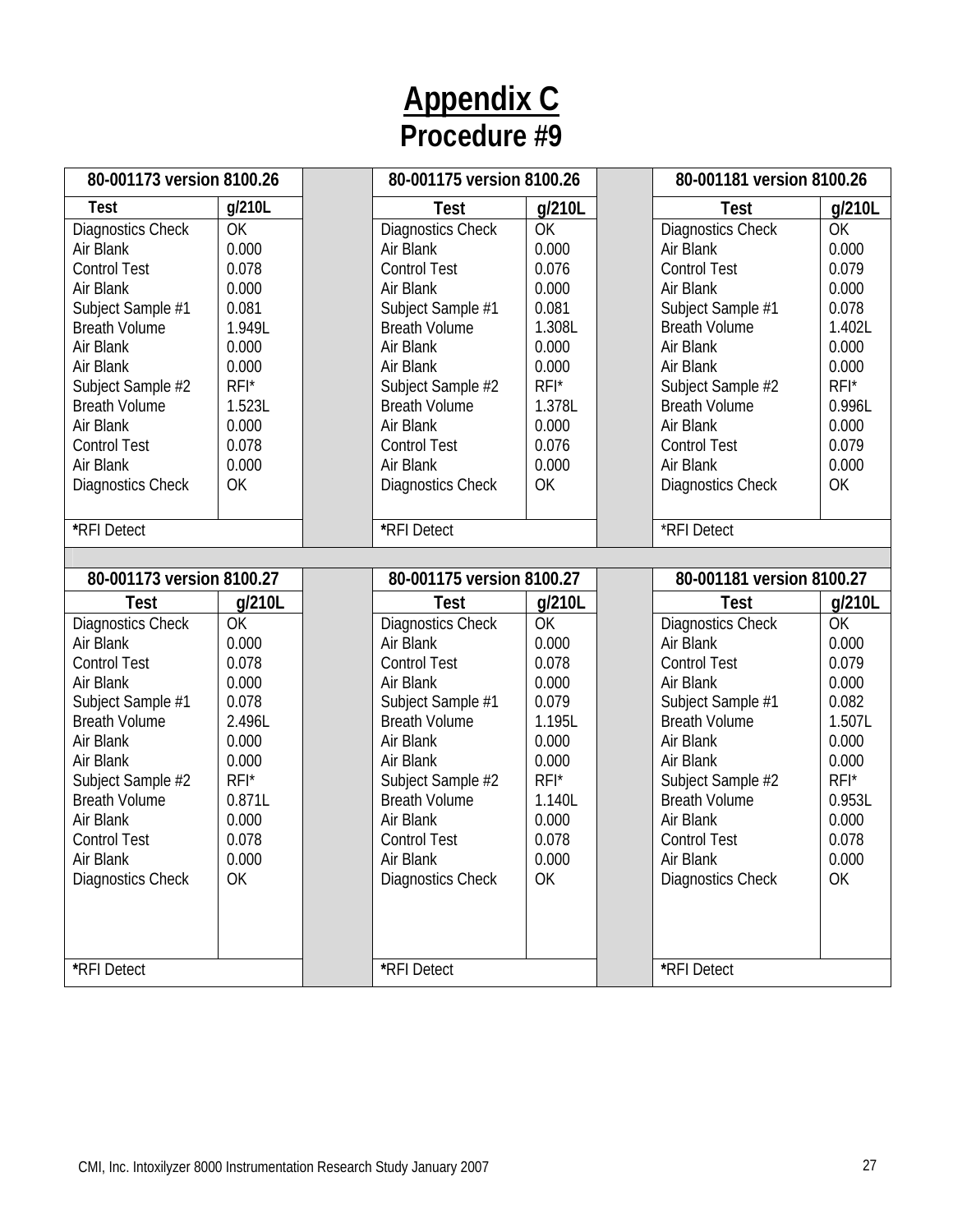| 80-001173 version 8100.26               |         | 80-001175 version 8100.26        |         | 80-001181 version 8100.26               |         |
|-----------------------------------------|---------|----------------------------------|---------|-----------------------------------------|---------|
| <b>Test</b>                             | g/210L  | Test                             | g/210L  | <b>Test</b>                             | g/210L  |
| Diagnostics Check                       | OK      | Diagnostics Check                | OK      | Diagnostics Check                       | OK      |
| Air Blank                               | 0.000   | Air Blank                        | 0.000   | Air Blank                               | 0.000   |
| <b>Control Test</b>                     | 0.078   | <b>Control Test</b>              | 0.077   | <b>Control Test</b>                     | 0.079   |
| Air Blank                               | 0.000   | Air Blank                        | 0.000   | Air Blank                               | 0.000   |
| Subject Sample #1                       | 0.079   | Subject Sample #1                | 0.081   | Subject Sample #1                       | 0.078   |
| <b>Breath Volume</b>                    | 1.675L  | <b>Breath Volume</b>             | 1.179L  | <b>Breath Volume</b>                    | 1.511L  |
| Air Blank                               | 0.000   | Air Blank                        | 0.000   | Air Blank                               | 0.000   |
| Air Blank                               | 0.000   | Air Blank                        | 0.000   | Air Blank                               | 0.000   |
| Subject Sample #2                       | 0.050   | Subject Sample #2                | 0.052   | Subject Sample #2                       | 0.049   |
| <b>Breath Volume</b>                    | 1.765L  | <b>Breath Volume</b>             | 1.195L  | <b>Breath Volume</b>                    | 1.234L  |
| Air Blank                               | 0.000   | Air Blank                        | 0.000   | Air Blank                               | 0.000   |
| Air Blank                               | 0.000   | Air Blank                        | 0.000   | Air Blank                               | 0.000   |
| Subject Sample #3                       | RFI*    | Subject Sample #3                | RFI*    | Subject Sample #3                       | $RFI^*$ |
| <b>Breath Volume</b>                    | 1.101L  | <b>Breath Volume</b>             | 1.867L  | <b>Breath Volume</b>                    | 1.058L  |
| Air Blank                               | 0.000   | Air Blank                        | 0.000   | Air Blank                               | 0.000   |
| <b>Control Test</b>                     | 0.077   | <b>Control Test</b>              | 0.077   | <b>Control Test</b>                     | 0.078   |
| Air Blank                               | 0.000   | Air Blank                        | 0.000   | Air Blank                               | 0.000   |
| <b>Diagnostics Check</b>                | OK      | Diagnostics Check                | OK      | <b>Diagnostics Check</b>                | OK      |
| *RFI Detect                             |         | *RFI Detect                      |         | *RFI Detect                             |         |
|                                         |         |                                  |         |                                         |         |
|                                         |         |                                  |         |                                         |         |
| 80-001173 version 8100.27               |         | 80-001175 version 8100.27        |         | 80-001181 version 8100.27               |         |
| Test                                    | g/210L  | Test                             | g/210L  | Test                                    | g/210L  |
| Diagnostics Check                       | OK      | Diagnostics Check                | OK      | Diagnostics Check                       | OK      |
| Air Blank                               | 0.000   | Air Blank                        | 0.000   | Air Blank                               | 0.000   |
| <b>Control Test</b>                     | 0.078   | <b>Control Test</b>              | 0.080   | <b>Control Test</b>                     | 0.079   |
| Air Blank                               | 0.000   | Air Blank                        | 0.000   | Air Blank                               | 0.000   |
| Subject Sample #1                       | 0.079   | Subject Sample #1                | 0.080   | Subject Sample #1                       | 0.081   |
| <b>Breath Volume</b>                    | 2.171L  | <b>Breath Volume</b>             | 1.207L  | <b>Breath Volume</b>                    | 1.511L  |
| Air Blank                               | 0.000   | Air Blank                        | 0.000   | Air Blank                               | 0.000   |
| Air Blank                               | 0.000   | Air Blank                        | 0.000   | Air Blank                               | 0.000   |
| Subject Sample #2                       | 0.051   | Subject Sample #2                | 0.048   | Subject Sample #2                       | 0.052   |
| <b>Breath Volume</b>                    | 2.019L  | <b>Breath Volume</b>             | 1.210L  | <b>Breath Volume</b>                    | 1.222L  |
| Air Blank                               | 0.000   | Air Blank                        | 0.000   | Air Blank                               | 0.000   |
| Air Blank                               | 0.000   | Air Blank                        | 0.000   | Air Blank                               | 0.000   |
| Subject Sample #3                       | $RFI^*$ | Subject Sample #3                | $RFI^*$ | Subject Sample #3                       | $RFI^*$ |
| <b>Breath Volume</b>                    | 1.523L  | <b>Breath Volume</b>             | 0.968L  | <b>Breath Volume</b>                    | 1.480L  |
| Air Blank                               | 0.000   | Air Blank                        | 0.000   | Air Blank                               | 0.000   |
| <b>Control Test</b>                     | 0.078   | <b>Control Test</b>              | 0.079   | <b>Control Test</b>                     | 0.078   |
| Air Blank                               | 0.000   | Air Blank                        | 0.000   | Air Blank                               | 0.000   |
| <b>Diagnostics Check</b><br>*RFI Detect | OK      | Diagnostics Check<br>*RFI Detect | OK      | <b>Diagnostics Check</b><br>*RFI Detect | OK      |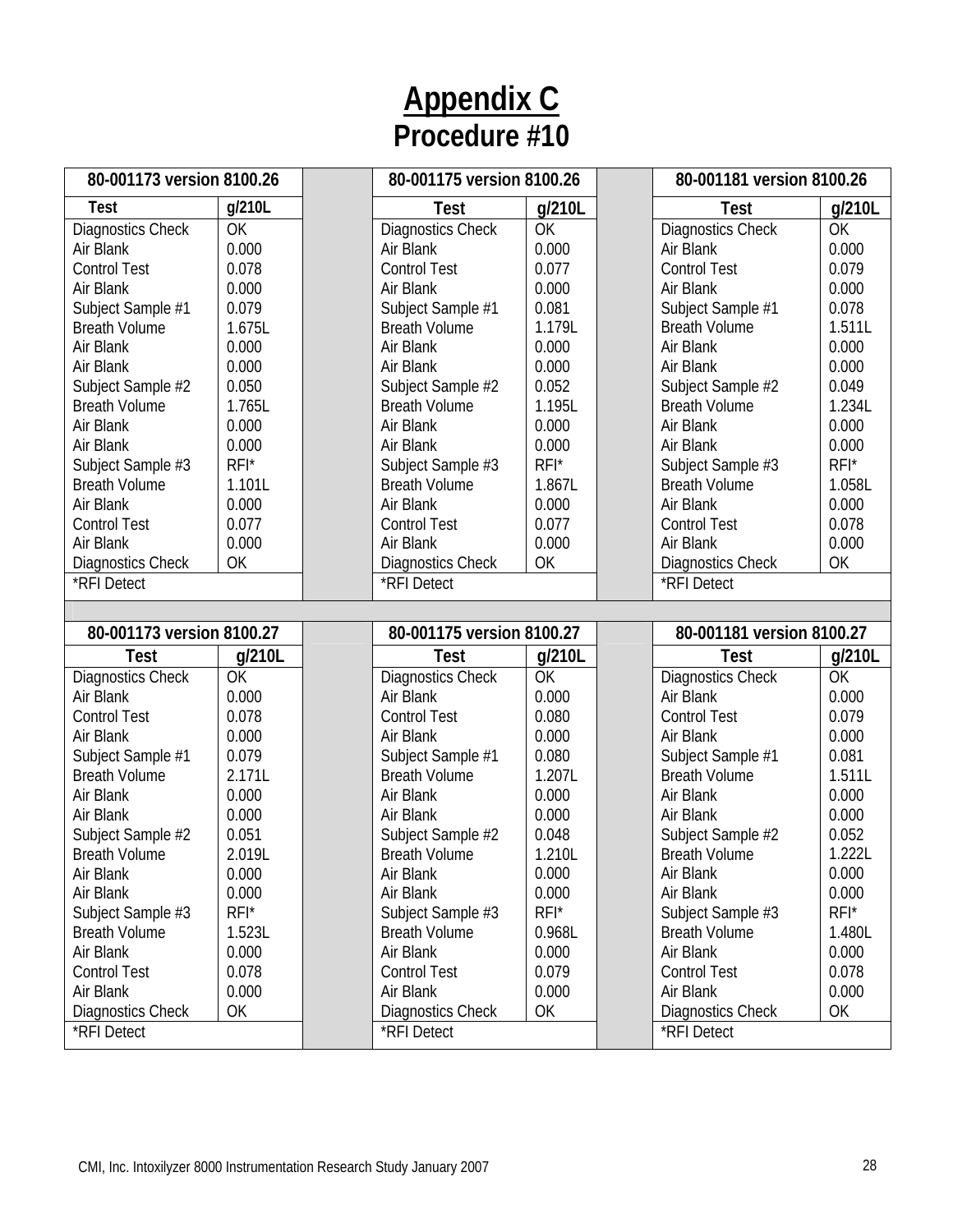| 80-001173 version 8100.26        |           | 80-001175 version 8100.26       |           | 80-001181 version 8100.26        |        |
|----------------------------------|-----------|---------------------------------|-----------|----------------------------------|--------|
| <b>Test</b>                      | g/210L    | <b>Test</b>                     | g/210L    | <b>Test</b>                      | g/210L |
| Diagnostics Check                | OK        | Diagnostics Check               | OK        | <b>Diagnostics Check</b>         | OK     |
| Air Blank                        | 0.000     | Air Blank                       | 0.000     | Air Blank                        | 0.000  |
| <b>Control Test</b>              | 0.079     | <b>Control Test</b>             | 0.078     | <b>Control Test</b>              | 0.078  |
| Air Blank                        | 0.000     | Air Blank                       | 0.000     | Air Blank                        | 0.000  |
| Subject Sample #1                | 0.077     | Subject Sample #1               | 0.084     | Subject Sample #1                | 0.080  |
| <b>Breath Volume</b>             | 0.949L    | <b>Breath Volume</b>            | 0.808L    | <b>Breath Volume</b>             | 0.808L |
| Air Blank                        | 0.000     | Air Blank                       | 0.000     | Air Blank                        | 0.000  |
| Air Blank                        | 0.000     | Air Blank                       | 0.000     | Air Blank                        | 0.000  |
| Subject Sample #2                | 0.080     | Subject Sample #2               | 0.083     | Subject Sample #2                | 0.079  |
| <b>Breath Volume</b>             | 1.839L    | <b>Breath Volume</b>            | 1.183L    | <b>Breath Volume</b>             | 1.210L |
| Air Blank                        | 0.000     | Air Blank                       | 0.000     | Air Blank                        | 0.000  |
| <b>Control Test</b>              | 0.078     | <b>Control Test</b>             | 0.078     | <b>Control Test</b>              | 0.078  |
| Air Blank                        | 0.000     | Air Blank                       | 0.000     | Air Blank                        | 0.000  |
| <b>Diagnostics Check</b>         | OK        | Diagnostics Check               | OK        | Diagnostics Check                | OK     |
|                                  |           |                                 |           |                                  |        |
|                                  |           |                                 |           |                                  |        |
|                                  |           |                                 |           |                                  |        |
| 80-001173 version 8100.27        |           | 80-001175 version 8100.27       |           | 80-001181 version 8100.27        |        |
| <b>Test</b>                      | g/210L    | <b>Test</b>                     | g/210L    | Test                             | g/210L |
| Diagnostics Check                | <b>OK</b> | Diagnostics Check               | <b>OK</b> | <b>Diagnostics Check</b>         | OK     |
| Air Blank                        | 0.000     | Air Blank                       | 0.000     | Air Blank                        | 0.000  |
| <b>Control Test</b>              | 0.078     | <b>Control Test</b>             | 0.079     | <b>Control Test</b>              | 0.079  |
| Air Blank                        | 0.000     | Air Blank                       | 0.000     | Air Blank                        | 0.000  |
| Subject Sample #1                | VNM*      | Subject Sample #1               | VNM*      | Subject Sample #1                | VNM*   |
| <b>Breath Volume</b>             | 0.464L    | <b>Breath Volume</b>            | 0.777L    | <b>Breath Volume</b>             | 0.492L |
| Air Blank                        | 0.000     | Air Blank                       | 0.000     | Air Blank                        | 0.000  |
| Air Blank                        | 0.000     | Air Blank                       | 0.000     | Air Blank                        | 0.000  |
| Subject Sample #2                | 0.080     | Subject Sample #2               | 0.081     | Subject Sample #2                | 0.081  |
| <b>Breath Volume</b>             | 2.433L    | <b>Breath Volume</b>            | 1.347L    | <b>Breath Volume</b>             | 1.777L |
| Air Blank                        | 0.000     | Air Blank                       | 0.000     | Air Blank                        | 0.000  |
| Air Blank                        | 0.000     | Air Blank                       | 0.000     | Air Blank                        | 0.000  |
| Subject Sample #3                | NSP**     | Subject Sample #3               | NSP**     | Subject Sample #3                | NSP**  |
| <b>Breath Volume</b>             | 0.000L    | <b>Breath Volume</b>            | 0.000L    | <b>Breath Volume</b>             | 0.000L |
| Air Blank                        | 0.000     | Air Blank                       | 0.000     | Air Blank                        | 0.000  |
| <b>Control Test</b>              | 0.078     | <b>Control Test</b>             | 0.080     | <b>Control Test</b>              | 0.079  |
| Air Blank                        | 0.000     | Air Blank                       | 0.000     | Air Blank                        | 0.000  |
| <b>Diagnostics Check</b>         | OK        | <b>Diagnostics Check</b>        | OK        | <b>Diagnostics Check</b>         | OK     |
| *Volume Not Met (0.068-Breath    |           | *Volume Not Met (0.080-Breath   |           | *Volume Not Met (0.008-Breath    |        |
| Sample Not Reliable to Determine |           | Sample Not Reliable to          |           | Sample Not Reliable to Determine |        |
| Breath Alcohol Level)            |           | Determine Breath Alcohol Level) |           | Breath Alcohol Level)            |        |
| **No Sample Provided             |           | **No Sample Provided            |           | **No Sample Provided             |        |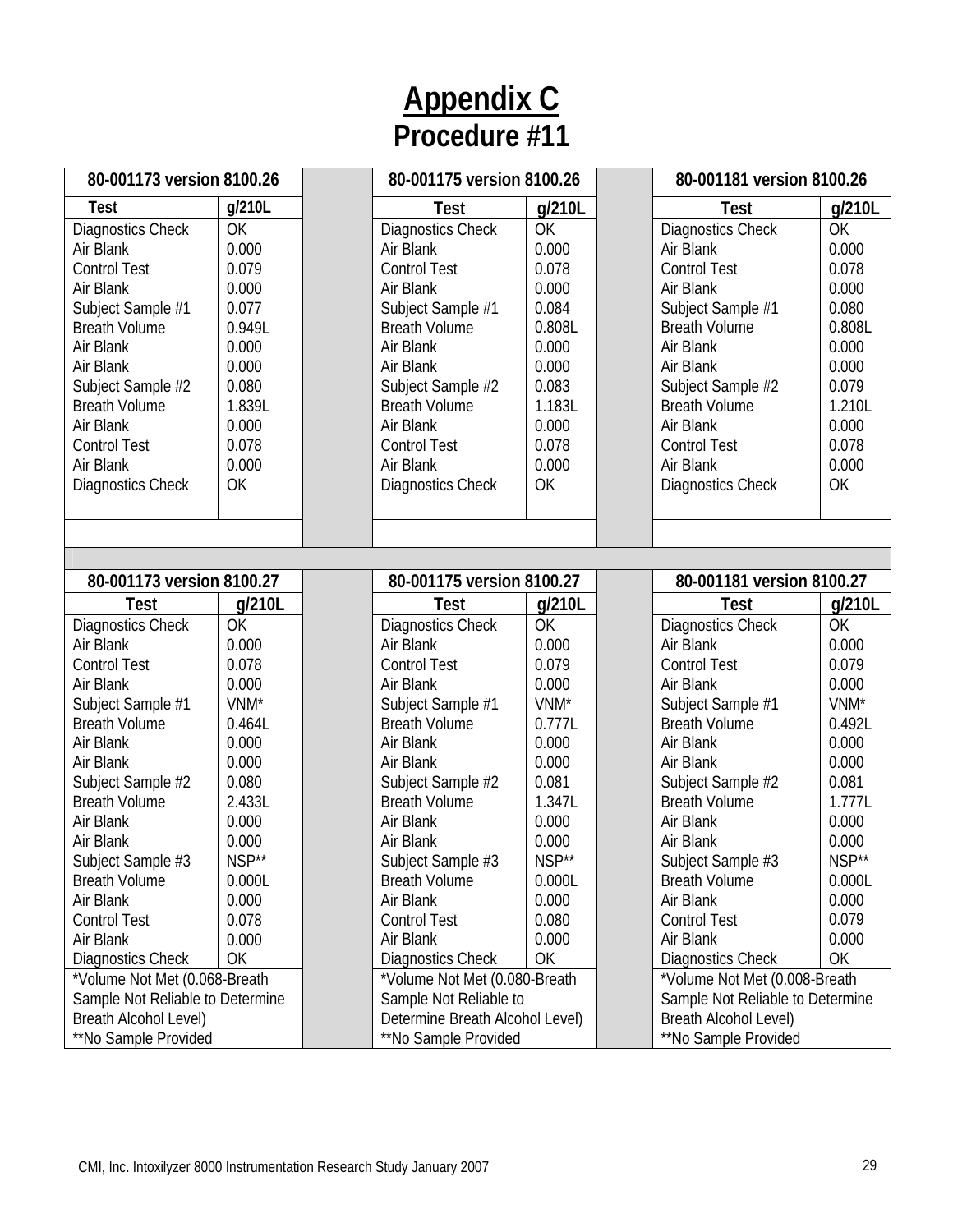| 80-001173 version 8100.26        |           | 80-001175 version 8100.26       |          | 80-001181 version 8100.26        |           |
|----------------------------------|-----------|---------------------------------|----------|----------------------------------|-----------|
| Test                             | g/210L    | <b>Test</b>                     | g/210L   | <b>Test</b>                      | g/210L    |
| Diagnostics Check                | OK        | Diagnostics Check               | OK       | <b>Diagnostics Check</b>         | OK        |
| Air Blank                        | 0.000     | Air Blank                       | 0.000    | Air Blank                        | 0.000     |
| <b>Control Test</b>              | 0.078     | <b>Control Test</b>             | 0.079    | <b>Control Test</b>              | 0.078     |
| Air Blank                        | 0.000     | Air Blank                       | 0.000    | Air Blank                        | 0.000     |
| Subject Sample #1                | 0.081     | Subject Sample #1               | 0.082    | Subject Sample #1                | 0.078     |
| <b>Breath Volume</b>             | 1.878L    | <b>Breath Volume</b>            | 1.289L   | <b>Breath Volume</b>             | 1.738L    |
| Air Blank                        | 0.000     | Air Blank                       | 0.000    | Air Blank                        | 0.000     |
| Air Blank                        | 0.000     | Air Blank                       | 0.000    | Air Blank                        | 0.000     |
| Subject Sample #2                | 0.061     | Subject Sample #2               | 0.082    | Subject Sample #2                | 0.078     |
| <b>Breath Volume</b>             | 0.632L    | <b>Breath Volume</b>            | 0.859L   | <b>Breath Volume</b>             | 0.585L    |
| Air Blank                        | 0.000     | Air Blank                       | 0.000    | Air Blank                        | 0.000     |
| <b>Control Test</b>              | 0.077     | <b>Control Test</b>             | 0.078    | <b>Control Test</b>              | 0.079     |
| Air Blank                        | 0.000     | Air Blank                       | 0.000    | Air Blank                        | 0.000     |
| Diagnostics Check                | OK        | <b>Diagnostics Check</b>        | OK       | <b>Diagnostics Check</b>         | OK        |
|                                  |           |                                 |          |                                  |           |
|                                  |           |                                 |          |                                  |           |
|                                  |           |                                 |          |                                  |           |
| 80-001173 version 8100.27        |           | 80-001175 version 8100.27       |          | 80-001181 version 8100.27        |           |
| <b>Test</b>                      | g/210L    | <b>Test</b>                     | g/210L   | <b>Test</b>                      | g/210L    |
| Diagnostics Check                | <b>OK</b> | Diagnostics Check               | OK       | <b>Diagnostics Check</b>         | <b>OK</b> |
| Air Blank                        | 0.000     | Air Blank                       | 0.000    | Air Blank                        | 0.000     |
| <b>Control Test</b>              | 0.078     | <b>Control Test</b>             | 0.078    | <b>Control Test</b>              | 0.078     |
| Air Blank                        | 0.000     | Air Blank                       | 0.000    | Air Blank                        | 0.000     |
| Subject Sample #1                | $0.078*$  | Subject Sample #1               | $0.081*$ | Subject Sample #1                | $0.080*$  |
| <b>Breath Volume</b>             | 1.542L    | <b>Breath Volume</b>            | 1.269L   | <b>Breath Volume</b>             | 1.382L    |
| Air Blank                        | 0.000     | Air Blank                       | 0.000    | Air Blank                        | 0.000     |
| Air Blank                        | 0.000     | Air Blank                       | 0.000    | Air Blank                        | 0.000     |
| Subject Sample #2                | VNM**     | Subject Sample #2               | VNM**    | Subject Sample #2                | VNM**     |
| <b>Breath Volume</b>             | 0.742L    | <b>Breath Volume</b>            | 0.792L   | <b>Breath Volume</b>             | 0.664L    |
| Air Blank                        | 0.000     | Air Blank                       | 0.000    | Air Blank                        | 0.000     |
| Air Blank                        | 0.000     | Air Blank                       | 0.000    | Air Blank                        | 0.000     |
| Subject Sample #3                | $0.051*$  | Subject Sample #3               | $0.052*$ | Subject Sample #3                | $0.051*$  |
| <b>Breath Volume</b>             | 1.382L    | <b>Breath Volume</b>            | 1.320L   | <b>Breath Volume</b>             | 1.378L    |
| Air Blank                        | 0.000     | Air Blank                       | 0.000    | Air Blank                        | 0.000     |
| <b>Control Test</b>              | 0.078     | <b>Control Test</b>             | 0.078    | <b>Control Test</b>              | 0.078     |
| Air Blank                        | 0.000     | Air Blank                       | 0.000    | Air Blank                        | 0.000     |
| <b>Diagnostics Check</b>         | OK        | <b>Diagnostics Check</b>        | OK       | <b>Diagnostics Check</b>         | OK        |
| *No .020 Agreement               |           | *No .020 Agreement              |          | *No .020 Agreement               |           |
| **Volume Not Met (0.079-Breath   |           | ** Volume Not Met (0.080-Breath |          | ** Volume Not Met (0.080-Breath  |           |
| Sample Not Reliable to Determine |           | Sample Not Reliable to          |          | Sample Not Reliable to Determine |           |
| Breath Alcohol Level)            |           | Determine Breath Alcohol Level) |          | Breath Alcohol Level)            |           |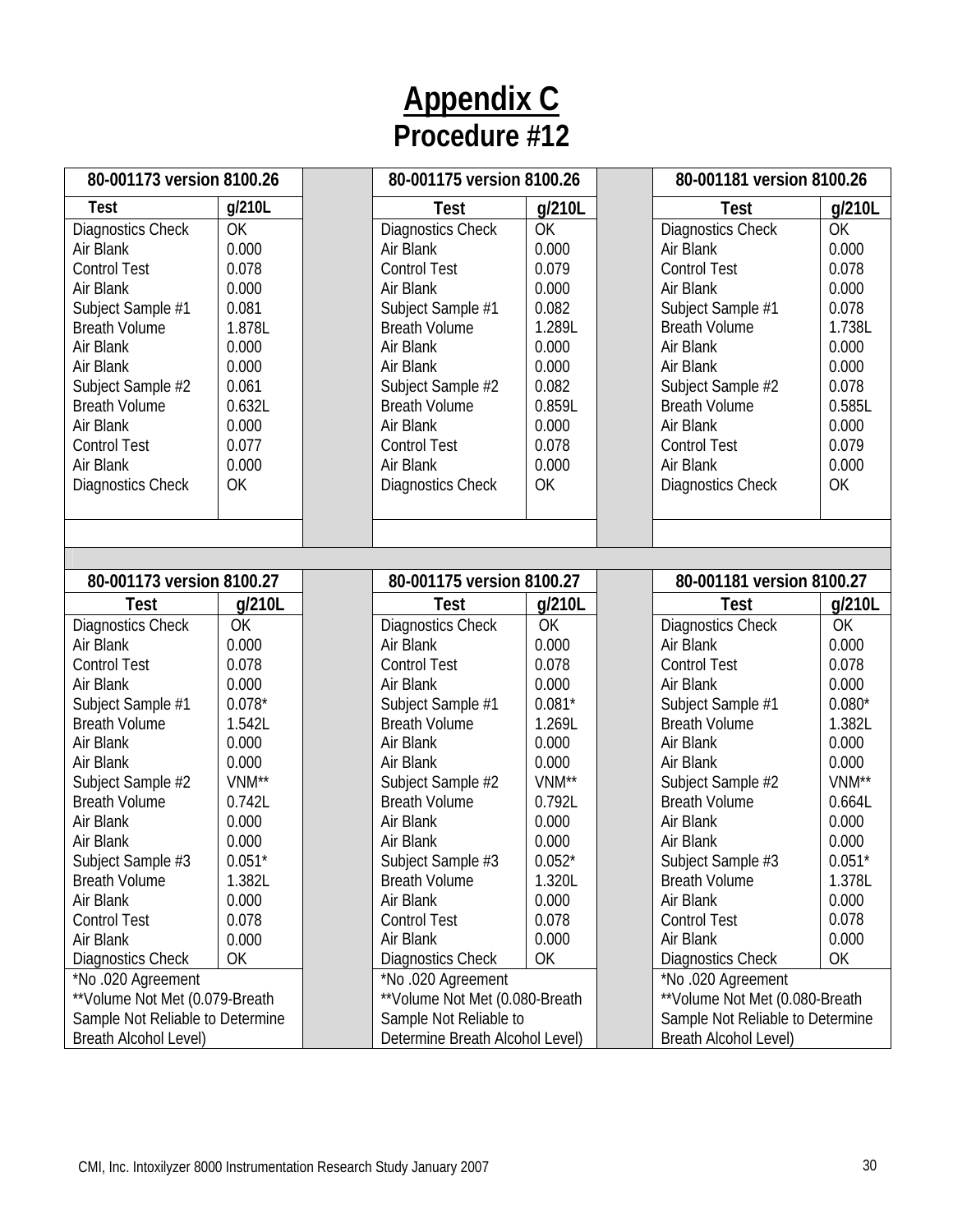| 80-001173 version 8100.26 |        | 80-001175 version 8100.26 |        | 80-001181 version 8100.26 |        |
|---------------------------|--------|---------------------------|--------|---------------------------|--------|
| <b>Test</b>               | g/210L | Test                      | g/210L | <b>Test</b>               | g/210L |
| Diagnostics Check         | OK     | Diagnostics Check         | OK     | <b>Diagnostics Check</b>  | OK     |
| Air Blank                 | 0.000  | Air Blank                 | 0.000  | Air Blank                 | 0.000  |
| <b>Control Test</b>       | 0.077  | <b>Control Test</b>       | 0.077  | <b>Control Test</b>       | 0.079  |
| Air Blank                 | 0.000  | Air Blank                 | 0.000  | Air Blank                 | 0.000  |
| Subject Sample #1         | 0.000  | Subject Sample #1         | 0.000  | Subject Sample #1         | 0.000  |
| <b>Breath Volume</b>      | 1.847L | <b>Breath Volume</b>      | 1.265L | <b>Breath Volume</b>      | 1.386L |
| Air Blank                 | 0.000  | Air Blank                 | 0.000  | Air Blank                 | 0.000  |
| Air Blank                 | 0.000  | Air Blank                 | 0.000  | Air Blank                 | 0.000  |
| Subject Sample #2         | 0.049  | Subject Sample #2         | 0.053  | Subject Sample #2         | 0.048  |
| <b>Breath Volume</b>      | 2.007L | <b>Breath Volume</b>      | 1.226L | <b>Breath Volume</b>      | 2.085L |
| Air Blank                 | 0.000  | Air Blank                 | 0.000  | Air Blank                 | 0.000  |
| Air Blank                 | 0.000  | Air Blank                 | 0.000  | Air Blank                 | 0.000  |
| Subject Sample #3         | 0.079  | Subject Sample #3         | 0.081  | Subject Sample #3         | 0.078  |
| <b>Breath Volume</b>      | 1.921L | <b>Breath Volume</b>      | 1.222L | <b>Breath Volume</b>      | 1.332L |
| Air Blank                 | IPS*   | Air Blank                 | IPS*   | Air Blank                 | IPS*   |
| Air Blank                 | 0.000  | Air Blank                 | 0.000  | Air Blank                 | 0.000  |
| *Improper Sample          |        | *Improper Sample          |        | *Improper Sample          |        |
|                           |        |                           |        |                           |        |
|                           |        |                           |        |                           |        |
|                           |        |                           |        |                           |        |
| 80-001173 version 8100.27 |        | 80-001175 version 8100.27 |        | 80-001181 version 8100.27 |        |
| <b>Test</b>               | g/210L | Test                      | g/210L | Test                      | g/210L |
| Diagnostics Check         | OK     | Diagnostics Check         | OK     | <b>Diagnostics Check</b>  | OK     |
| Air Blank                 | 0.000  | Air Blank                 | 0.000  | Air Blank                 | 0.000  |
| <b>Control Test</b>       | 0.078  | <b>Control Test</b>       | 0.078  | <b>Control Test</b>       | 0.080  |
| Air Blank                 | 0.000  | Air Blank                 | 0.000  | Air Blank                 | 0.000  |
| Subject Sample #1         | 0.000  | Subject Sample #1         | 0.000  | Subject Sample #1         | 0.000  |
| <b>Breath Volume</b>      | 1.308L | <b>Breath Volume</b>      | 1.187L | <b>Breath Volume</b>      | 1.351L |
| Air Blank                 | 0.000  | Air Blank                 | 0.000  | Air Blank                 | 0.000  |
| Air Blank                 | 0.000  | Air Blank                 | 0.000  | Air Blank                 | 0.000  |
| Subject Sample #2         | 0.051  | Subject Sample #2         | 0.048  | Subject Sample #2         | 0.052  |
| <b>Breath Volume</b>      | 1.707L | <b>Breath Volume</b>      | 1.656L | <b>Breath Volume</b>      | 1.285L |
| Air Blank                 | 0.000  | Air Blank                 | 0.000  | Air Blank                 | 0.000  |
| Air Blank                 | 0.000  | Air Blank                 | 0.000  | Air Blank                 | 0.000  |
| Subject Sample #3         | 0.079  | Subject Sample #3         | 0.077  | Subject Sample #3         | 0.081  |
| <b>Breath Volume</b>      | 2.605L | <b>Breath Volume</b>      | 1.218L | <b>Breath Volume</b>      | 1.585L |
| Air Blank                 | IPS*   | Air Blank                 | IPS*   | Air Blank                 | IPS*   |
| Air Blank                 | 0.000  | Air Blank                 | 0.000  | Air Blank                 | 0.000  |
|                           |        |                           |        |                           |        |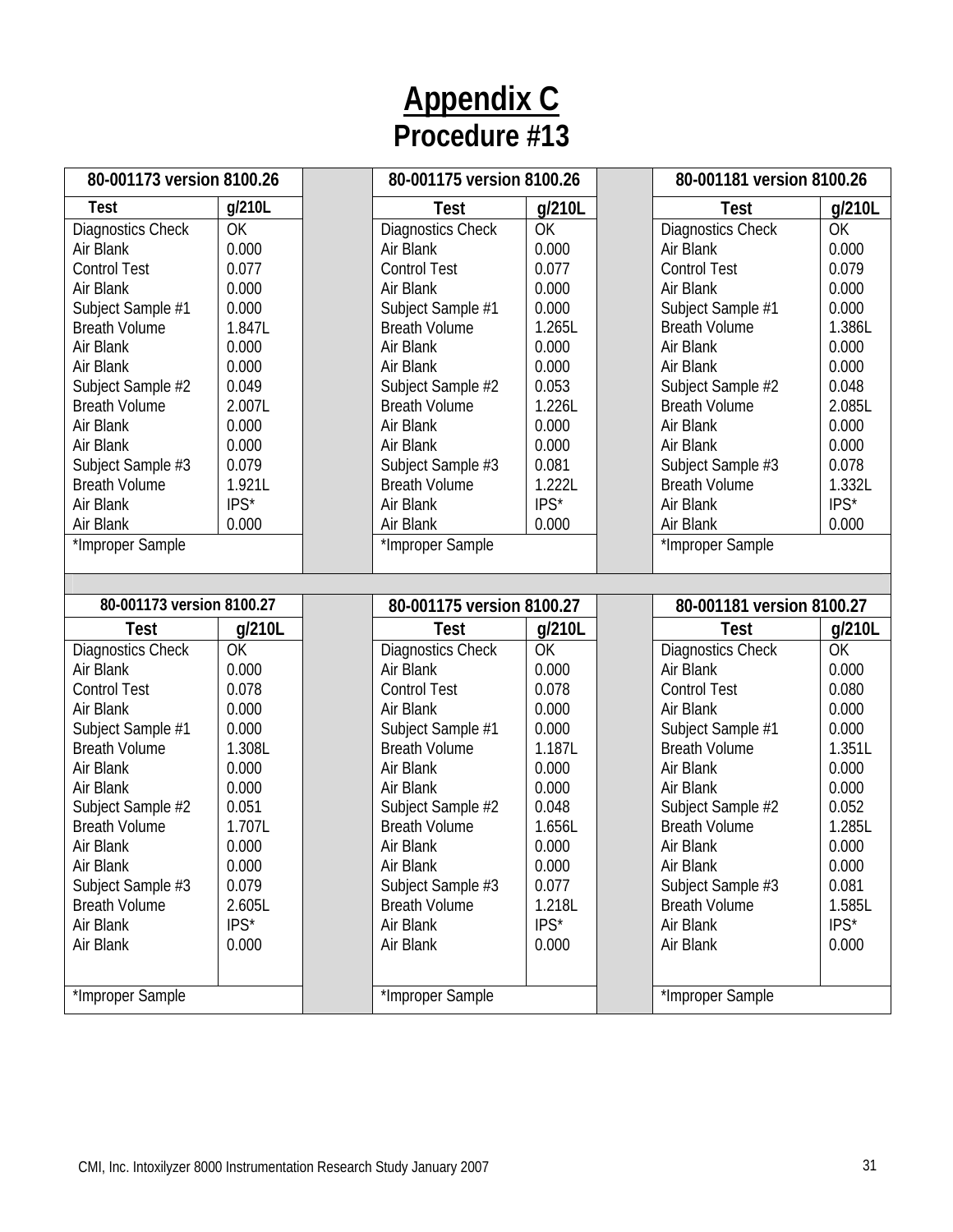| 80-001173 version 8100.26                         |        | 80-001175 version 8100.26                  |        | 80-001181 version 8100.26                  |         |
|---------------------------------------------------|--------|--------------------------------------------|--------|--------------------------------------------|---------|
| <b>Test</b>                                       | g/210L | <b>Test</b>                                | g/210L | <b>Test</b>                                | g/210L  |
| Diagnostics Check                                 | OK     | Diagnostics Check                          | OK     | <b>Diagnostics Check</b>                   | OK      |
| Air Blank                                         | 0.000  | Air Blank                                  | 0.000  | Air Blank                                  | 0.000   |
| <b>Control Test</b>                               | 0.076  | <b>Control Test</b>                        | 0.077  | <b>Control Test</b>                        | 0.078   |
| Air Blank                                         | 0.000  | Air Blank                                  | 0.000  | Air Blank                                  | 0.000   |
| Subject Sample #1                                 | 0.049  | Subject Sample #1                          | 0.053  | Subject Sample #1                          | 0.048   |
| <b>Breath Volume</b>                              | 2.062L | <b>Breath Volume</b>                       | 1.203L | <b>Breath Volume</b>                       | 1.484L  |
| Air Blank                                         | 0.000  | Air Blank                                  | 0.000  | Air Blank                                  | 0.000   |
| Air Blank                                         | 0.000  | Air Blank                                  | 0.000  | Air Blank                                  | 0.000   |
| Subject Sample #2                                 | 0.078  | Subject Sample #2                          | 0.081  | Subject Sample #2                          | 0.078   |
| <b>Breath Volume</b>                              | 2.042L | <b>Breath Volume</b>                       | 1.292L | <b>Breath Volume</b>                       | 1.492L  |
| Air Blank                                         | 0.000  | Air Blank                                  | 0.000  | Air Blank                                  | 0.000   |
| Air Blank                                         | 0.000  | Air Blank                                  | 0.000  | Air Blank                                  | 0.000   |
| Subject Sample #3                                 | REF*   | Subject Sample #3                          | REF*   | Subject Sample #3                          | $REF^*$ |
| <b>Breath Volume</b>                              | 0.000L | <b>Breath Volume</b>                       | 0.000L | <b>Breath Volume</b>                       | 0.000L  |
| Air Blank                                         | 0.000  | Air Blank                                  | 0.000  | Air Blank                                  | 0.000   |
| <b>Control Test</b>                               | 0.077  | <b>Control Test</b>                        | 0.077  | <b>Control Test</b>                        | 0.077   |
| Air Blank                                         | 0.000  | Air Blank                                  | 0.000  | Air Blank                                  | 0.000   |
| <b>Diagnostics Check</b>                          | OK     | Diagnostics Check                          | OK     | <b>Diagnostics Check</b>                   | OK      |
| *Subject Test Refused                             |        | *Subject Test Refused                      |        | *Subject Test Refused                      |         |
|                                                   |        |                                            |        |                                            |         |
|                                                   |        |                                            |        |                                            |         |
| 80-001173 version 8100.27                         |        | 80-001175 version 8100.27                  |        | 80-001181 version 8100.27                  |         |
| <b>Test</b>                                       | g/210L | <b>Test</b>                                | g/210L | <b>Test</b>                                | g/210L  |
| Diagnostics Check                                 | OK     | Diagnostics Check                          | OK     | Diagnostics Check                          | OK      |
| Air Blank                                         | 0.000  | Air Blank                                  | 0.000  | Air Blank                                  | 0.000   |
| <b>Control Test</b>                               | 0.078  | <b>Control Test</b>                        | 0.078  | <b>Control Test</b>                        | 0.079   |
| Air Blank                                         | 0.000  | Air Blank                                  | 0.000  | Air Blank                                  | 0.000   |
| Subject Sample #1                                 | 0.050  | Subject Sample #1                          | 0.049  | Subject Sample #1                          | 0.050   |
| <b>Breath Volume</b>                              | 1.945L | <b>Breath Volume</b>                       | 2.234L | <b>Breath Volume</b>                       | 1.234L  |
| Air Blank                                         | 0.000  | Air Blank                                  | 0.000  | Air Blank                                  | 0.000   |
| Air Blank                                         | 0.000  | Air Blank                                  | 0.000  | Air Blank                                  | 0.000   |
| Subject Sample #2                                 | 0.078  | Subject Sample #2                          | 0.078  | Subject Sample #2                          | 0.081   |
| <b>Breath Volume</b>                              | 2.859L | <b>Breath Volume</b>                       | 1.605L | <b>Breath Volume</b>                       | 1.464L  |
| Air Blank                                         | 0.000  | Air Blank                                  | 0.000  | Air Blank                                  | 0.000   |
| Air Blank                                         | 0.000  | Air Blank                                  | 0.000  | Air Blank                                  | 0.000   |
| Subject Sample #3                                 | REF*   | Subject Sample #3                          | REF*   | Subject Sample #3                          | $REF^*$ |
| <b>Breath Volume</b>                              | 0.000L | <b>Breath Volume</b>                       | 0.000L | <b>Breath Volume</b>                       | 0.000L  |
| Air Blank                                         | 0.000  | Air Blank                                  | 0.000  | Air Blank                                  | 0.000   |
| <b>Control Test</b>                               | 0.077  | <b>Control Test</b>                        | 0.077  | <b>Control Test</b>                        | 0.079   |
| Air Blank                                         | 0.000  | Air Blank                                  | 0.000  | Air Blank                                  | 0.000   |
| <b>Diagnostics Check</b><br>*Subject Test Refused | OK     | Diagnostics Check<br>*Subject Test Refused | OK     | Diagnostics Check<br>*Subject Test Refused | OK      |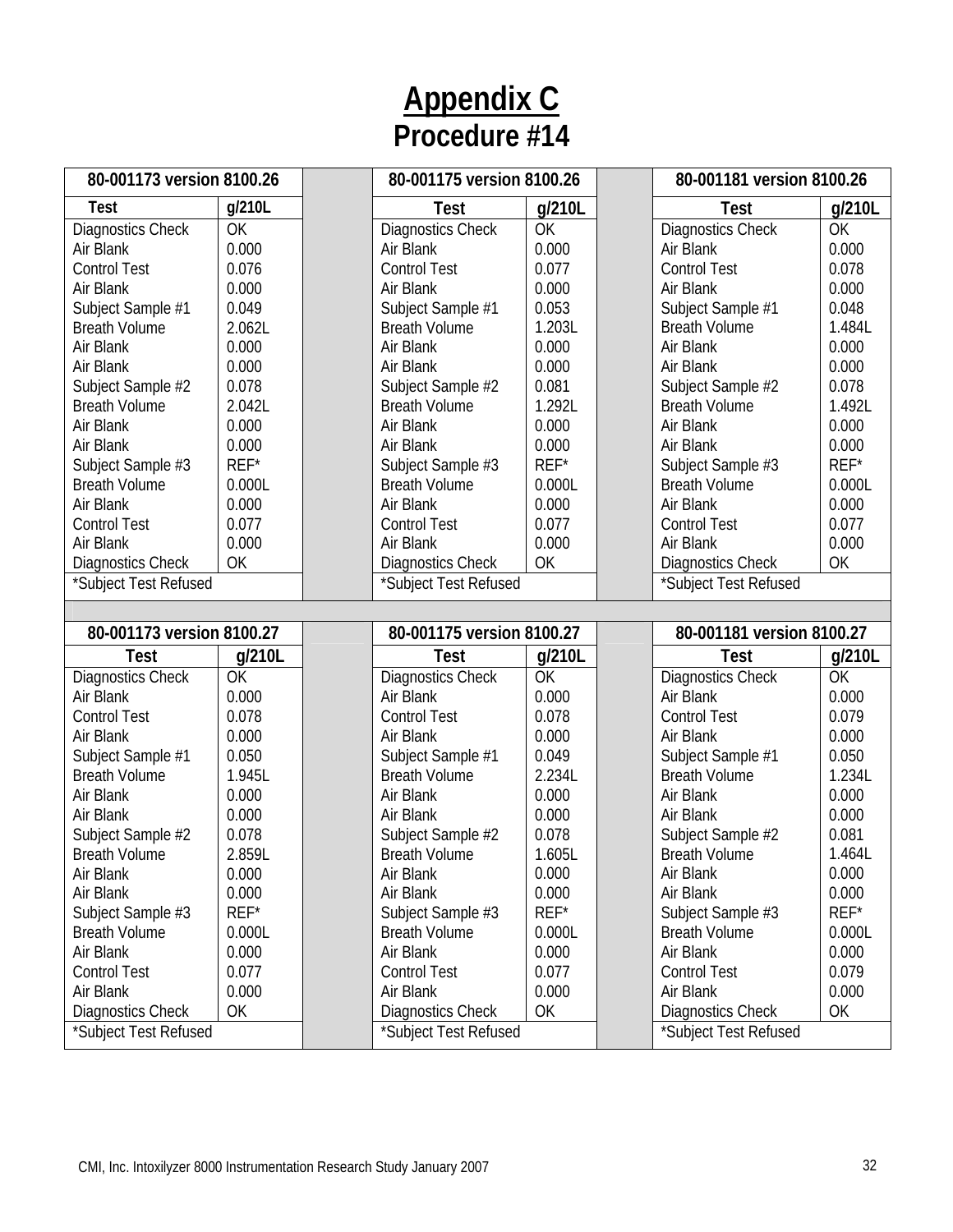| 80-001173 version 8100.26                 |                  | 80-001175 version 8100.26                 |                  | 80-001181 version 8100.26        |                    |
|-------------------------------------------|------------------|-------------------------------------------|------------------|----------------------------------|--------------------|
| <b>Test</b>                               | g/210L           | Test                                      | g/210L           | Test                             | g/210L             |
| Diagnostics Check                         | OK               | Diagnostics Check                         | OK               | <b>Diagnostics Check</b>         | <b>OK</b>          |
| Air Blank                                 | 0.000            | Air Blank                                 | 0.000            | Air Blank                        | 0.000              |
| <b>Control Test</b>                       | 0.077            | <b>Control Test</b>                       | 0.078            | <b>Control Test</b>              | 0.079              |
| Air Blank                                 | 0.000            | Air Blank                                 | 0.000            | Air Blank                        | 0.000              |
| Subject Sample #1                         | VNM <sup>*</sup> | Subject Sample #1                         | VNM*             | Subject Sample #1                | VNM <sup>*</sup>   |
| <b>Breath Volume</b>                      | 0.949L           | <b>Breath Volume</b>                      | 0.835L           | <b>Breath Volume</b>             | 0.222L             |
| Air Blank                                 | 0.000            | Air Blank                                 | 0.000            | Air Blank                        | 0.000              |
| Air Blank                                 | 0.000            | Air Blank                                 | 0.000            | Air Blank                        | 0.000              |
| Subject Sample #2                         | 0.048            | Subject Sample #2                         | 0.052            | Subject Sample #2                | 0.049              |
| <b>Breath Volume</b>                      | 1.914L           | <b>Breath Volume</b>                      | 1.296L           | <b>Breath Volume</b>             | 1.480L             |
| Air Blank                                 | 0.000            | Air Blank                                 | 0.000            | Air Blank                        | 0.000              |
| Air Blank                                 | 0.000            | Air Blank                                 | 0.000            | Air Blank                        | 0.000              |
| Subject Sample #3                         | 0.077            | Subject Sample #3                         | 0.080            | Subject Sample #3                | 0.076              |
| <b>Breath Volume</b>                      | 1.980L           | <b>Breath Volume</b>                      | 1.214L           | <b>Breath Volume</b>             | 1.394L             |
| Air Blank                                 | 0.000            | Air Blank                                 | 0.000            | Air Blank                        | 0.000              |
| <b>Control Test</b>                       | $0.000**$        | <b>Control Test</b>                       | $0.000**$        | <b>Control Test</b>              | $0.000**$          |
| Air Blank                                 | 0.000            | Air Blank                                 | 0.000            | Air Blank                        | 0.000              |
| *Volume Not Met (0.075-Breath             |                  | *Volume Not Met (0.081-Breath             |                  | *Volume Not Met (0.000-Breath    |                    |
| Sample Not Reliable To Determine          |                  | Sample Not Reliable To                    |                  | Sample Not Reliable To Determine |                    |
| Breath Alcohol Level)                     |                  | Determine Breath Alcohol Level)           |                  | Breath Alcohol Level)            |                    |
| **Control Outside Tolerance               |                  | **Control Outside Tolerance               |                  | ** Control Outside Tolerance     |                    |
|                                           |                  |                                           |                  |                                  |                    |
|                                           |                  |                                           |                  |                                  |                    |
| 80-001173 version 8100.27                 |                  | 80-001175 version 8100.27                 |                  | 80-001181 version 8100.27        |                    |
| Test                                      | g/210L           | <b>Test</b>                               | g/210L           | <b>Test</b>                      | g/210L             |
| Diagnostics Check                         | OK               | Diagnostics Check                         | OK               | <b>Diagnostics Check</b>         | OK                 |
| Air Blank                                 | 0.000            | Air Blank                                 | 0.000            | Air Blank                        | 0.000              |
| <b>Control Test</b>                       | 0.078            | <b>Control Test</b>                       | 0.078            | <b>Control Test</b>              | 0.079              |
| Air Blank                                 | 0.000            | Air Blank                                 | 0.000            | Air Blank                        | 0.000              |
| Subject Sample #1                         | VNM*             | Subject Sample #1                         | VNM <sup>*</sup> | Subject Sample #1                | VNM <sup>*</sup>   |
| <b>Breath Volume</b>                      | 0.683L           | <b>Breath Volume</b>                      | 0.824L           | <b>Breath Volume</b>             | 0.289L             |
| Air Blank                                 | 0.000            | Air Blank                                 | 0.000            | Air Blank                        | 0.000              |
| Air Blank                                 | 0.000            | Air Blank                                 | 0.000            | Air Blank                        | 0.000              |
| Subject Sample #2                         | 0.050            | Subject Sample #2                         | 0.051            | Subject Sample #2                | 0.050              |
| <b>Breath Volume</b>                      | 2.167L           | <b>Breath Volume</b>                      | 1.246L           | <b>Breath Volume</b>             | 1.246L             |
| Air Blank                                 | 0.000            | Air Blank                                 | 0.000            | Air Blank                        | 0.000              |
| Air Blank                                 | 0.000            | Air Blank                                 | 0.000            | Air Blank                        | 0.000              |
|                                           | 0.079            |                                           | 0.079            | Subject Sample #3                | 0.080              |
| Subject Sample #3<br><b>Breath Volume</b> | 2.566L           | Subject Sample #3<br><b>Breath Volume</b> | 1.339L           | <b>Breath Volume</b>             | 1.656L             |
| Air Blank                                 | 0.000            | Air Blank                                 | 0.000            | Air Blank                        | 0.000              |
|                                           | $0.000**$        |                                           | $0.000**$        | <b>Control Test</b>              |                    |
| <b>Control Test</b><br>Air Blank          | 0.000            | <b>Control Test</b><br>Air Blank          | 0.000            | Air Blank                        | $0.000**$<br>0.000 |
| *Volume Not Met (0.075-Breath             |                  | *Volume Not Met (0.078-Breath             |                  | *Volume Not Met (0.081-Breath    |                    |
| Sample Not Reliable To Determine          |                  | Sample Not Reliable To                    |                  | Sample Not Reliable To Determine |                    |
| Breath Alcohol Level)                     |                  | Determine Breath Alcohol Level)           |                  | Breath Alcohol Level)            |                    |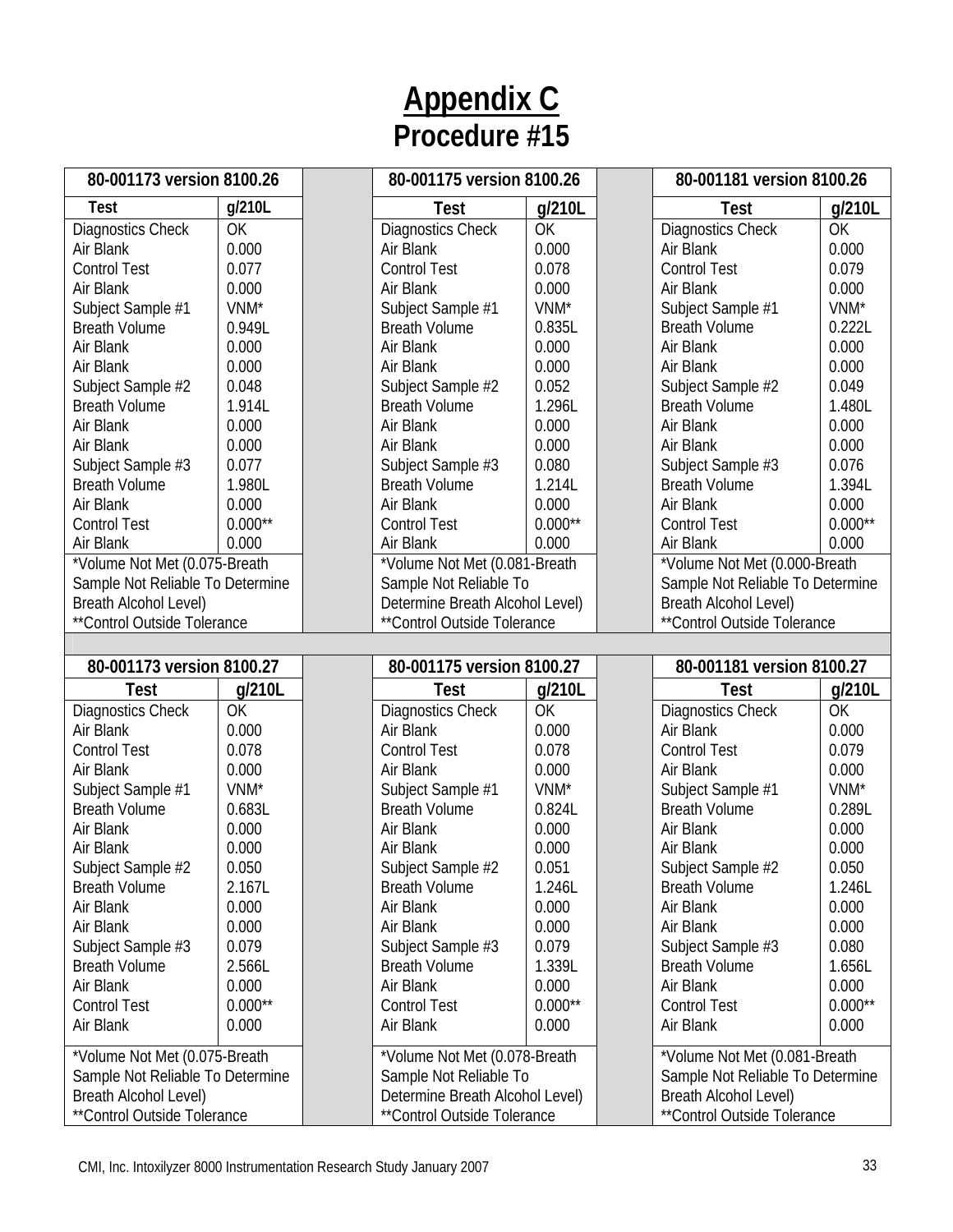| 80-001173 version 8100.26                                            |                  | 80-001175 version 8100.26                                                |                      | 80-001181 version 8100.26                                                |                  |
|----------------------------------------------------------------------|------------------|--------------------------------------------------------------------------|----------------------|--------------------------------------------------------------------------|------------------|
| <b>Test</b>                                                          | g/210L           | <b>Test</b>                                                              | g/210L               | <b>Test</b>                                                              | g/210L           |
| Diagnostics Check                                                    | OK               | <b>Diagnostics Check</b>                                                 | <b>OK</b>            | Diagnostics Check                                                        | OK               |
| Air Blank                                                            | 0.000            | Air Blank                                                                | 0.000                | Air Blank                                                                | 0.000            |
| <b>Control Test</b>                                                  | 0.077            | <b>Control Test</b>                                                      | 0.077                | <b>Control Test</b>                                                      | 0.078            |
| Air Blank                                                            | 0.000            | Air Blank                                                                | 0.000                | Air Blank                                                                | 0.000            |
| Subject Sample #1                                                    | VNM <sup>*</sup> | Subject Sample #1                                                        | VNM*                 | Subject Sample #1                                                        | VNM*             |
| <b>Breath Volume</b>                                                 | 0.867L           | <b>Breath Volume</b>                                                     | 0.820L               | <b>Breath Volume</b>                                                     | 0.519L           |
| Air Blank                                                            | 0.000            | Air Blank                                                                | 0.000                | Air Blank                                                                | 0.000            |
| Air Blank                                                            | 0.000            | Air Blank                                                                | 0.000                | Air Blank                                                                | 0.000            |
| Subject Sample #2                                                    | $0.077**$        | Subject Sample #2                                                        | $0.081**$            | Subject Sample #2                                                        | $0.075***$       |
| <b>Breath Volume</b>                                                 | 2.386L           | <b>Breath Volume</b>                                                     | 1.390L               | <b>Breath Volume</b>                                                     | 1.398L           |
| Air Blank                                                            | 0.000            | Air Blank                                                                | 0.000                | Air Blank                                                                | 0.000            |
| Air Blank                                                            | 0.000            | Air Blank                                                                | 0.000                | Air Blank                                                                | 0.000            |
| Subject Sample #3                                                    | $0.048**$        | Subject Sample #3                                                        | $0.052**$            | Subject Sample #3                                                        | $0.049**$        |
| <b>Breath Volume</b>                                                 | 2.027L           | <b>Breath Volume</b>                                                     | 1.226L               | <b>Breath Volume</b>                                                     | 1.335L           |
| Air Blank                                                            | 0.000            | Air Blank                                                                | 0.000                | Air Blank                                                                | 0.000            |
| <b>Control Test</b>                                                  | 0.077            | <b>Control Test</b>                                                      | 0.076                | <b>Control Test</b>                                                      | 0.078            |
| Air Blank                                                            | 0.000            | Air Blank                                                                | 0.000                | Air Blank                                                                | 0.000            |
|                                                                      | OK               |                                                                          | OK                   |                                                                          | OK               |
| <b>Diagnostics Check</b><br>*Volume Not Met (0.076-Breath Sample Not |                  | <b>Diagnostics Check</b><br>*Volume Not Met (0.080-Breath Sample         |                      | <b>Diagnostics Check</b><br>*Volume Not Met (0.058-Breath Sample)        |                  |
| Reliable To Determine Breath Alcohol                                 |                  | Not Reliable To Determine Breath                                         |                      | Not Reliable To Determine Breath                                         |                  |
| Level)                                                               |                  | Alcohol Level)                                                           |                      | Alcohol Level)                                                           |                  |
| **No .020 Agreement                                                  |                  | **No .020 Agreement                                                      |                      | **No.020 Agreement                                                       |                  |
|                                                                      |                  |                                                                          |                      |                                                                          |                  |
|                                                                      |                  |                                                                          |                      |                                                                          |                  |
| 80-001173 version 8100.27                                            |                  | 80-001175 version 8100.27                                                |                      | 80-001181 version 8100.27                                                |                  |
| <b>Test</b>                                                          | g/210L           | <b>Test</b>                                                              | g/210L               | <b>Test</b>                                                              | g/210L           |
| Diagnostics Check                                                    | OK               | <b>Diagnostics Check</b>                                                 | OK                   | <b>Diagnostics Check</b>                                                 | OK               |
| Air Blank                                                            | 0.000            | Air Blank                                                                | 0.000                | Air Blank                                                                | 0.000            |
| <b>Control Test</b>                                                  | 0.079            | <b>Control Test</b>                                                      | 0.077                | <b>Control Test</b>                                                      | 0.077            |
| Air Blank                                                            | 0.000            | Air Blank                                                                | 0.000                | Air Blank                                                                | 0.000            |
| Subject Sample #1                                                    | VNM <sup>*</sup> | Subject Sample #1                                                        | VNM <sup>*</sup>     | Subject Sample #1                                                        | VNM <sup>*</sup> |
| <b>Breath Volume</b>                                                 | 0.761L           | <b>Breath Volume</b>                                                     | 0.667L               | <b>Breath Volume</b>                                                     | 0.683L           |
| Air Blank                                                            | 0.000            | Air Blank                                                                | 0.000                | Air Blank                                                                | 0.000            |
| Air Blank                                                            | 0.000            | Air Blank                                                                | 0.000                | Air Blank                                                                | 0.000            |
| Subject Sample #2                                                    | $0.078**$        | Subject Sample #2                                                        | $0.079^{\star\star}$ | Subject Sample #2                                                        | $0.079**$        |
| <b>Breath Volume</b>                                                 | 1.406L           | <b>Breath Volume</b>                                                     | 1.230L               | <b>Breath Volume</b>                                                     | 1.371L           |
| Air Blank                                                            | 0.000            | Air Blank                                                                | 0.000                | Air Blank                                                                | 0.000            |
| Air Blank                                                            | 0.000            | Air Blank                                                                | 0.000                | Air Blank                                                                | 0.000            |
|                                                                      | $0.050**$        |                                                                          | $0.051**$            |                                                                          | $0.051**$        |
| Subject Sample #3<br><b>Breath Volume</b>                            | 1.304L           | Subject Sample #3<br><b>Breath Volume</b>                                | 1.277L               | Subject Sample #3<br><b>Breath Volume</b>                                | 1.285L           |
| Air Blank                                                            | 0.000            | Air Blank                                                                | 0.000                | Air Blank                                                                | 0.000            |
| <b>Control Test</b>                                                  | 0.078            | <b>Control Test</b>                                                      | 0.077                | <b>Control Test</b>                                                      | 0.077            |
|                                                                      | 0.000            | Air Blank                                                                | 0.000                |                                                                          |                  |
| Air Blank                                                            |                  |                                                                          |                      | Air Blank                                                                | 0.000            |
| <b>Diagnostics Check</b>                                             | OK               | <b>Diagnostics Check</b>                                                 | OK                   | <b>Diagnostics Check</b>                                                 | OK               |
| *Volume Not Met (0.078-Breath Sample Not                             |                  | *Volume Not Met (0.077-Breath Sample<br>Not Reliable To Determine Breath |                      | *Volume Not Met (0.078-Breath Sample<br>Not Reliable To Determine Breath |                  |
| Reliable To Determine Breath Alcohol<br>Level)                       |                  | Alcohol Level)                                                           |                      | Alcohol Level)                                                           |                  |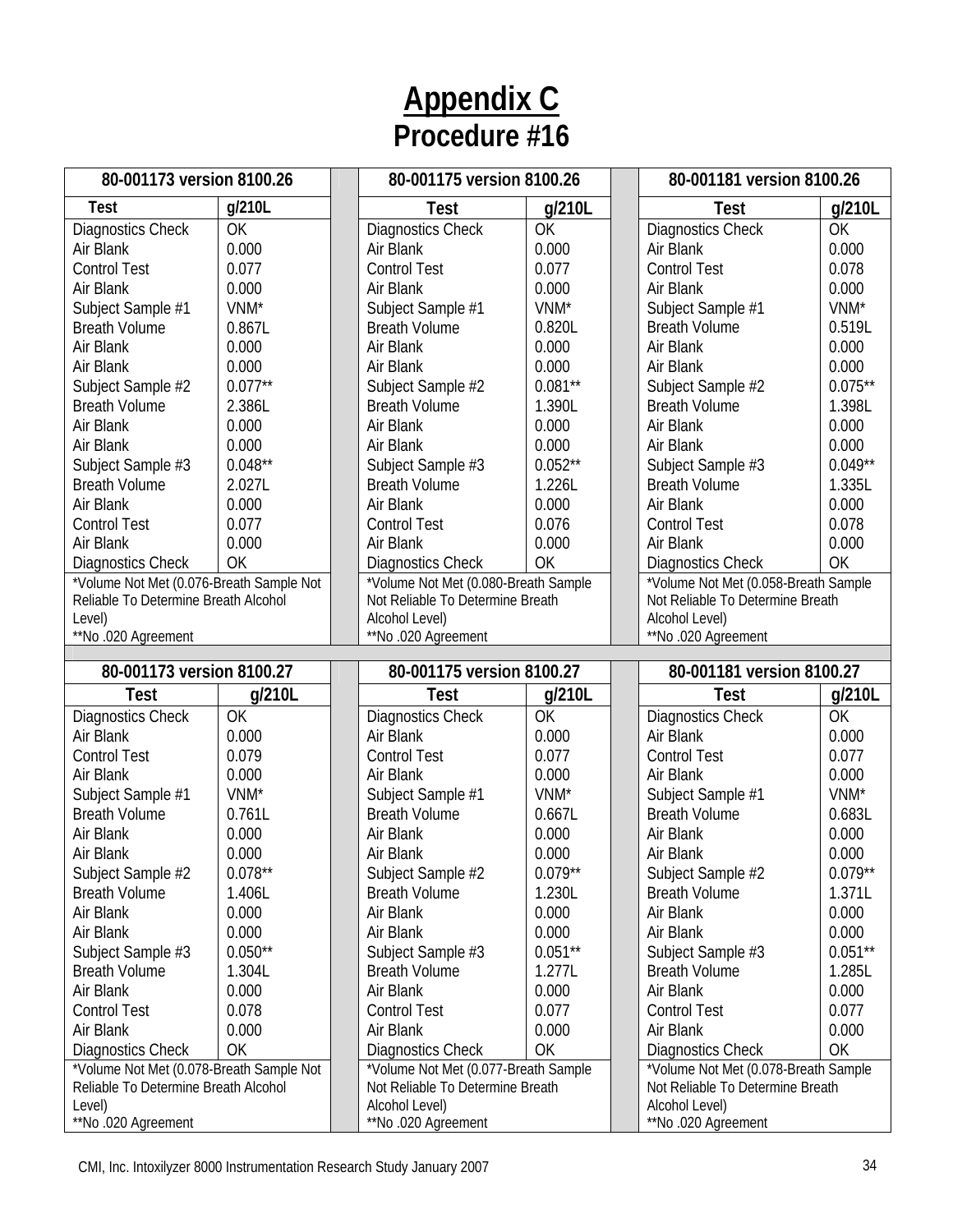| 80-001173 version 8100.26                                           |                   | 80-001175 version 8100.26                                |                   |  | 80-001181 version 8100.26                                           |                     |  |
|---------------------------------------------------------------------|-------------------|----------------------------------------------------------|-------------------|--|---------------------------------------------------------------------|---------------------|--|
| Test                                                                | g/210L            | <b>Test</b>                                              | g/210L            |  | <b>Test</b>                                                         | g/210L              |  |
| Diagnostics Check                                                   | OK                | <b>Diagnostics Check</b>                                 | OK                |  | Diagnostics Check                                                   | <b>OK</b>           |  |
| Air Blank                                                           | 0.000             | Air Blank                                                | 0.000             |  | Air Blank                                                           | 0.000               |  |
| <b>Control Test</b>                                                 | 0.078             | <b>Control Test</b>                                      | 0.077             |  | <b>Control Test</b>                                                 | 0.079               |  |
| Air Blank                                                           | 0.000             | Air Blank                                                | 0.000             |  | Air Blank                                                           | 0.000               |  |
| Subject Sample #1                                                   | 0.060             | Subject Sample #1                                        | $0.080*$          |  | Subject Sample #1                                                   | $0.076*$            |  |
| <b>Breath Volume</b>                                                | 0.406L            | <b>Breath Volume</b>                                     | 0.863L            |  | <b>Breath Volume</b>                                                | 0.914L              |  |
| Air Blank                                                           | 0.000             | Air Blank                                                | 0.000             |  | Air Blank                                                           | 0.000               |  |
| Air Blank                                                           | 0.000             | Air Blank                                                | 0.000             |  | Air Blank                                                           | 0.000               |  |
| Subject Sample #2                                                   | 0.046             | Subject Sample #2                                        | $0.051*$          |  | Subject Sample #2                                                   | $0.049*$            |  |
| <b>Breath Volume</b>                                                | 0.804L            | <b>Breath Volume</b>                                     | 0.882L            |  | <b>Breath Volume</b>                                                | 0.757L              |  |
| Air Blank                                                           | 0.000             | Air Blank                                                | 0.000             |  | Air Blank                                                           | 0.000               |  |
| <b>Control Test</b>                                                 | 0.077<br>0.000    | Air Blank                                                | 0.000<br>VNM**    |  | Air Blank                                                           | 0.000<br>VNM**      |  |
| Air Blank                                                           | OK                | Subject Sample #3<br><b>Breath Volume</b>                | 0.843L            |  | Subject Sample #3<br><b>Breath Volume</b>                           | 0.613L              |  |
| Diagnostics Check                                                   |                   | Air Blank                                                | 0.000             |  | Air Blank                                                           | 0.000               |  |
|                                                                     |                   | <b>Control Test</b>                                      | 0.077             |  | <b>Control Test</b>                                                 | 0.078               |  |
|                                                                     |                   | Air Blank                                                | 0.000             |  | Air Blank                                                           | 0.000               |  |
|                                                                     |                   | <b>Diagnostics Check</b>                                 | OK                |  | Diagnostics Check                                                   | OK                  |  |
|                                                                     |                   | *No.020 Agreement                                        |                   |  | *No.020 Agreement                                                   |                     |  |
|                                                                     |                   | ** Volume Not Met (0.082-Breath                          |                   |  | ** Volume Not Met (0.065-Breath                                     |                     |  |
|                                                                     |                   | Sample Not Reliable to Determine                         |                   |  | Sample Not Reliable to Determine                                    |                     |  |
|                                                                     |                   | <b>Breath Alcohol Level)</b>                             |                   |  | <b>Breath Alcohol Level)</b>                                        |                     |  |
|                                                                     |                   |                                                          |                   |  |                                                                     |                     |  |
| 80-001173 version 8100.27                                           |                   | 80-001175 version 8100.27                                |                   |  | 80-001181 version 8100.27                                           |                     |  |
| <b>Test</b>                                                         | g/210L<br>OK      | <b>Test</b>                                              | g/210L<br>OK      |  | <b>Test</b>                                                         | g/210L<br><b>OK</b> |  |
| Diagnostics Check<br>Air Blank                                      | 0.000             | Diagnostics Check<br>Air Blank                           | 0.000             |  | Diagnostics Check<br>Air Blank                                      | 0.000               |  |
| <b>Control Test</b>                                                 | 0.078             | <b>Control Test</b>                                      | 0.078             |  | <b>Control Test</b>                                                 | 0.079               |  |
| Air Blank                                                           | 0.000             | Air Blank                                                | 0.000             |  | Air Blank                                                           | 0.000               |  |
| Subject Sample #1                                                   | VNM*              | Subject Sample #1                                        | VNM <sup>*</sup>  |  | Subject Sample #1                                                   | VNM*                |  |
| <b>Breath Volume</b>                                                | 0.683L            | <b>Breath Volume</b>                                     | 1.042L            |  | <b>Breath Volume</b>                                                | 0.117L              |  |
| Air Blank                                                           | 0.000             | Air Blank                                                | 0.000             |  | Air Blank                                                           | 0.000               |  |
| Air Blank                                                           | 0.000             | Air Blank                                                | 0.000             |  | Air Blank                                                           | 0.000               |  |
| Subject Sample #2                                                   | VNM <sup>**</sup> | Subject Sample #2                                        | VNM <sup>**</sup> |  | Subject Sample #2                                                   | VNM**               |  |
| <b>Breath Volume</b>                                                | 0.839L            | <b>Breath Volume</b>                                     | 0.695L            |  | <b>Breath Volume</b>                                                | 0.097L              |  |
| Air Blank                                                           | 0.000             | Air Blank                                                | 0.000             |  | Air Blank                                                           | 0.000               |  |
| <b>Control Test</b>                                                 | 0.077             | <b>Control Test</b>                                      | 0.078             |  | <b>Control Test</b>                                                 | 0.079               |  |
| Air Blank                                                           | 0.000             | Air Blank                                                | 0.000             |  | Air Blank                                                           | 0.000               |  |
| <b>Diagnostics Check</b>                                            | OK                | Diagnostics Check                                        | OK                |  | <b>Diagnostics Check</b>                                            | OK                  |  |
|                                                                     |                   |                                                          |                   |  | *Volume Not Met (0.007-Breath                                       |                     |  |
| *Volume Not Met (0.072-Breath                                       |                   | *Volume Not Met (0.079-Breath                            |                   |  |                                                                     |                     |  |
| Sample Not Reliable To Determine                                    |                   |                                                          |                   |  |                                                                     |                     |  |
|                                                                     |                   | Sample Not Reliable To                                   |                   |  | Sample Not Reliable To Determine                                    |                     |  |
| Breath Alcohol Level)                                               |                   | Determine Breath Alcohol Level)                          |                   |  | Breath Alcohol Level)                                               |                     |  |
| ** Volume Not Met (0.047-Breath<br>Sample Not Reliable to Determine |                   | **Volume Not Met (0.048-Breath<br>Sample Not Reliable to |                   |  | ** Volume Not Met (0.000-Breath<br>Sample Not Reliable to Determine |                     |  |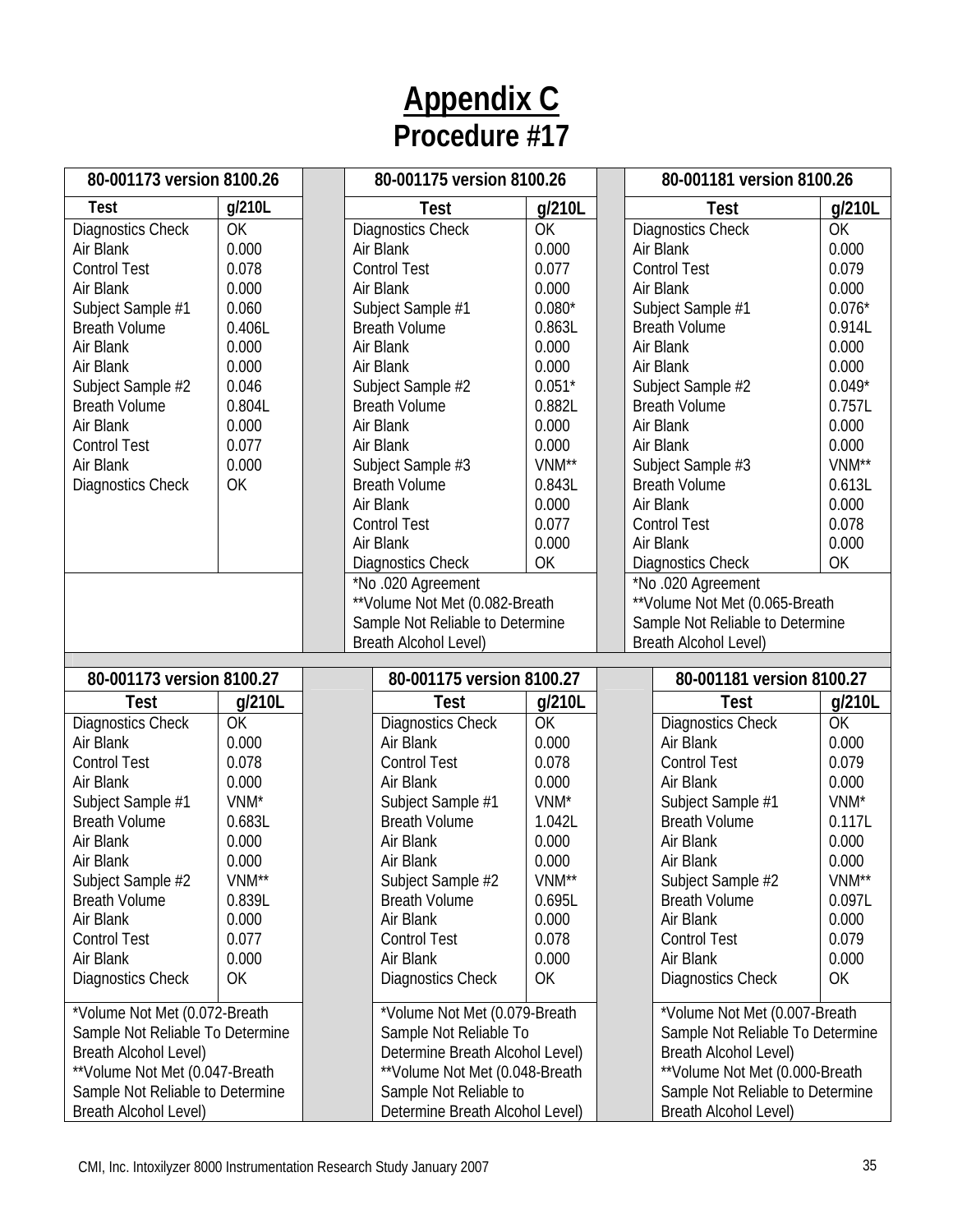| 80-001173 version 8100.26                                 |                  | 80-001175 version 8100.26                               |          | 80-001181 version 8100.26                                         |                  |
|-----------------------------------------------------------|------------------|---------------------------------------------------------|----------|-------------------------------------------------------------------|------------------|
| <b>Test</b>                                               | g/210L           | <b>Test</b>                                             | g/210L   | <b>Test</b>                                                       | g/210L           |
| <b>Diagnostics Check</b>                                  | OK               | Diagnostics Check                                       | OK       | <b>Diagnostics Check</b>                                          | OK               |
| Air Blank                                                 | 0.000            | Air Blank                                               | 0.000    | Air Blank                                                         | 0.000            |
| <b>Control Test</b>                                       | 0.077            | <b>Control Test</b>                                     | 0.077    | <b>Control Test</b>                                               | 0.078            |
| Air Blank                                                 | 0.000            | Air Blank                                               | 0.000    | Air Blank                                                         | 0.000            |
| Subject Sample #1                                         | $0.075*$         | Subject Sample #1                                       | $0.079*$ | Subject Sample #1                                                 | $0.081*$         |
| <b>Breath Volume</b>                                      | 0.902L           | <b>Breath Volume</b>                                    | 0.871L   | <b>Breath Volume</b>                                              | 0.500L           |
| Air Blank                                                 | 0.000            | Air Blank                                               | 0.000    | Air Blank                                                         | 0.000            |
| Air Blank                                                 | 0.000            | Air Blank                                               | 0.000    | Air Blank                                                         | 0.000            |
| Subject Sample #2                                         | NSP**            | Subject Sample #2                                       | NSP**    | Subject Sample #2                                                 | NSP**            |
| <b>Breath Volume</b>                                      | 0.000L           | <b>Breath Volume</b>                                    | 0.000L   | <b>Breath Volume</b>                                              | 0.000L           |
| Air Blank                                                 | 0.000            | Air Blank                                               | 0.000    | Air Blank                                                         | 0.000            |
| Air Blank                                                 | 0.000            | Air Blank                                               | 0.000    | Air Blank                                                         | 0.000            |
| Subject Sample #3                                         | $0.049*$         | Subject Sample #3                                       | $0.051*$ | Subject Sample #3                                                 | $0.052*$         |
| <b>Breath Volume</b>                                      | 2.218L           | <b>Breath Volume</b>                                    | 1.195L   | <b>Breath Volume</b>                                              | 1.289L           |
| Air Blank                                                 | 0.000            | Air Blank                                               | 0.000    | Air Blank                                                         | 0.000            |
| <b>Control Test</b>                                       | 0.078            | <b>Control Test</b>                                     | 0.077    | <b>Control Test</b>                                               | 0.078            |
| Air Blank                                                 | 0.000            | Air Blank                                               | 0.000    | Air Blank                                                         | 0.000            |
| Diagnostics Check                                         | OK               | Diagnostics Check                                       | OK       | <b>Diagnostics Check</b>                                          | OK               |
| *No.020 Agreement                                         |                  | *No.020 Agreement                                       |          | *No .020 Agreement                                                |                  |
| **No Sample Provided                                      |                  | **No Sample Provided                                    |          | **No Sample Provided                                              |                  |
|                                                           |                  |                                                         |          |                                                                   |                  |
|                                                           |                  |                                                         |          |                                                                   |                  |
| 80-001173 version 8100.27                                 |                  | 80-001175 version 8100.27                               |          | 80-001181 version 8100.27                                         |                  |
| Test                                                      | g/210L           | <b>Test</b>                                             | g/210L   | <b>Test</b>                                                       | g/210L           |
| <b>Diagnostics Check</b>                                  | OK               | Diagnostics Check                                       | OK       | <b>Diagnostics Check</b>                                          | OK               |
| Air Blank                                                 | 0.000            | Air Blank                                               | 0.000    | Air Blank                                                         | 0.000            |
| <b>Control Test</b>                                       | 0.077            | <b>Control Test</b>                                     | 0.078    | <b>Control Test</b>                                               | 0.078            |
| Air Blank                                                 | 0.000            | Air Blank                                               | 0.000    | Air Blank                                                         | 0.000            |
| Subject Sample #1                                         | VNM <sup>*</sup> | Subject Sample #1                                       | VNM*     | Subject Sample #1                                                 | VNM <sup>*</sup> |
| <b>Breath Volume</b>                                      | 0.925L           | <b>Breath Volume</b>                                    | 0.906L   | <b>Breath Volume</b>                                              | 0.347L           |
| Air Blank                                                 | 0.000            | Air Blank                                               | 0.000    | Air Blank                                                         | 0.000            |
| Air Blank                                                 | 0.000            | Air Blank                                               | 0.000    | Air Blank                                                         | 0.000            |
| Subject Sample #2                                         | NSP**            | Subject Sample #2                                       | NSP**    | Subject Sample #2                                                 | NSP**            |
| <b>Breath Volume</b>                                      | 0.000L           | <b>Breath Volume</b>                                    | 0.000L   | <b>Breath Volume</b>                                              | 0.000L           |
| Air Blank                                                 | 0.000            | Air Blank                                               | 0.000    | Air Blank                                                         | 0.000            |
| <b>Control Test</b>                                       | 0.077            | <b>Control Test</b>                                     | 0.077    | <b>Control Test</b>                                               | 0.078            |
| Air Blank                                                 | 0.000            | Air Blank                                               | 0.000    | Air Blank                                                         | 0.000            |
|                                                           | OK               |                                                         | OK       | <b>Diagnostics Check</b>                                          | OK               |
| Diagnostics Check                                         |                  | Diagnostics Check                                       |          |                                                                   |                  |
|                                                           |                  |                                                         |          |                                                                   |                  |
|                                                           |                  |                                                         |          |                                                                   |                  |
| *Volume Not Met (0.074-Breath                             |                  |                                                         |          |                                                                   |                  |
|                                                           |                  | *Volume Not Met (0.079-Breath<br>Sample Not Reliable To |          | *Volume Not Met (0.050-Breath<br>Sample Not Reliable To Determine |                  |
| Sample Not Reliable To Determine<br>Breath Alcohol Level) |                  | Determine Breath Alcohol Level)                         |          | Breath Alcohol Level)                                             |                  |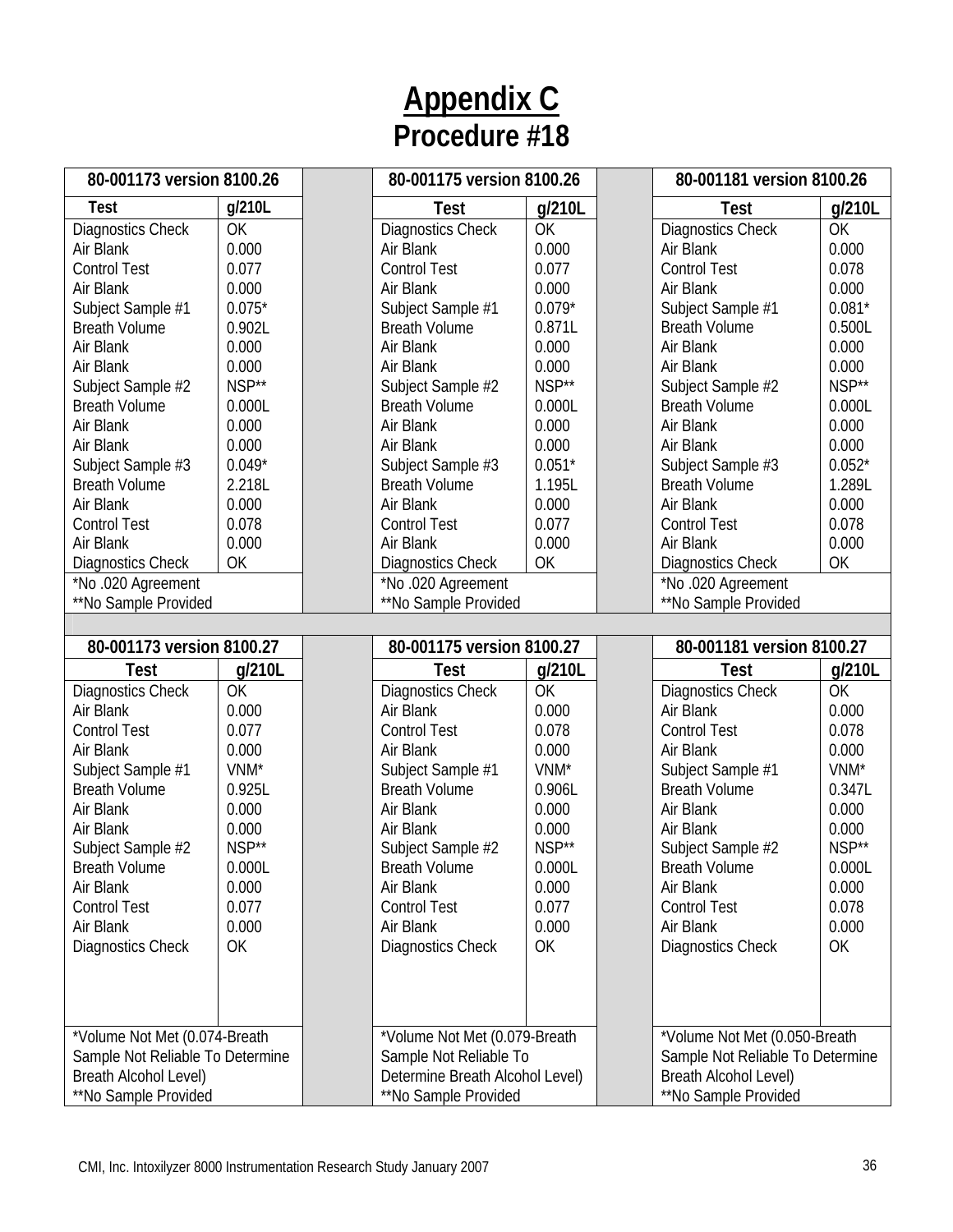| 80-001173 version 8100.26        |                  | 80-001175 version 8100.26       |                  | 80-001181 version 8100.26        |        |
|----------------------------------|------------------|---------------------------------|------------------|----------------------------------|--------|
| <b>Test</b>                      | g/210L           | <b>Test</b>                     | g/210L           | <b>Test</b>                      | g/210L |
| Diagnostics Check                | OK               | <b>Diagnostics Check</b>        | OK               | <b>Diagnostics Check</b>         | OK     |
| Air Blank                        | 0.000            | Air Blank                       | 0.000            | Air Blank                        | 0.000  |
| <b>Control Test</b>              | 0.077            | <b>Control Test</b>             | 0.077            | <b>Control Test</b>              | 0.078  |
| Air Blank                        | 0.000            | Air Blank                       | 0.000            | Air Blank                        | 0.000  |
| Subject Sample #1                | VNM <sup>*</sup> | Subject Sample #1               | VNM <sup>*</sup> | Subject Sample #1                | VNM*   |
| <b>Breath Volume</b>             | 0.000L           | <b>Breath Volume</b>            | 0.000L           | <b>Breath Volume</b>             | 0.000L |
| Air Blank                        | 0.000            | Air Blank                       | 0.000            | Air Blank                        | 0.000  |
| Air Blank                        | 0.000            | Air Blank                       | 0.000            | Air Blank                        | 0.000  |
| Subject Sample #2                | REF**            | Subject Sample #2               | REF**            | Subject Sample #2                | REF**  |
| <b>Breath Volume</b>             | 0.000L           | <b>Breath Volume</b>            | 0.000L           | <b>Breath Volume</b>             | 0.000L |
| Air Blank                        | 0.000            | Air Blank                       | 0.000            | Air Blank                        | 0.000  |
| <b>Control Test</b>              | 0.077            | <b>Control Test</b>             | 0.077            | <b>Control Test</b>              | 0.077  |
| Air Blank                        | 0.000            | Air Blank                       | 0.000            | Air Blank                        | 0.000  |
| Diagnostics Check                | OK               | Diagnostics Check               | OK               | <b>Diagnostics Check</b>         | OK     |
|                                  |                  |                                 |                  |                                  |        |
| *Volume Not Met (0.076-Breath    |                  | *Volume Not Met (0.080-Breath   |                  | *Volume Not Met (0.079-Breath    |        |
| Sample Not Reliable To Determine |                  | Sample Not Reliable To          |                  | Sample Not Reliable To Determine |        |
| <b>Breath Alcohol Level)</b>     |                  | Determine Breath Alcohol Level) |                  | Breath Alcohol Level)            |        |
| **Subject Test Refused           |                  | **Subject Test Refused          |                  | **Subject Test Refused           |        |
|                                  |                  |                                 |                  |                                  |        |
| 80-001173 version 8100.27        |                  | 80-001175 version 8100.27       |                  | 80-001181 version 8100.27        |        |
| <b>Test</b>                      | g/210L           | Test                            | g/210L           | <b>Test</b>                      | g/210L |
| Diagnostics Check                | OK               | <b>Diagnostics Check</b>        | OK               | <b>Diagnostics Check</b>         | OK     |
| Air Blank                        | 0.000            | Air Blank                       | 0.000            | Air Blank                        | 0.000  |
| <b>Control Test</b>              | 0.077            | <b>Control Test</b>             | 0.076            | <b>Control Test</b>              | 0.078  |
| Air Blank                        | 0.000            | Air Blank                       | 0.000            | Air Blank                        | 0.000  |
| Subject Sample #1                | VNM <sup>*</sup> | Subject Sample #1               | VNM*             | Subject Sample #1                | VNM*   |
| <b>Breath Volume</b>             | 0.000L           | <b>Breath Volume</b>            | 0.000L           | <b>Breath Volume</b>             | 0.000L |
| Air Blank                        | 0.000            | Air Blank                       | 0.000            | Air Blank                        | 0.000  |
| Air Blank                        | 0.000            | Air Blank                       | 0.000            | Air Blank                        | 0.000  |
| Subject Sample #2                | REF**            | Subject Sample #2               | REF**            | Subject Sample #2                | REF**  |
| <b>Breath Volume</b>             | 0.000L           | <b>Breath Volume</b>            | 0.000L           | <b>Breath Volume</b>             | 0.000L |
| Air Blank                        | 0.000            | Air Blank                       | 0.000            | Air Blank                        | 0.000  |
| <b>Control Test</b>              | 0.077            | <b>Control Test</b>             | 0.076            | <b>Control Test</b>              | 0.077  |
| Air Blank                        | 0.000            | Air Blank                       | 0.000            | Air Blank                        | 0.000  |
| Diagnostics Check                | OK               | <b>Diagnostics Check</b>        | OK               | <b>Diagnostics Check</b>         | OK     |
|                                  |                  |                                 |                  |                                  |        |
|                                  |                  |                                 |                  |                                  |        |
|                                  |                  |                                 |                  |                                  |        |
| *Volume Not Met (0.076-Breath    |                  | *Volume Not Met (0.077-Breath   |                  | *Volume Not Met (0.081-Breath    |        |
| Sample Not Reliable To Determine |                  | Sample Not Reliable To          |                  | Sample Not Reliable To Determine |        |
| <b>Breath Alcohol Level)</b>     |                  | Determine Breath Alcohol Level) |                  | <b>Breath Alcohol Level)</b>     |        |
| ** Subject Test Refused          |                  |                                 |                  | ** Subject Test Refused          |        |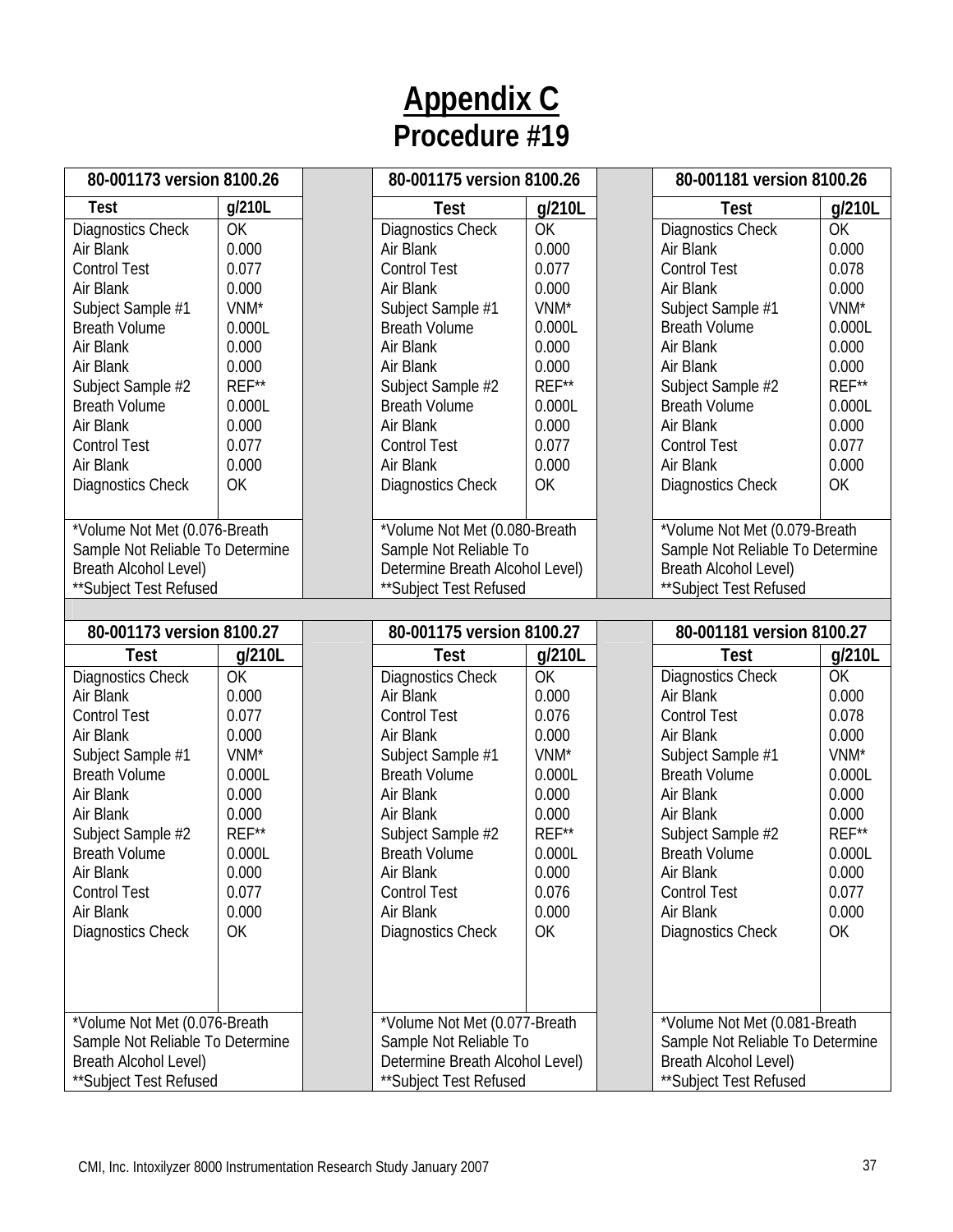| 80-001173 version 8100.26                   |                  | 80-001175 version 8100.26                |                  |        | 80-001181 version 8100.26                       |        |  |
|---------------------------------------------|------------------|------------------------------------------|------------------|--------|-------------------------------------------------|--------|--|
| <b>Test</b>                                 | g/210L           | <b>Test</b>                              |                  | g/210L | Test                                            | g/210L |  |
| Diagnostics Check                           | OK               | <b>Diagnostics Check</b>                 |                  | OK     | <b>Diagnostics Check</b>                        | OK     |  |
| Air Blank                                   | 0.000            | Air Blank                                |                  | 0.000  | Air Blank                                       | 0.000  |  |
| <b>Control Test</b>                         | 0.077            | <b>Control Test</b>                      |                  | 0.077  | <b>Control Test</b>                             | 0.077  |  |
| Air Blank                                   | 0.000            | Air Blank                                |                  | 0.000  | Air Blank                                       | 0.000  |  |
| Subject Sample #1                           | 0.077            | Subject Sample #1                        |                  | 0.081  | Subject Sample #1                               | 0.082  |  |
| <b>Breath Volume</b>                        | 2.917L           | <b>Breath Volume</b>                     |                  | 1.554L | <b>Breath Volume</b>                            | 1.578L |  |
| Air Blank                                   | 0.000            | Air Blank                                |                  | 0.000  | Air Blank                                       | 0.000  |  |
| Air Blank                                   | 0.000            | Air Blank                                |                  | 0.000  | Air Blank                                       | 0.000  |  |
| Subject Sample #2                           | VNM <sup>*</sup> | Subject Sample #2                        |                  | VNM*   | Subject Sample #2                               | VNM*   |  |
| <b>Breath Volume</b>                        | 0.000L           | <b>Breath Volume</b>                     |                  | 0.000L | <b>Breath Volume</b>                            | 0.000L |  |
| Air Blank                                   | 0.000            | Air Blank                                |                  | 0.000  | Air Blank                                       | 0.000  |  |
| Air Blank                                   | 0.000            | Air Blank                                |                  | 0.000  | Air Blank                                       | 0.000  |  |
| Subject Sample #3                           | REF**            | Subject Sample #3                        |                  | REF**  | Subject Sample #3                               | REF**  |  |
| <b>Breath Volume</b>                        | 0.000L           | <b>Breath Volume</b>                     |                  | 0.000L | <b>Breath Volume</b>                            | 0.000L |  |
| Air Blank                                   | 0.000            | Air Blank                                |                  | 0.000  | Air Blank                                       | 0.000  |  |
| <b>Control Test</b>                         | 0.077            | <b>Control Test</b>                      |                  | 0.077  | <b>Control Test</b>                             | 0.077  |  |
| Air Blank                                   | 0.000            | Air Blank                                |                  | 0.000  | Air Blank                                       | 0.000  |  |
| Diagnostics Check                           | OK               | <b>Diagnostics Check</b>                 |                  | OK     | Diagnostics Check                               | OK     |  |
| *Volume Not Met (0.072-Breath Sample Not    |                  | *Volume Not Met (0.080-Breath Sample     |                  |        | *Volume Not Met (0.081-Breath                   |        |  |
| Reliable To Determine Breath Alcohol Level) |                  | Not Reliable To Determine Breath         |                  |        | Sample Not Reliable To Determine                |        |  |
| **Subject Test Refused                      |                  | Alcohol Level)                           |                  |        | Breath Alcohol Level)                           |        |  |
|                                             |                  | **Subject Test Refused                   |                  |        | ** Subject Test Refused                         |        |  |
|                                             |                  |                                          |                  |        |                                                 |        |  |
| 80-001173 version 8100.27                   |                  | 80-001175 version 8100.27                |                  |        | 80-001181 version 8100.27                       |        |  |
| <b>Test</b>                                 | g/210L           | <b>Test</b>                              |                  | g/210L | <b>Test</b>                                     | g/210L |  |
| Diagnostics Check                           | OK               | Diagnostics Check                        | OK               |        | <b>Diagnostics Check</b>                        | OK     |  |
| Air Blank                                   | 0.000            | Air Blank                                | 0.000            |        | Air Blank                                       | 0.000  |  |
| <b>Control Test</b>                         | 0.078            | <b>Control Test</b>                      | 0.077            |        | <b>Control Test</b>                             | 0.078  |  |
| Air Blank                                   | 0.000            | Air Blank                                | 0.000            |        | Air Blank                                       | 0.000  |  |
| Subject Sample #1                           | 0.077            | Subject Sample #1                        | 0.077            |        | Subject Sample #1                               | 0.079  |  |
| <b>Breath Volume</b>                        | 2.187L           | <b>Breath Volume</b>                     | 1.261L           |        | <b>Breath Volume</b>                            | 1.218L |  |
| Air Blank                                   | 0.000            | Air Blank                                | 0.000            |        | Air Blank                                       | 0.000  |  |
| Air Blank                                   | 0.000            | Air Blank                                | 0.000            |        | Air Blank                                       | 0.000  |  |
| Subject Sample #2                           | VNM <sup>*</sup> | Subject Sample #2                        | VNM <sup>*</sup> |        | Subject Sample #2                               | VNM*   |  |
| <b>Breath Volume</b>                        | 0.000L           | <b>Breath Volume</b>                     | 0.000L           |        | <b>Breath Volume</b>                            | 0.000L |  |
| Air Blank                                   | 0.000            | Air Blank                                | 0.000            |        | Air Blank                                       | 0.000  |  |
| Air Blank                                   | 0.000            | Air Blank                                | 0.000            |        | Air Blank                                       | 0.000  |  |
| Subject Sample #3                           | REF**            | Subject Sample #3                        | REF**            |        | Subject Sample #3                               | REF**  |  |
| <b>Breath Volume</b>                        | 0.000L           | <b>Breath Volume</b>                     | 0.000L           |        | <b>Breath Volume</b>                            | 0.000L |  |
| Air Blank                                   | 0.000            | Air Blank                                | 0.000            |        | Air Blank                                       | 0.000  |  |
| <b>Control Test</b>                         | 0.077            | <b>Control Test</b>                      | 0.076            |        | <b>Control Test</b>                             | 0.077  |  |
| Air Blank                                   | 0.000            | Air Blank                                | 0.000            |        | Air Blank                                       | 0.000  |  |
| Diagnostics Check                           | OK               | Diagnostics Check                        | OK               |        | <b>Diagnostics Check</b>                        | OK     |  |
| *Volume Not Met (0.072-Breath Sample Not    |                  | *Volume Not Met (0.077-Breath Sample     |                  |        | *Volume Not Met (0.078-Breath                   |        |  |
| Reliable To Determine Breath Alcohol Level) |                  | Not Reliable To Determine Breath         |                  |        | Sample Not Reliable To Determine                |        |  |
| **Subject Test Refused                      |                  | Alcohol Level)<br>**Subject Test Refused |                  |        | Breath Alcohol Level)<br>**Subject Test Refused |        |  |